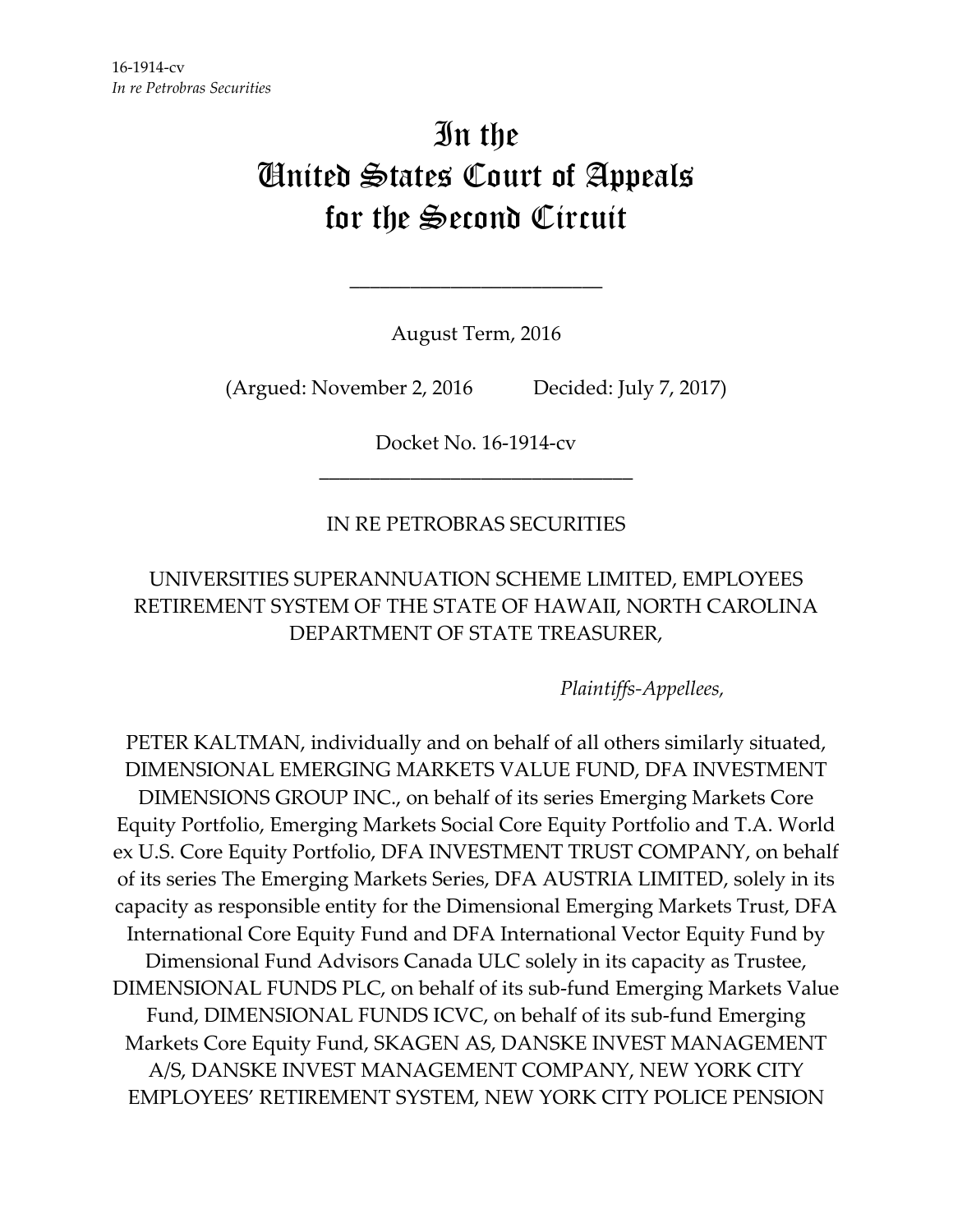FUND, BOARD OF EDUCATION RETIREMENT SYSTEM OF THE CITY OF NEW YORK, TEACHERS' RETIREMENT SYSTEM OF THE CITY OF NEW YORK, NEW YORK CITY FIRE DEPARTMENT PENSION FUND, NEW YORK CITY DEFERRED COMPENSATION PLAN, FORSTA AP‐FONDEN, TRANSAMERICA INCOME SHARES, INC., TRANSAMERICA FUNDS, TRANSAMERICA SERIES TRUST, TRANSAMERICA PARTNERS PORTFOLIOS, JOHN HANCOCK VARIABLE INSURANCE TRUST, JOHN HANCOCK FUNDS II, JOHN HANCOCK SOVEREIGN BOND FUND, JOHN HANCOCK BOND TRUST, JOHN HANCOCK STRATEGIC SERIES, JOHN HANCOCK INVESTMENT TRUST, JHF INCOME SECURITIES TRUST, JHF INVESTORS TRUST, JHF HEDGED EQUITY & INCOME FUND, ABERDEEN EMERGING MARKETS FUND, ABERDEEN GLOBAL EQUITY FUND, ABERDEEN GLOBAL NATURAL RESOURCES FUND, ABERDEEN INTERNATIONAL EQUITY FUND, each a series of Aberdeen Funds, ABERDEEN CANADA EMERGING MARKETS FUND, ABERDEEN CANADA SOCIALLY RESPONSIBLE GLOBAL FUND, ABERDEEN CANADA SOCIALLY RESPONSIBLE INTERNATIONAL FUND, ABERDEEN CANADA FUNDS EAFE PLUS EQUITY FUND AND ABERDEEN CANADA FUNDS GLOBAL EQUITY FUND, each a series of Aberdeen Canada Funds, ABERDEEN EAFE PLUS ETHICAL FUND, ABERDEEN EAFE PLUS FUND, ABERDEEN EAFE PLUS SRI FUND, ABERDEEN EMERGING MARKETS EQUITY FUND, ABERDEEN FULLY HEDGED INTERNATIONAL EQUITIES FUND, ABERDEEN INTERNATIONAL EQUITY FUND, ABERDEEN GLOBAL EMERGING MARKETS EQUITY FUND, ABERDEEN GLOBAL ETHICAL WORLD EQUITY FUND, ABERDEEN GLOBAL RESPONSIBLE WORLD EQUITY FUND, ABERDEEN GLOBAL WORLD EQUITY DIVIDEND FUND, ABERDEEN GLOBAL WORLD EQUITY FUND, ABERDEEN GLOBAL WORLD RESOURCES EQUITY FUND, ABERDEEN EMERGING MARKETS EQUITY FUND, ABERDEEN ETHICAL WORLD EQUITY FUND, ABERDEEN MULTI‐ ASSET FUND, ABERDEEN WORLD EQUITY FUND, ABERDEEN LATIN AMERICA EQUITY FUND, INC., AAAID EQUITY PORTFOLIO, ALBERTA TEACHERS RETIREMENT FUND, AON HEWITT INVESTMENT CONSULTING, INC., AURION INTERNATIONAL DAILY EQUITY FUND, BELL ALIANT REGIONAL COMMUNICATIONS INC., BMO GLOBAL EQUITY CLASS, CITY OF ALBANY PENSION PLAN, DESJARDINS DIVIDEND INCOME FUND, DESJARDINS EMERGING MARKETS FUND,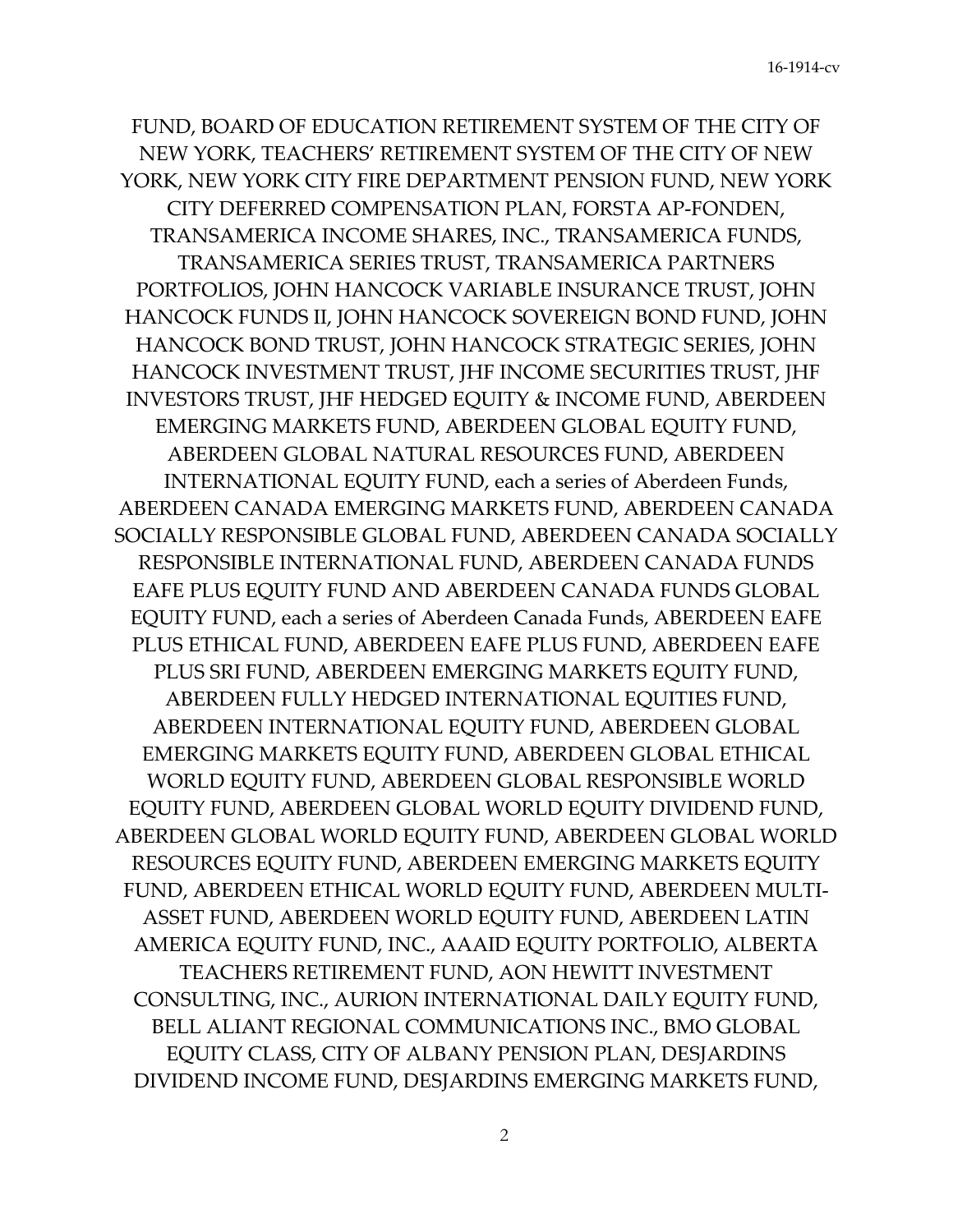DESJARDINS GLOBAL ALL CAPITAL EQUITY FUND, DESJARDINS OVERSEAS EQUITY VALUE FUND, DEVON COUNTY COUNCIL GLOBAL EMERGING MARKET FUND, DEVON COUNTY COUNCIL GLOBAL EQUITY FUND, DGIA EMERGING MARKETS EQUITY FUND L.P., ERIE INSURANCE EXCHANGE, FIRST TRUST/ABERDEEN EMERGING OPPORTUNITY FUND, GE UK PENSION COMMON INVESTMENT FUND, HAPSHIRE COUNTY COUNCIL GLOBAL EQUITY PORTFOLIO, LONDON BOROUGH OF HOUNSLOW SUPPERANNUATION FUND, MACKENZIE UNIVERSAL SUSTAINABLE OPPORTUNITIES CLASS, MARSHFIELD CLINIC, MOTHER THERESA CARE AND MISSION TRUST, MTR CORPORATION LIMITED RETIREMENT SCHEME, MYRIA ASSET MANAGEMENT EMERGENCE, NATIONAL PENSION SERVICE, NPS TRUST ACTIVE 14, OHIO PUBLIC EMPLOYEES RETIREMENT SYSTEM, WASHINGTON STATE INVESTMENT BOARD, ABERDEEN LATIN AMERICAN INCOME FUND LIMITED, ABERDEEN GLOBAL EX JAPAN PENSION FUND PPIT, FS INTERNATIONAL EQUITY MOTHER FUND, NN INVESTMENT PARTNERS B.V., acting in the capacity of management company of the mutual fund NN Global Equity Fund and in the capacity of management company of the mutual fund NN Institutioneel Dividend Aandelen Fonds, NN INVESTMENT PARTNERS LUXEMBOURG S.A., acting in the capacity of management company SICAV and its Sub‐Funds and NN (L) SICAV, for and on behalf of NN (L) Emerging Markets High Dividend, NN (L) FIRST, AURA CAPITAL LTD., WGI EMERGING MARKETS FUND, LLC, BILL AND MELINDA GATES FOUNDATION TRUST, BOARD OF REGENTS OF THE UNIVERSITY OF TEXAS SYSTEM, TRUSTEES OF THE ESTATE OF BERNICE PAUAHI BISHOP, LOUIS KENNEDY, individually and on behalf of all others similarly situated, KEN NGO, individually and on behalf of all others similarly situated, JONATHAN MESSING, individually and on behalf of all others similarly situated, CITY OF PROVIDENCE, individually and on behalf of all others similarly situated, UNION ASSET MANAGEMENT HOLDING AG,

*Plaintiffs,*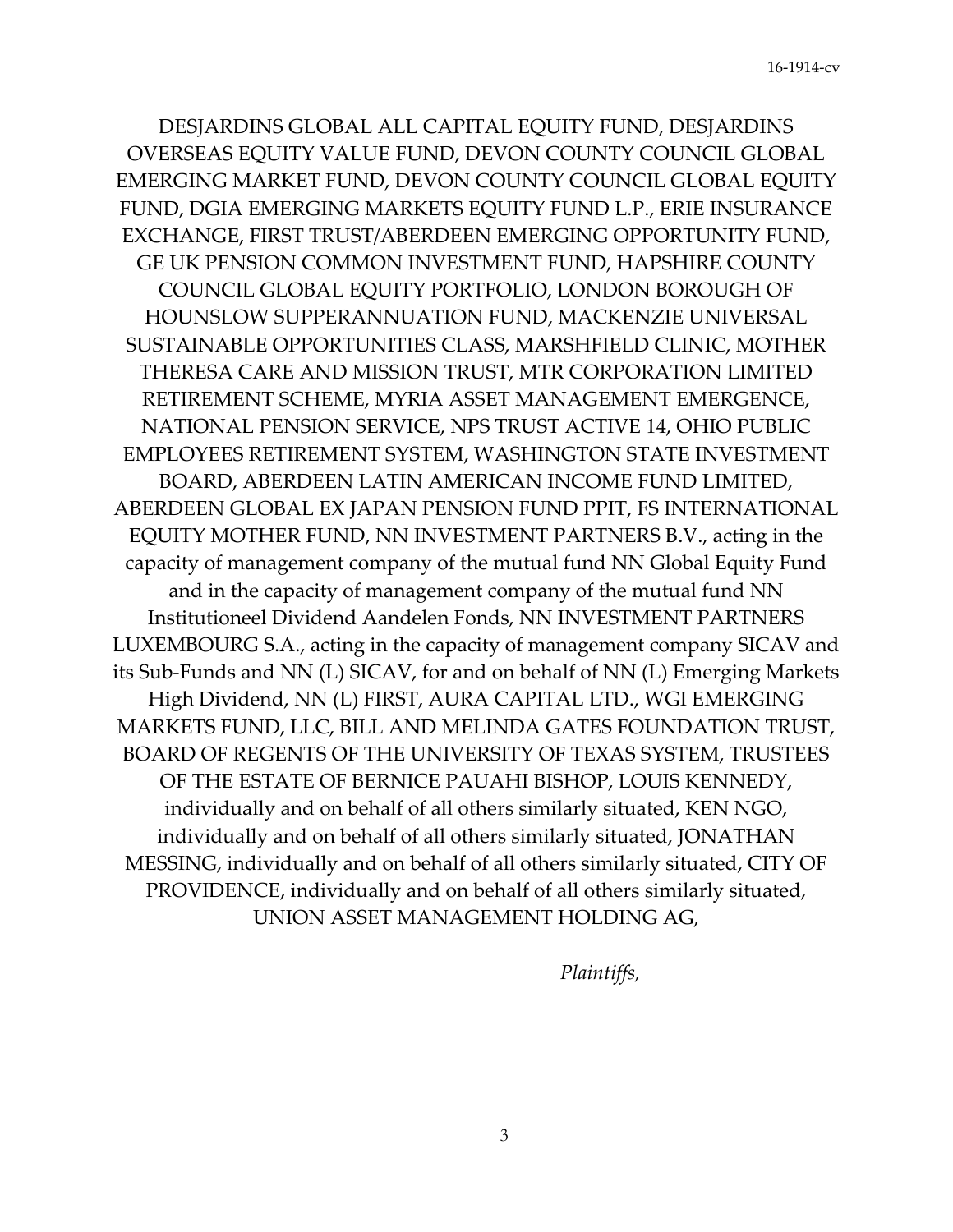PETRÓLEO BRASILEIRO S.A. PETROBRAS, BB SECURITIES LTD., MERRILL LYNCH, PIERCE, FENNER & SMITH INCORPORATED, BANK OF CHINA (HONG KONG) LIMITED, BANCA IMI, S.P.A., SCOTIA CAPITAL (USA) INC., THEODORE MARSHALL HELMS, PETROBRAS GLOBAL FINANCE B.V., PETROBRAS AMERICA INC., CITIGROUP GLOBAL MARKETS INC., ITAU BBA USA SECURITIES, INC., J.P. MORGAN SECURITIES LLC, MORGAN STANLEY & CO. LLC, MITSUBISHI UFJ SECURITIES (USA), INC., HSBC SECURITIES (USA) INC., STANDARD CHARTERED BANK, BANCO BRADESCO BBI S.A.,

*Defendants‐Appellants,*

JOSE SERGIO GABRIELLI, SILVIO SINEDINO PINHEIRO, PAULO ROBERTO COSTA, JOSE CARLOS COSENZA, RENATO DE SOUZA DUQUE, GUILLHERME DE OLIVEIRA ESTRELLA, JOSE MIRANDA FORMIGL FILHO, MARIA DAS GRACAS SILVA FOSTER, ALMIR GUILHERME BARBASSA, MARIANGELA MOINTEIRO TIZATTO, JOSUE CHRISTIANO GOME DA SILVA, DANIEL LIMA DE OLIVEIRA, JOSE RAIMUNDO BRANDA PEREIRA, SERVIO TULIO DA ROSA TINOCO, PAULO JOSE ALVES, GUSTAVO TARDIN BARBOSA, ALEXANDRE QUINTAO FERNANDES, MARCOS ANTONIO ZACARIAS, CORNELIS FRANCISCUS JOZE LOOMAN, PRICEWATERHOUSECOOPERS AUDITORES INDEPENDENTES,

\_\_\_\_\_\_\_\_\_\_\_\_\_\_\_\_\_\_\_\_\_\_\_\_

*Defendants.*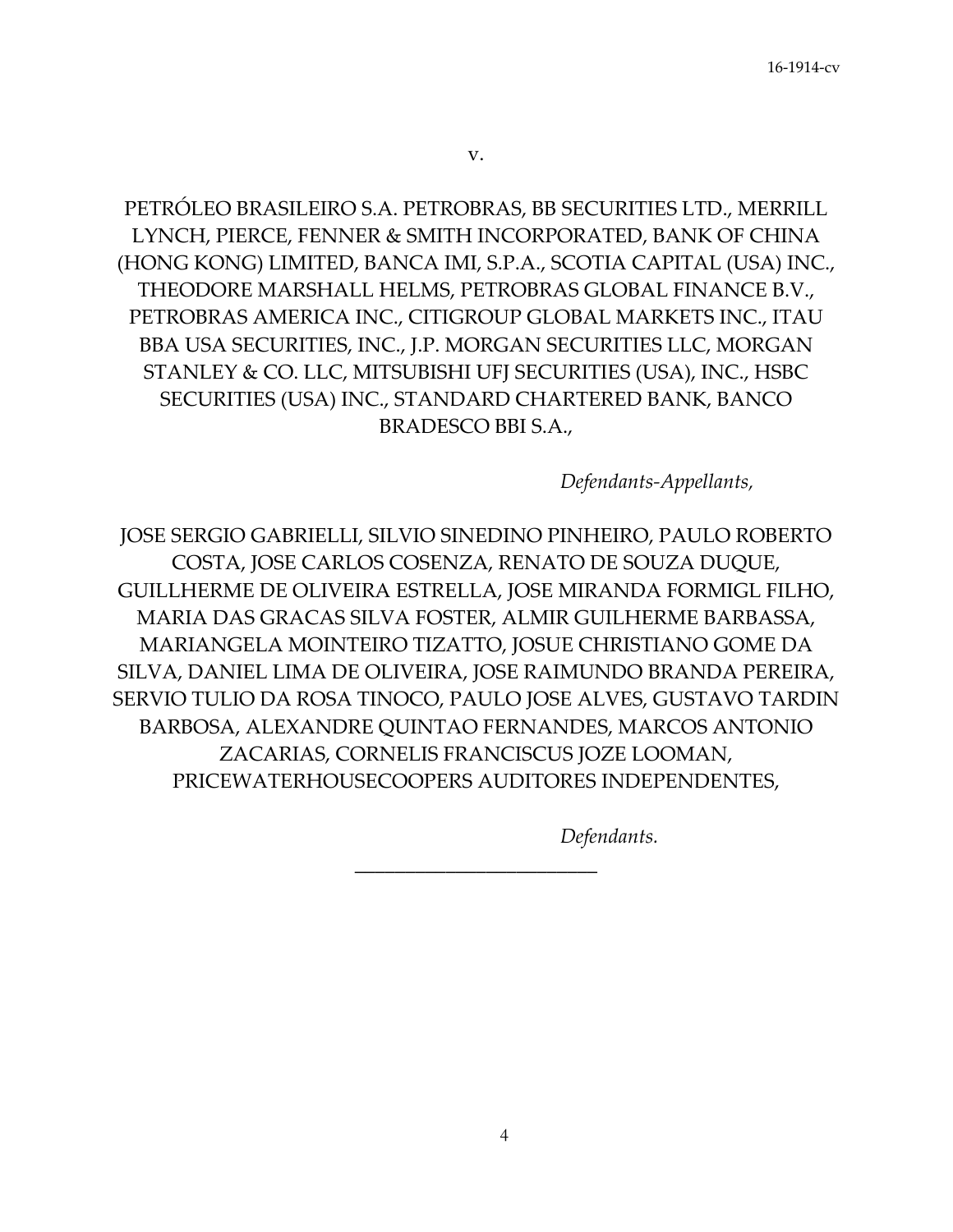Before:

HALL, LIVINGSTON, *Circuit Judges*, AND GARAUFIS, *District Judge*. \* \_\_\_\_\_\_\_\_\_\_\_\_\_\_\_\_\_\_\_\_\_\_\_\_

Appeal from an order of the United States District Court for the Southern District of New York (Rakoff, *J.*) certifying two classes under Federal Rule of Civil Procedure 23(b)(3): one asserting claims under the Securities Exchange Act of 1934 (the "Exchange Act"), and the second asserting claims under the Securities Act of 1933 (the "Securities Act"). Appellants assert two challenges.

First, Appellants challenge both class definitions insofar as they include all otherwise eligible persons who purchased debt securities in "domestic transactions," as defined in *Morrison v. National Australia Bank Ltd.*, 561 U.S. 247 (2010). Because the district court must verify the domesticity of individual over‐ the‐counter transactions in globally traded notes, Appellants argue that both classes fail to satisfy the requirements for certification under Rule 23. We hold that the district court committed legal error by failing to address the need for such *Morrison* inquiries in its analysis of predominance under Rule 23(b)(3). We therefore vacate this portion of the district court's order and remand for further proceedings. In addition, we clarify the narrow scope of the "implied" Rule 23 requirement of "ascertainability."

Second, Appellants assert that the district court erred in finding that the Exchange Act class was entitled to a presumption of reliance under *Basic Inc. v. Levinson*, 485 U.S. 224 (1988). We find no abuse of discretion in the district court's blended analysis of direct and indirect evidence of market efficiency. We therefore affirm as to this issue.

# AFFIRMED IN PART, VACATED IN PART, AND REMANDED.

JEREMY A. LIEBERMAN, Mark I. Gross, Emma Gilmore, John A. Keho & Brenda F. Szydlo (*on the brief*), Pomerantz LLP, New York, NY, *for the Plaintiffs‐Appellees*.

<sup>\*</sup> Judge Nicholas G. Garaufis, of the United States District Court for the Eastern District of New York, sitting by designation.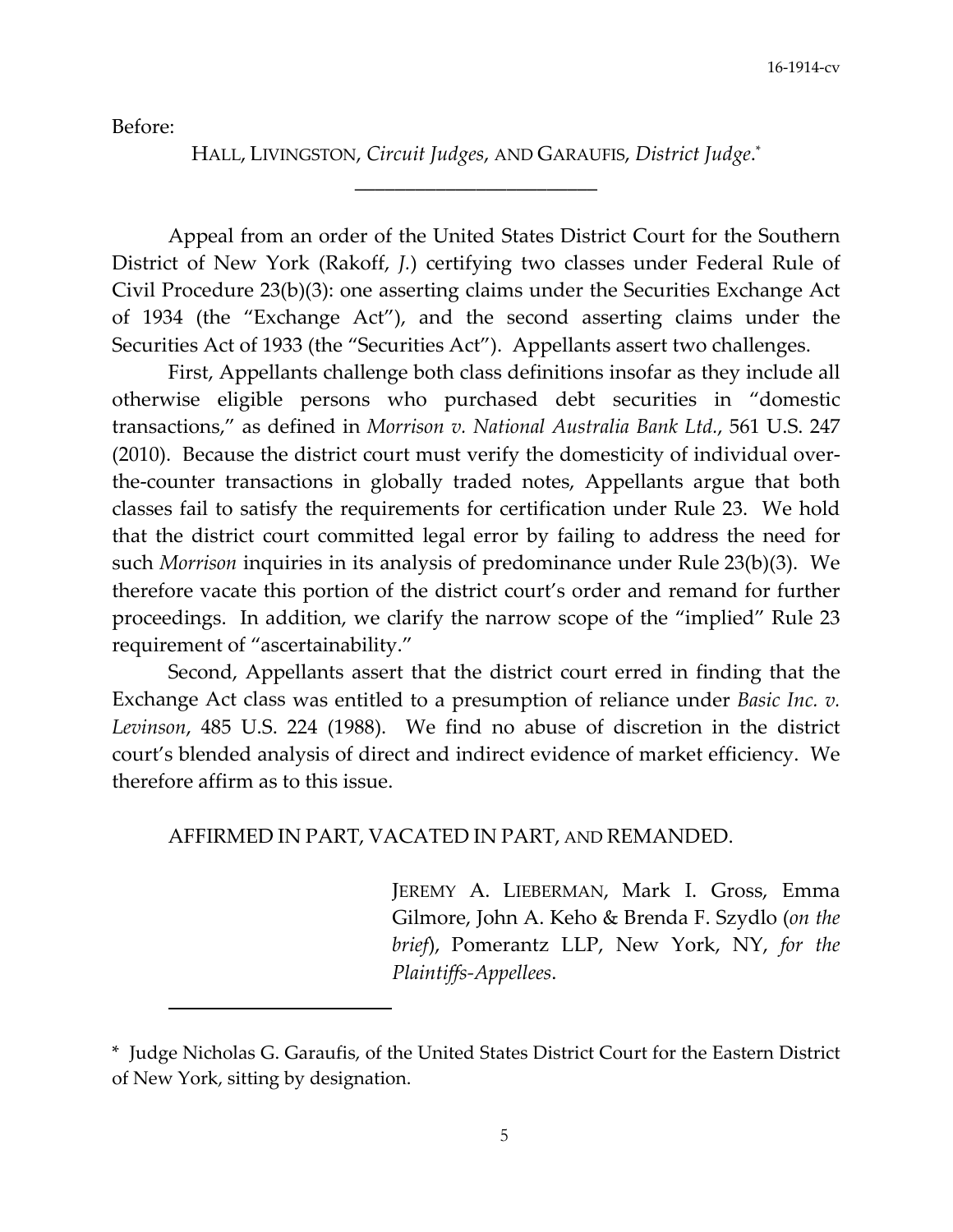LEWIS J. LIMAN, Jared Gerber & Mitchell A. Lowenthal (*on the brief*), Cleary Gottlieb Steen & Hamilton LLP, New York, NY, *for Defendants‐ Appellants Petróleo Brasileiro S.A. — Petrobras, Theodore Marshall Helms, Petrobras Global Finance B.V., and Petrobras America Inc.*

JAY B. KASNER, Boris Bershteyn, Scott D. Musoff & Jeremy A. Berman (*on the brief*), Skadden, Arps, Slate, Meagher & Flom LLP, New York NY, *for Defendants‐Appellants BB Securities Ltd., Merrill Lynch, Pierce, Fenner & Smith Incorporated, Bank of China (Hong Kong) Limited, Banca IMI, S.p.A., Scotia Capital (USA) Inc., Citigroup Global Markets Inc., Itau BBA USA Securities, Inc., J.P. Morgan Securities LLC, Morgan Stanley & Co. LLC, Mitsubishi UFJ Securities (USA), Inc., HSBC Securities (USA) Inc., Standard Chartered Bank, and Banco Bradesco BBI S.A.*

## GARAUFIS, *District Judge*:

This expedited appeal arises out of an order entered in the United States District Court for the Southern District of New York (Rakoff, *J.*) certifying two classes in this securities fraud action against Petróleo Brasileiro S.A. – Petrobras ("Petrobras") and various other defendants. *See In re Petrobras Sec. Litig.* (the "*Certification Order*"), 312 F.R.D. 354 (S.D.N.Y. 2016).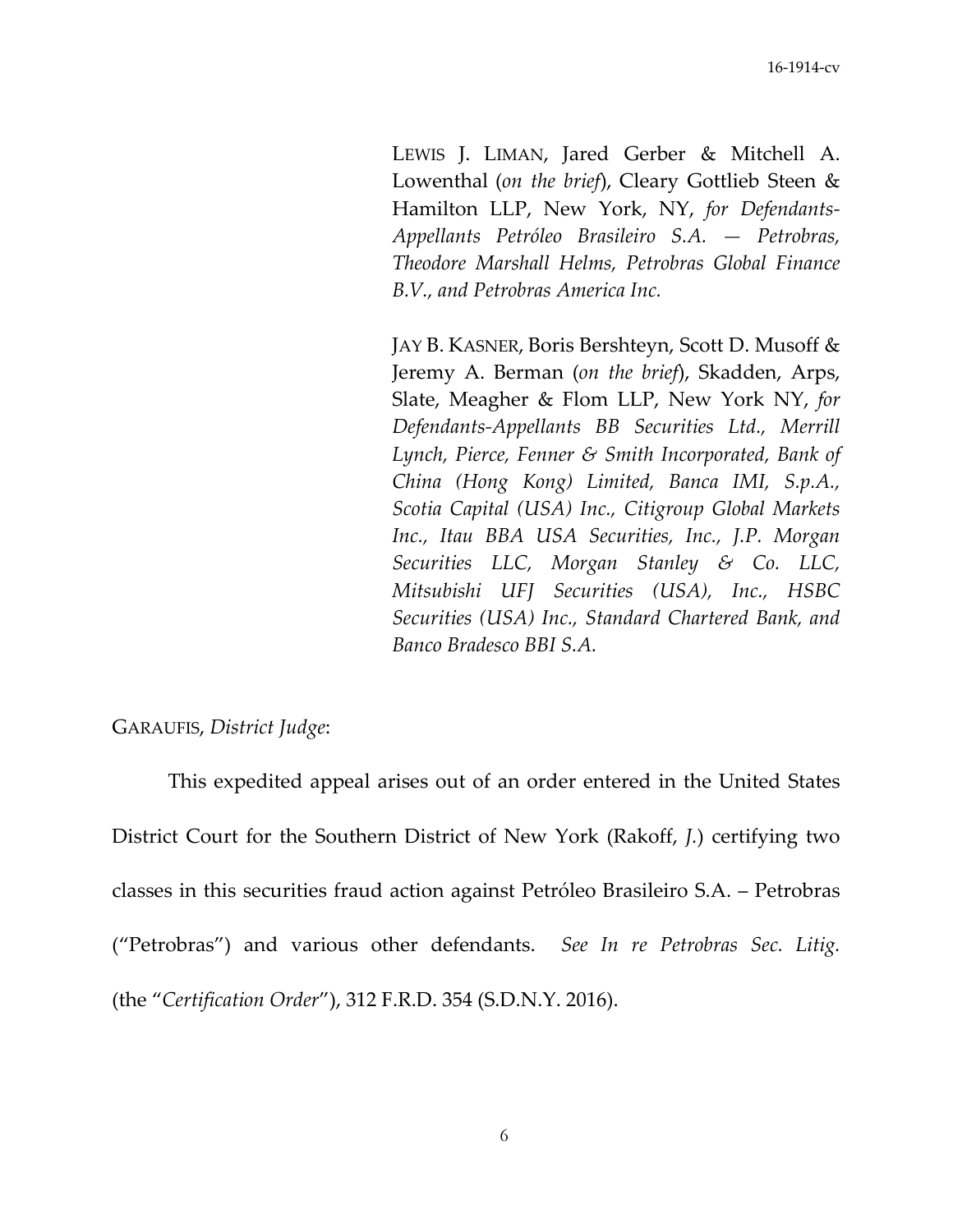Petrobras is a multinational oil and gas company headquartered in Brazil and majority-owned by the Brazilian government. Though Petrobras was once among the largest companies in the world, its value declined precipitously after the exposure of a multi‐year, multi‐billion‐dollar money‐laundering and kickback scheme, prompting a class action by holders of Petrobras equity and debt securities ("Plaintiffs") against multiple defendants ("Defendants"): Petrobras and certain wholly owned subsidiaries (the "Subsidiaries"; collectively with Petrobras, the "Petrobras Defendants"<sup>1</sup>); former officers and directors of the Petrobras Defendants; several underwriters of Petrobras debt securities (the "Underwriter Defendants"2); and Petrobras's independent auditor.

The district court certified two classes (the "Classes") for money damages under Federal Rule of Civil Procedure 23(b)(3): the first asserts claims under the Securities Exchange Act of 1934 (the "Exchange Act"), 15 U.S.C. §§ 78a *et seq.*; and

<sup>&</sup>lt;sup>1</sup> The Petrobras Defendants include Petrobras itself, along with two wholly owned subsidiaries (Petrobras Global Finance B.V. and Petrobras America Inc.) and Petrobras's United States Representative (Theodore Marshall Helms).

<sup>2</sup> The Underwriter Defendants include the following underwriters of Petrobras debt securities: BB Securities Ltd., Merrill Lynch, Pierce, Fenner & Smith Incorporated, Bank of China (Hong Kong) Limited, Banca IMI, S.p.A., Scotia Capital (USA) Inc., Citigroup Global Markets Inc., Itau BBA USA Securities, Inc., J.P. Morgan Securities LLC, Morgan Stanley & Co. LLC, Mitsubishi UFJ Securities (USA), Inc., HSBC Securities (USA) Inc., Standard Chartered Bank, and Banco Bradesco BBI S.A.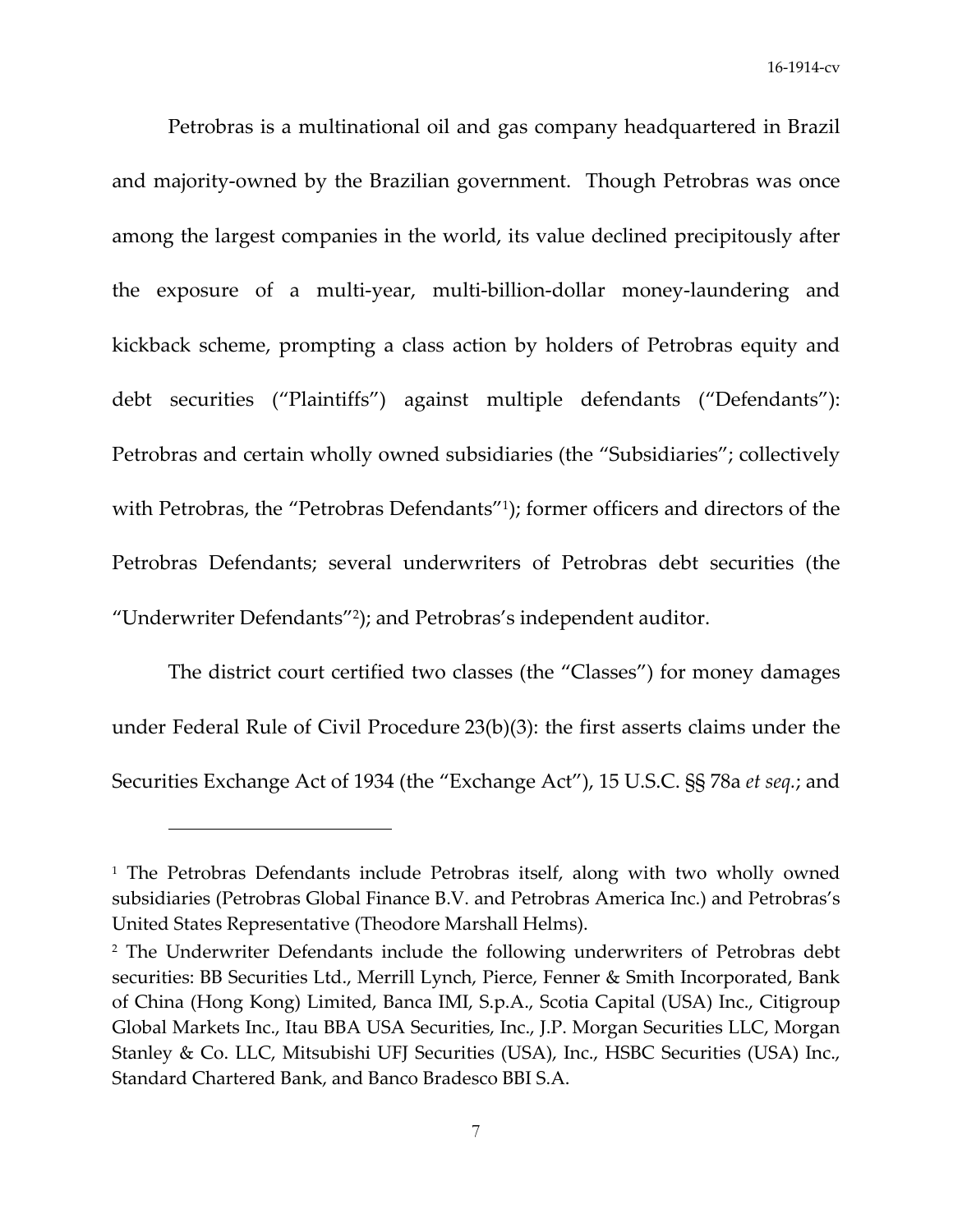the second asserts claims under the Securities Act of 1933 (the "Securities Act"), 15 U.S.C. §§ 77a *et seq*. On appeal, the Petrobras Defendants and the Underwriter Defendants (collectively, "Appellants") contest the *Certification Order* on two grounds.

First, Appellants challenge both class definitions insofar as they include all otherwise eligible persons who purchased Petrobras debt securities in "domestic transactions." Because Petrobras's debt securities do not trade on a domestic exchange, the district court must assess each class member's over‐the‐counter transactions for markers of domesticity under *Morrison v. National Australia Bank* Ltd., 561 U.S. 247 (2010). Appellants assert that the need for such assessments precludes class certification, particularly in light of concerns over the availability and content of the necessary transaction records. We first address Appellants' arguments regarding the "implied" Rule 23 requirement of "ascertainability," taking this opportunity to clarify the scope of the contested ascertainability doctrine: a class is ascertainable if it is defined using objective criteria that

<sup>&</sup>lt;sup>3</sup> Plaintiffs-Appellees are the three class representatives in the underlying action: Universities Superannuation Scheme Limited (representing the Exchange Act Class); and the Employees Retirement System of the State of Hawaii and the North Carolina Department of State Treasurer (jointly representing the Securities Act Class).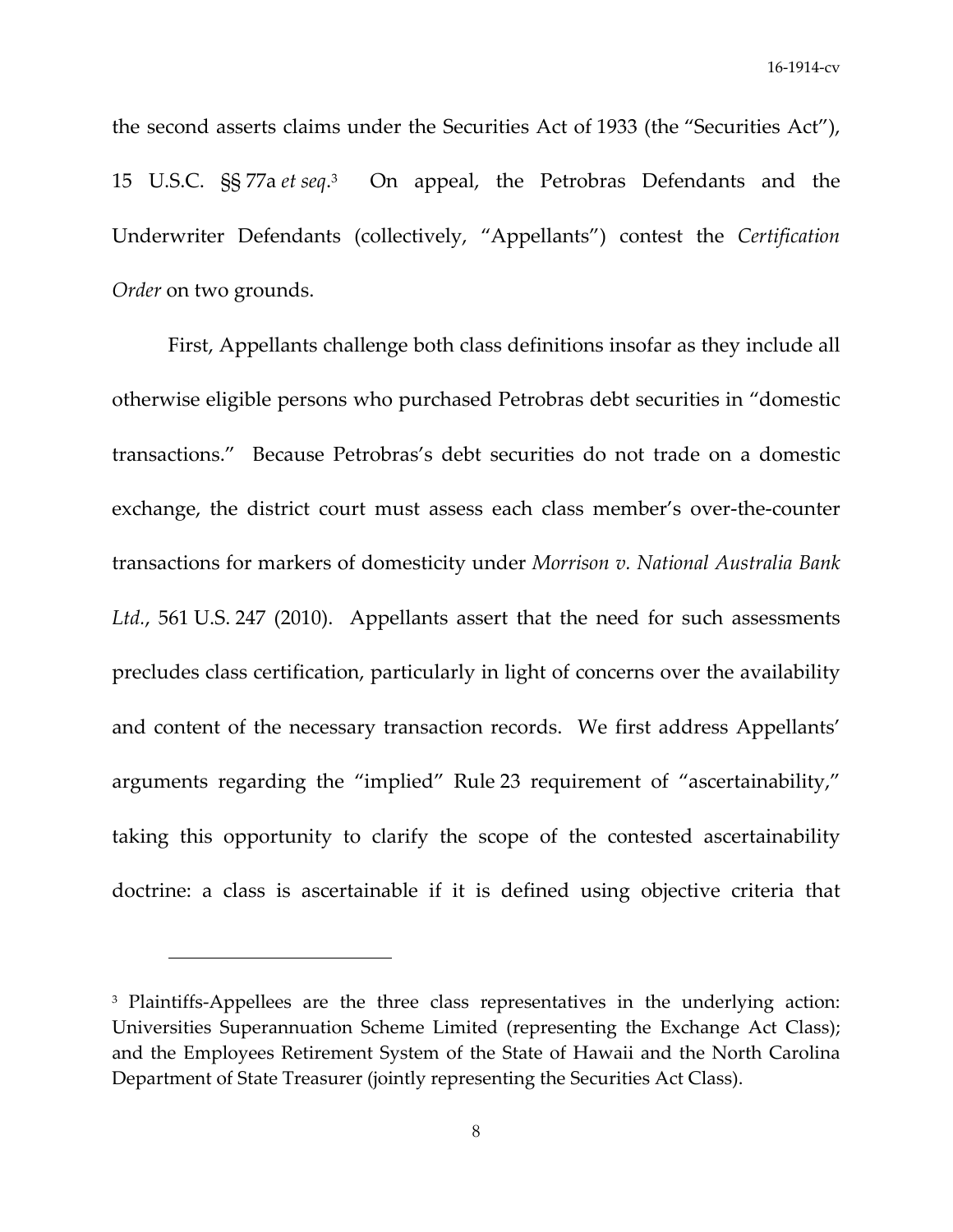establish a membership with definite boundaries. That threshold requirement is met here. However, we next hold that the district court committed legal error by finding that Rule 23(b)(3)'s predominance requirement was satisfied without considering the need for individual *Morrison* inquiries regarding domestic transactions. We therefore vacate this portion of the *Certification Order*.

Second, with regard to the Exchange Act Class, the Petrobras Defendants<sup>4</sup> challenge the district court's finding that Plaintiffs were entitled to a presumption of reliance under the "fraud on the market" theory established in *Basic Inc. v. Levinson*, 485 U.S. 224 (1988). We find no abuse of discretion in the district court's determination that Plaintiffs met their burden under *Basic* with a combination of direct and indirect evidence of market efficiency. We therefore affirm as to this issue.

For the reasons set forth below, we AFFIRM IN PART and VACATE IN PART the judgment of the district court and REMAND the case for further proceedings consistent with this opinion.

<sup>4</sup> The Underwriter Defendants are not named as defendants with respect to Plaintiffs' Exchange Act claims. They therefore limit their arguments on appeal to the first issue described in text, concerning putative class members' proof of "domestic transactions."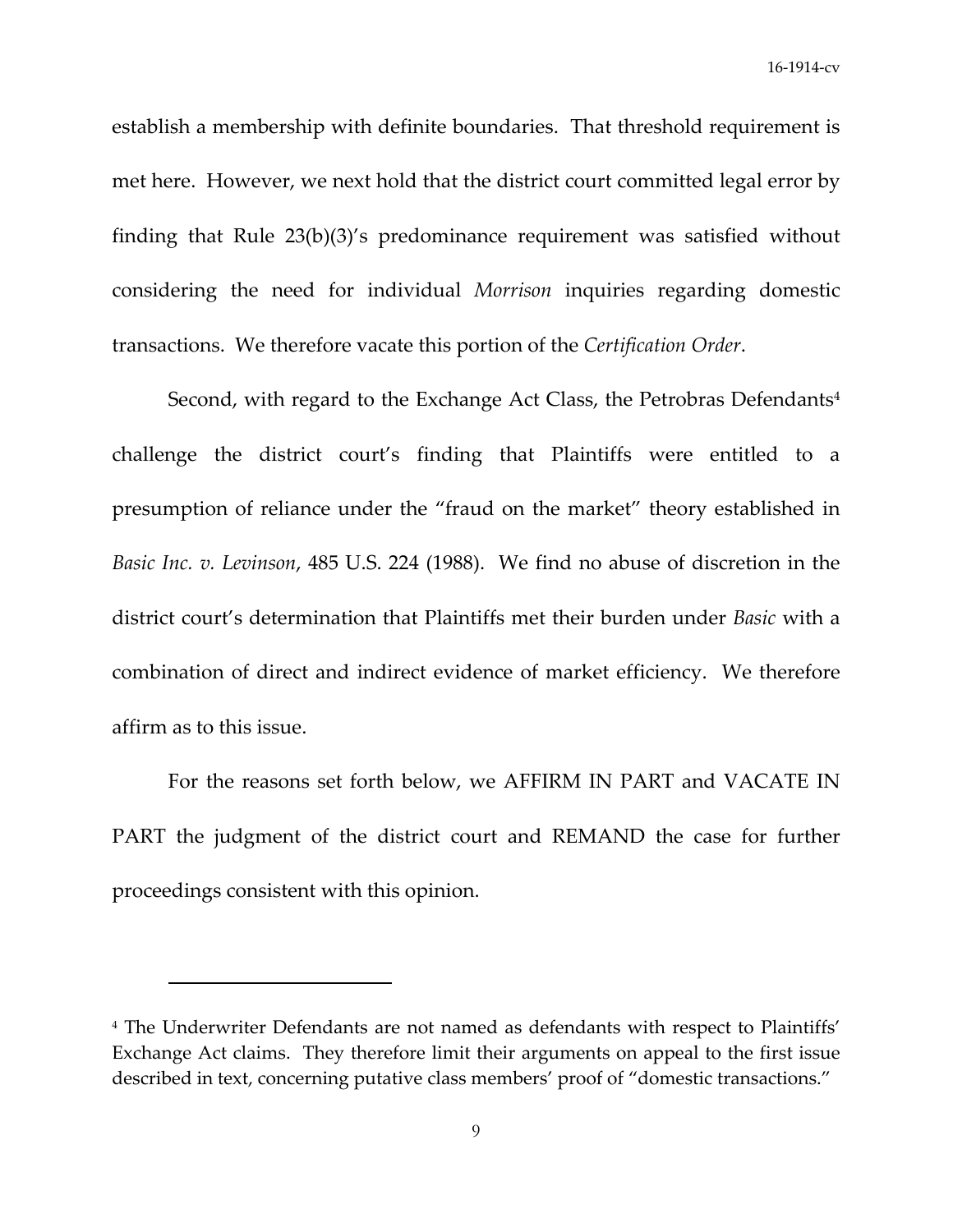### **BACKGROUND**

We provide here a brief summary of the proceedings below as relevant for the issues on appeal. For additional background on Plaintiffs' allegations and causes of action, see the district court's prior orders. *See In re Petrobras Sec. Litig.* (the "*July 2015 Order*"), 116 F. Supp. 3d 368, 373–77 (S.D.N.Y. 2015) (summarizing the original consolidated complaint); *In re Petrobras Sec. Litig.* (the "*December 2015 Order*"), 150 F. Supp. 3d 337 (S.D.N.Y. 2015) (discussing new allegations in the amended pleadings).5

# **I. Factual Background**

# **A. Plaintiffs' Allegations of Corruption at Petrobras**

Plaintiffs' claims arise out of a conspiracy that began in the first decade of the new millennium, at which time Petrobras was expanding its production capacity. The company used a competitive bidding process for major capital expenditures, including the construction and purchase of oil refineries. Over a

<sup>&</sup>lt;sup>5</sup> As compared to the original consolidated complaint, the operative pleading at the time of this appeal (the Consolidated Fourth Amended Complaint, filed November 30, 2015) adds allegations concerning Defendants' continued misconduct in 2015; provides additional details regarding the locations of the named plaintiffs' transactions in Petrobras securities; and omits certain causes of action that were dismissed in earlier proceedings. *See July 2015 Order*, 116 F. Supp. 3d at 386–89 (dismissing claims asserted under Brazilian law based on a finding that they were subject to mandatory arbitration).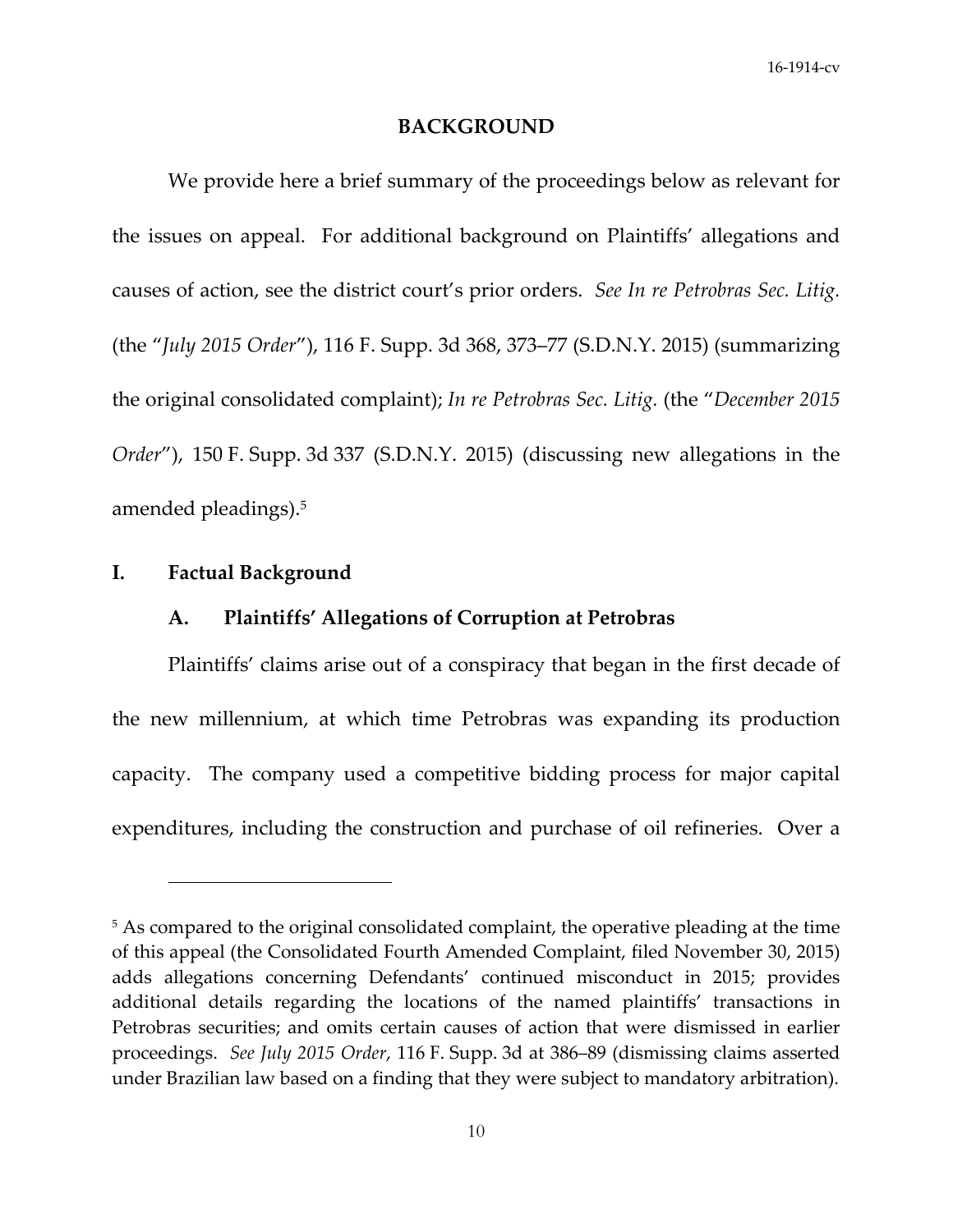period of several years, a cartel of contractors and suppliers coordinated with corrupt Petrobras executives to rig Petrobras's bids at grossly inflated prices. The excess funds were used to pay billions of dollars in bribes and kickbacks to the corrupt executives and to government officials. In addition, the inflated bid prices artificially increased the carrying value of Petrobras's assets. Plaintiffs allege that Petrobras knew about the kickback cartel, and was complicit in concealing information from investors and the public.

Brazil's Federal Police discovered the scheme during a money‐laundering investigation, and ultimately arrested a number of the individuals involved. As details of the scandal emerged, Petrobras made corrective disclosures that, according to Plaintiffs, significantly understated the extent of incorrectly capitalized payments and inflated asset values. Even so, the value of Petrobras's securities declined precipitously. Plaintiffs allege that, "[a]t its height in 2009, Petrobras was the world's fifth‐largest company, with a market capitalization of \$310 billion"; by early 2015, its worth had allegedly declined to \$39 billion. 4th Am. Compl. ¶ 2.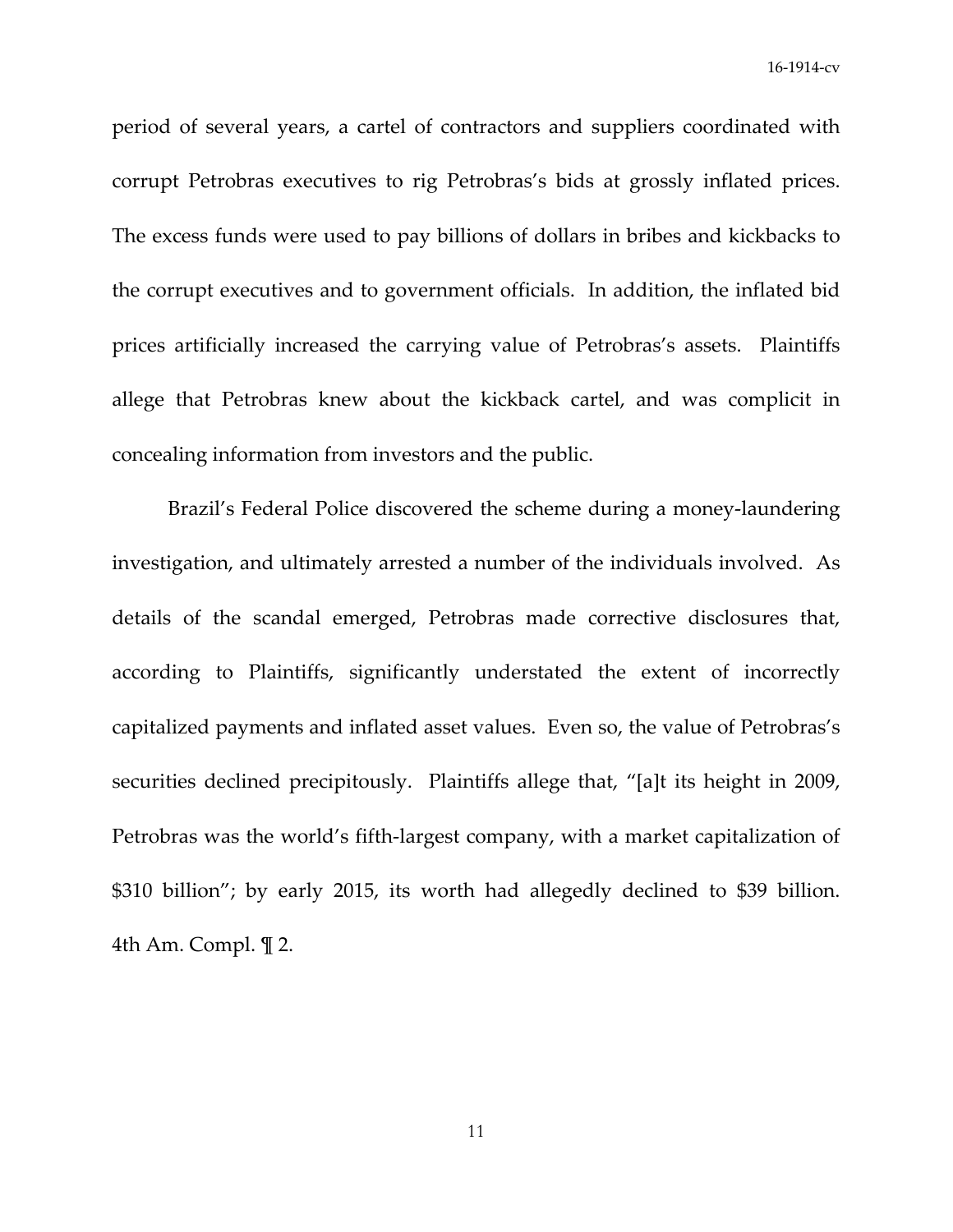### **B. Petrobras Securities**

Petrobras's common and preferred shares trade on a Brazilian stock exchange, the BM&F BOVESPA. The company sponsors American Depository Shares ("ADS")<sup>6</sup> that represent its common and preferred shares. Those ADS are listed and trade on the New York Stock Exchange ("NYSE").

In addition, Petrobras has issued multiple debt securities (the "Notes"; collectively with ADS, "Petrobras Securities") underwritten by syndicates of domestic and foreign banks. The Notes do not trade on any U.S. exchange. Investors trade Notes in over‐the‐counter transactions, whether in connection with an initial debt offering or in the global secondary market.

# **II. Procedural History**

In December 2014 and January 2015, Petrobras investors filed five putative class actions asserting substantially similar claims against Petrobras and other defendants. The district court consolidated those actions in February 2015 and

<sup>6</sup> American Depository Shares "represent an interest in the shares of a non‐U.S. company that have been deposited with a U.S. bank." *Investor Bulletin: American Depository Receipts*, Office of Inv'r Educ. & Advocacy, SEC 1 (Aug. 2012), https://www.sec.gov/investor/alerts/adr-bulletin.pdf. ADS "allow U.S. investors to invest in non‐U.S. companies" and also "give non‐U.S. companies easier access to the U.S. capital markets. Many non‐U.S. issuers use [ADS] as a means of raising capital or establishing a trading presence in the U.S." *Id*.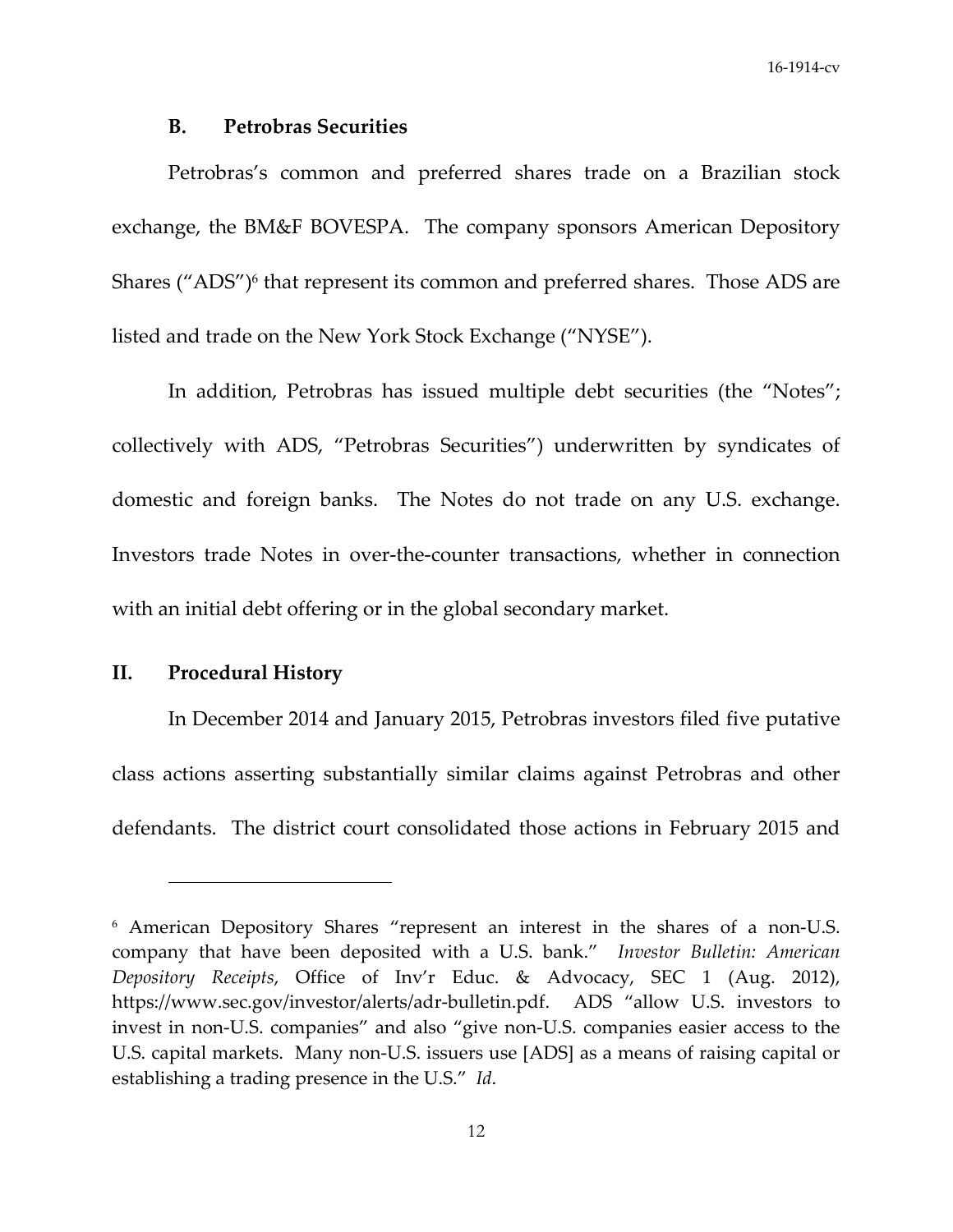certified the Classes in February 2016. The district court also presided over several individual actions involving similar claims.<sup>7</sup>

## **A. Plaintiffs' Causes of Action**

As relevant for this appeal, Plaintiffs assert a cause of action under the Exchange Act against the Petrobras Defendants, and three causes of action under the Securities Act against various Petrobras and Underwriter Defendants.

### 1. Claims Under the Exchange Act

Plaintiffs' Exchange Act claims are brought against Petrobras and the Subsidiaries on behalf of holders of Petrobras ADS and Notes. Plaintiffs assert that, during the class period of January 22, 2010, to July 28, 2015, the Petrobras Defendants made two types of false and misleading statements in violation of Section 10(b) of the Exchange Act and Rule 10b‐5. *See* 15 U.S.C. § 78j(b); 17 C.F.R. § 240.10b–5. First, the Petrobras Defendants produced financial statements with inflated asset values. Second, they assured Petrobras investors that the company

<sup>7</sup> *See, e.g.*, *In re Petrobras Sec. Litig.*, 193 F. Supp. 3d 313, 315 (S.D.N.Y. 2016) (By the time of the *Certification Order*, "no fewer than 27 substantial entities, such as pension funds, institutional investors, and others, had 'opted out' of the class action and brought their own, individual actions.").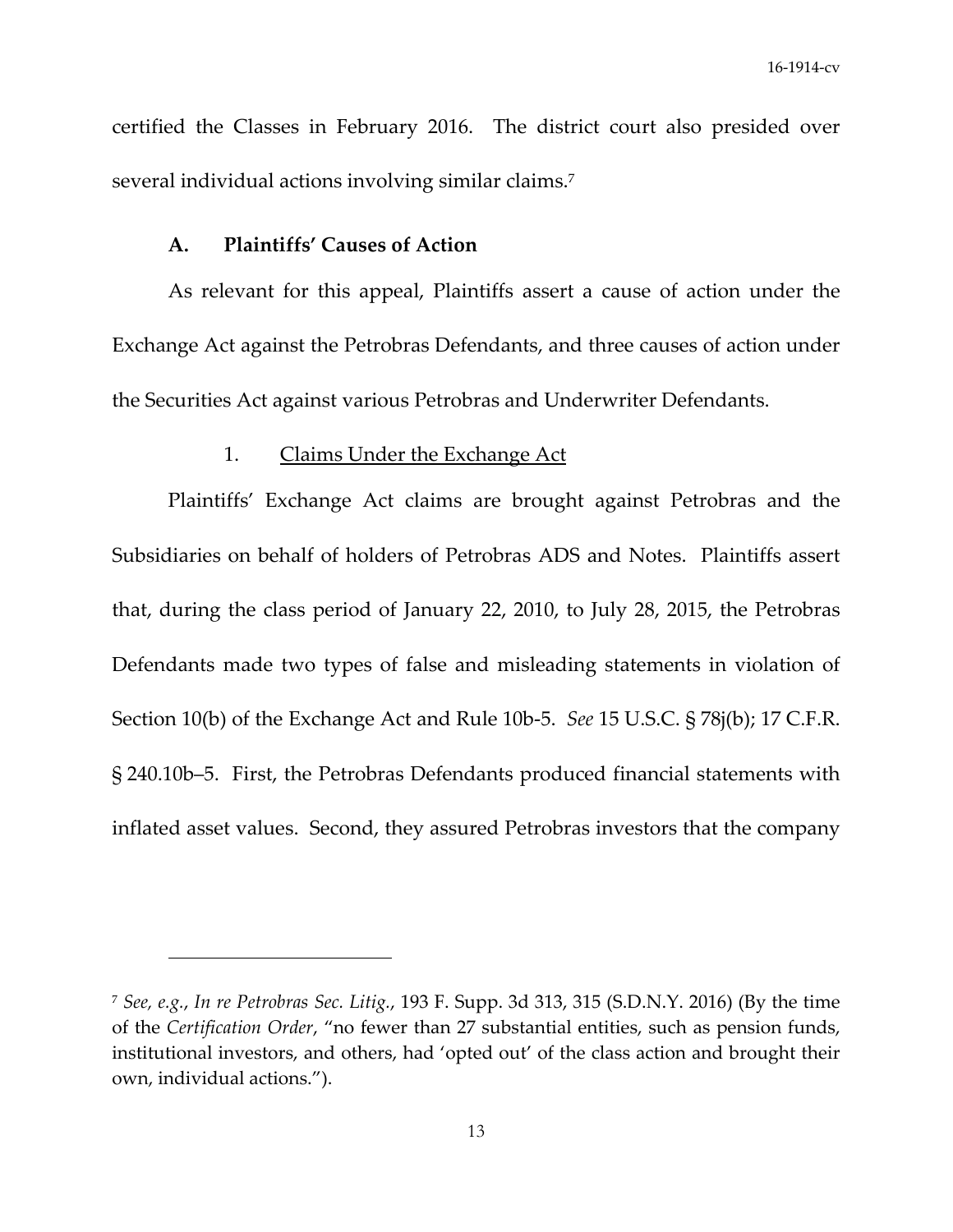adhered to ethical management principles and maintained strict financial controls to prevent fraud and corruption.

### 2. Claims Under the Securities Act

Plaintiffs rely on similar factual allegations in their claims under the Securities Act, brought on behalf of Petrobras Noteholders. Plaintiffs allege that the Petrobras Defendants and the Underwriter Defendants made materially false representations in registration statements and other documents connected with offerings of Petrobras Notes in May 2013 and March 2014 (the "Offerings"), thereby establishing liability under Sections 11, 12(a)(2), and 15 of the Securities Act. *See* 15 U.S.C. §§ 77k, 77*l*(a)(2), 77o.

### **B. The Certification Order**

On February 2, 2016, the district court granted Plaintiffs' motion to certify two classes under Rule 23(b)(3), one asserting claims under the Exchange Act and the other asserting claims under the Securities Act. *Certification Order*, 312 F.R.D. 354.

Because Petrobras Notes do not trade on any U.S.‐based exchange, Noteholders in both Classes are only entitled to assert claims under the Exchange Act and the Securities Act if they can show that they acquired their Notes in "domestic transactions." *Morrison*, 561 U.S. at 267. To ensure compliance with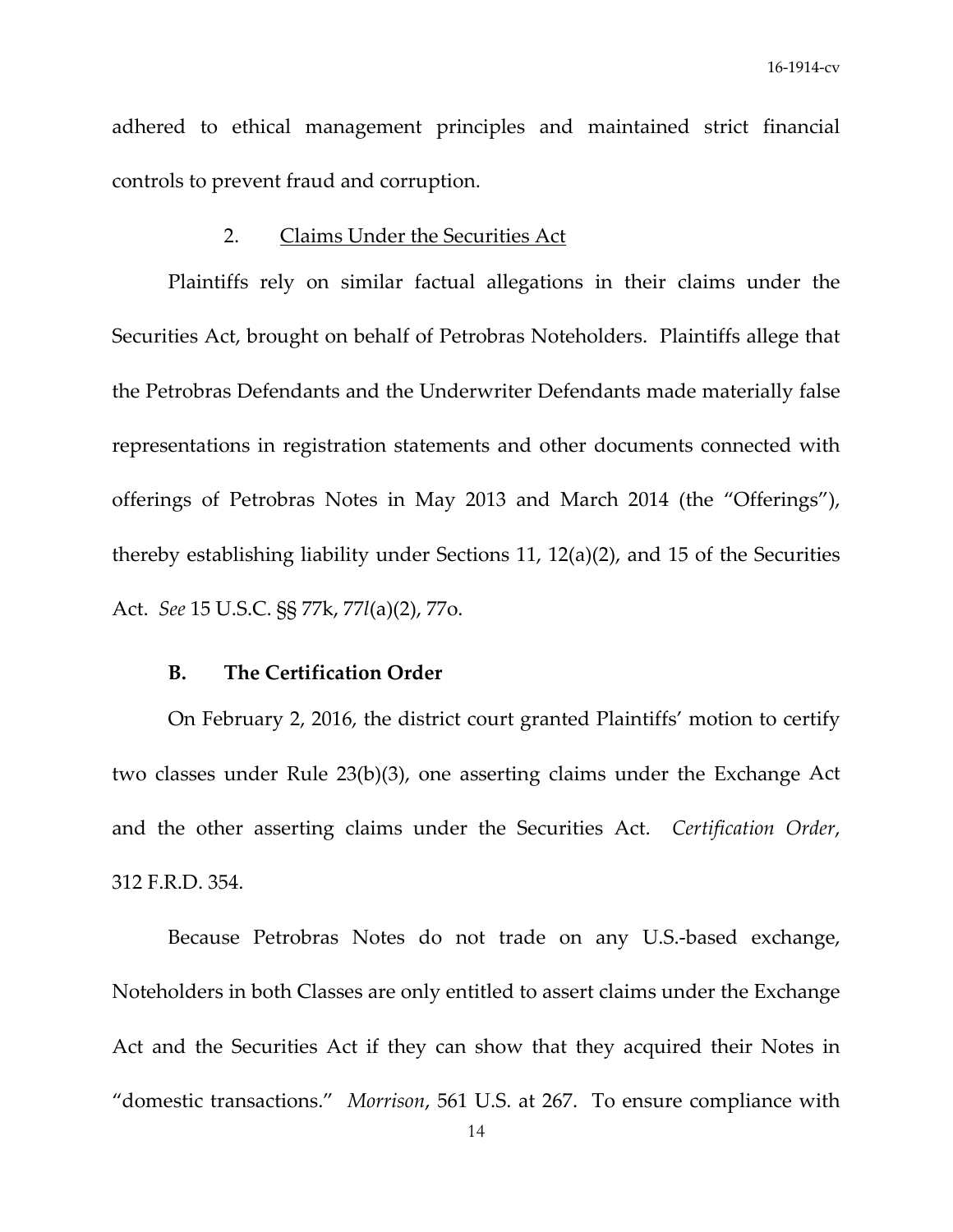*Morrison*, the district court limited both class definitions to "members [who]

purchased Notes in domestic transactions." *Certification Order*, 312 F.R.D. at 360.

The Exchange Act Class is defined, in relevant part, $\delta$  as:

[A]ll purchasers who, between January 22, 2010 and July 28, 2015,  $\ldots$  purchased or otherwise acquired [Petrobras Securities], including debt securities issued by [the Subsidiaries] on the [NYSE] or pursuant to other domestic transactions, and were damaged thereby.

*Id*. at 372.

The Securities Act Class is defined, in relevant part, as:

[A]ll purchasers who purchased or otherwise acquired [Notes] in domestic transactions, directly in, pursuant and/or traceable to [U.S.‐registered public offerings on May 15, 2013, and March 11, 2014]..., and were damaged thereby.[9]

*Id.* The Securities Act Class definition is temporally limited to purchases made

"before Petrobras made generally available to its security holders an earnings

<sup>8</sup> Both class definitions exclude "Defendants, current or former officers and directors of Petrobras, members of their immediate families and their legal representatives, heirs, successors or assigns, and any entity in which Defendants have or had a controlling interest." *Certification Order*, 312 F.R.D. at 372–73.

<sup>9</sup> This definition applies to claims under Sections 11 and 15 of the Securities Act. The class definition as to claims under Section 12(a)(2) is identical, except that it limits class membership to purchasers who acquired Notes *directly in* one of the U.S.‐registered Offerings. *Certification Order*, 312 F.R.D. at 372. Unlike claims under Sections 11 and 15, class membership with regard to Section 12(a)(2) does not extend to those who acquired a Note "pursuant and/or traceable to" one of the Offerings. *Id*.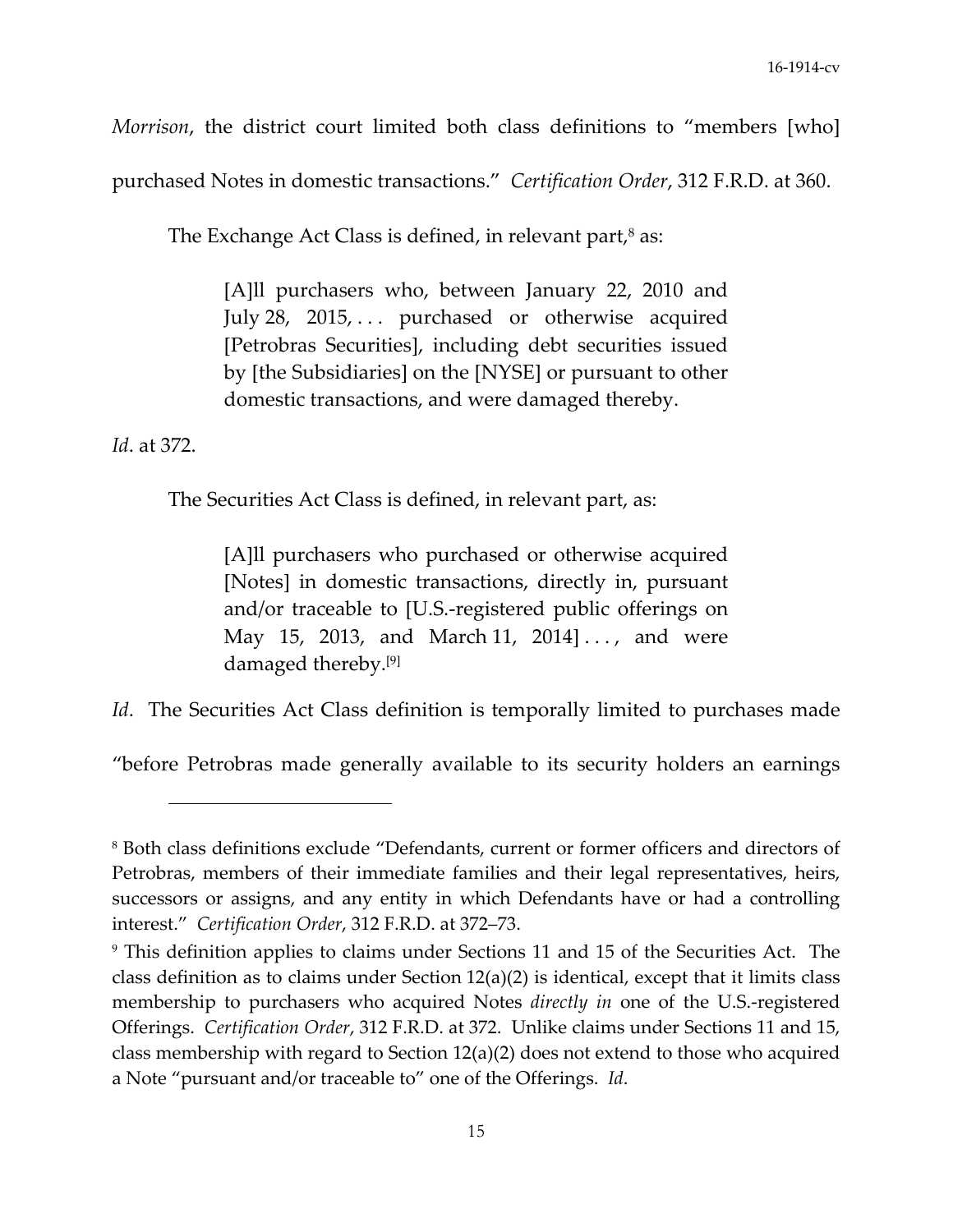statement covering a period of at least twelve months beginning after the effective date of the offerings." *Id*. This language conforms to the limitations inherent in Section 11, given the absence of any allegation that Plaintiffs relied on any such earnings statement.10 *See* 15 U.S.C. § 77k(a).

# **III. The Instant Appeal**

On June 15, 2016, a panel of this Court granted Appellants' timely filed petition for permission to appeal the *Certification Order* under Federal Rule of Civil Procedure 23(f) and Federal Rule of Appellate Procedure 5(a). On August 2, 2016, a separate panel granted Appellants' motion for a stay pending resolution of this expedited interlocutory appeal.

### **DISCUSSION**

A plaintiff seeking certification of a Rule 23(b)(3) class action bears the burden of satisfying the requirements of Rule 23(a)—numerosity, commonality, typicality, and adequacy of representation—as well as Rule 23(b)(3)'s requirements: (1) that "the questions of law or fact common to class members

<sup>10</sup> Prior to the *Certification Order*, the district court had already dismissed all Section 11 claims "based on purchases of the 2014 Notes made after May 15, 2015," the date on which Petrobras filed earning statements "covering the twelve-month period following the effective date of the 2014 Notes' offering." *December 2015 Order*, 150 F. Supp. 3d at 344 (citing 15 U.S.C. § 77k(a)).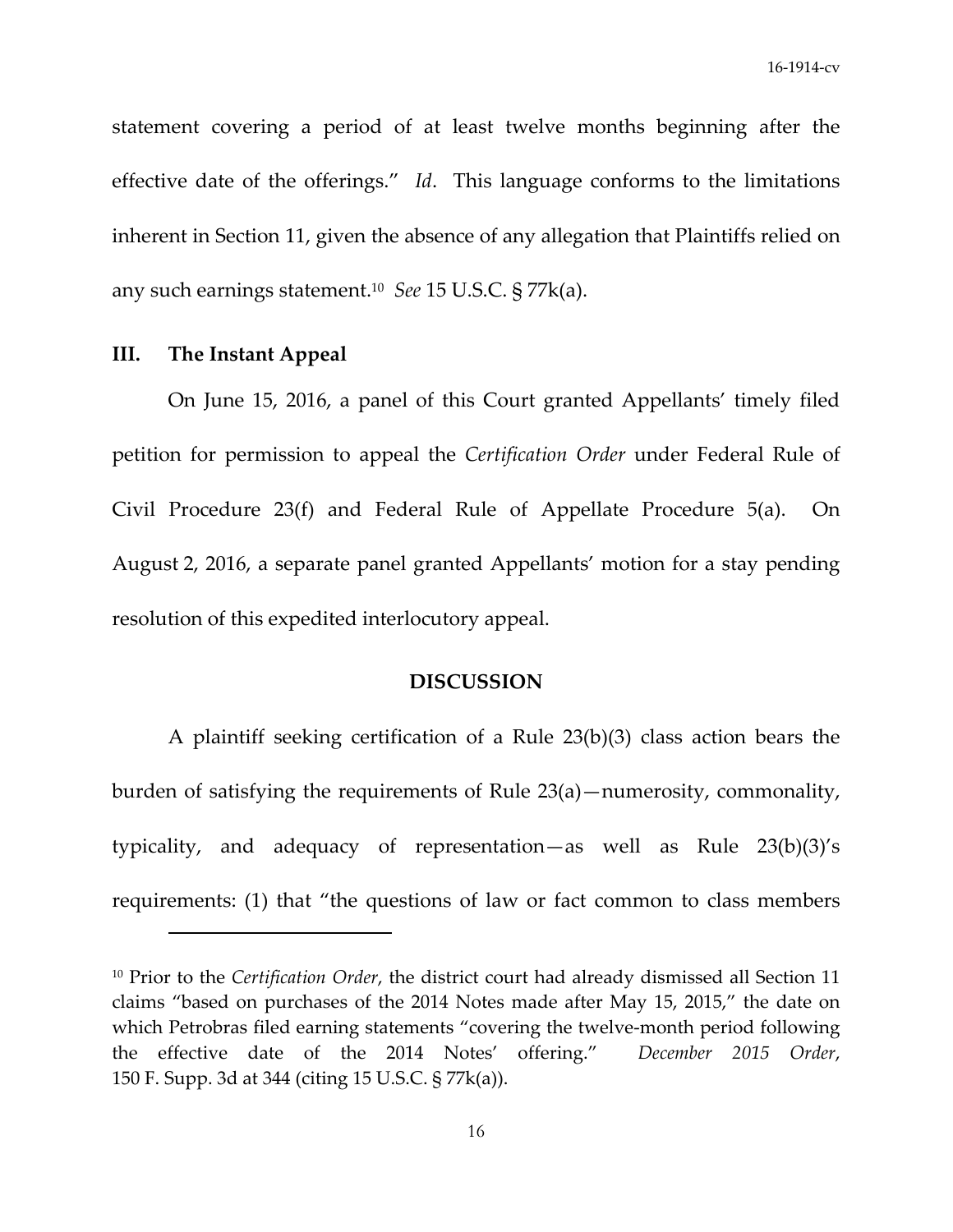predominate over any questions affecting only individual members" (the "predominance" requirement); and (2) that "a class action is superior to other available methods for fairly and efficiently adjudicating the controversy" (the "superiority" requirement). Fed. R. Civ. P. 23(a), (b)(3); *In re U.S. Foodservice Inc. Pricing Litig.*, 729 F.3d 108, 117 (2d Cir. 2013) ("To certify a class, a district court must . . . find that each [Rule 23] requirement is 'established by at least a preponderance of the evidence.'" (quoting *Brown v. Kelly*, 609 F.3d 467, 476 (2d Cir. 2010))). This Court has also "recognized an implied requirement of ascertainability in Rule 23," which demands that a class be "sufficiently definite so that it is administratively feasible for the court to determine whether a particular individual is a member." *Brecher v. Republic of Argentina*, 806 F.3d 22, 24 (2d Cir. 2015) (internal quotation marks and citations omitted).

Appellants do not challenge the district court's findings with regard to the class certification elements under Rule 23(a). Rather, they assert two arguments under Rule  $23(b)(3)$ . Appellants first argue that both Classes fail to satisfy ascertainability, predominance, and superiority because putative class members must establish, on an individual basis, that they acquired their securities in "domestic transactions." The Petrobras Defendants assert a second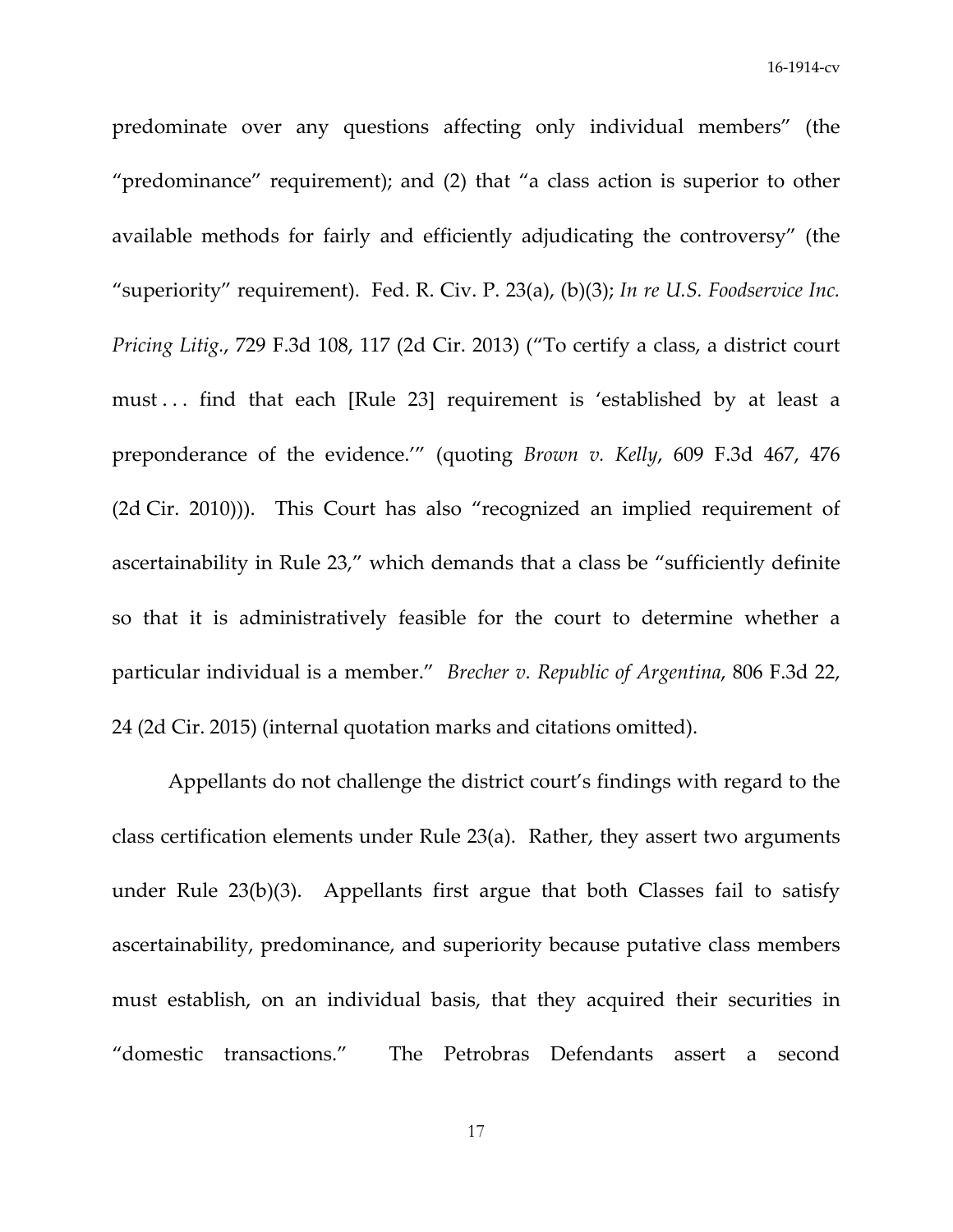predominance challenge specific to the Exchange Act Class: they argue that the district court erred in finding that Plaintiffs successfully established a class-wide presumption of reliance under the "fraud on the market" theory.

# **I. Standard of Review**

"We review a district court's conclusions as to whether the requirements of Federal Rule of Civil Procedure 23 were met, and in turn whether class certification was appropriate, for abuse of discretion."11 *In re Vivendi, S.A. Sec.*

<sup>&</sup>lt;sup>11</sup> We note that although we have sometimes stated in the past that we "apply[] a 'noticeably less deferential' standard when the district court has denied class certification," *Roach v. T.L. Cannon Corp.*, 778 F.3d 401, 405 (2d Cir. 2015) (quoting *In re Nassau Cty. Strip Search Cases*, 461 F.3d 219, 224–25 (2d Cir. 2006)), this language apparently arose from a misreading of earlier Second Circuit cases. Moreover, it is out of step with recent Supreme Court authority.

The first case to suggest that we apply a different standard to denials of class certification was *Lundquist v. Security Pacific Automotive Financial Services Corp.*, 993 F.2d 11, 14 (2d Cir. 1993) (per curiam). *Lundquist* cited *Robidoux v. Celani*, 987 F.2d 931, 935 (2d Cir. 1993), and *Abrams v. Interco Inc.*, 719 F.2d 23, 28 (2d Cir. 1983), for the proposition that "we are noticeably less deferential to the district court when that court has denied class status than when it has certified a class." *Id*. But *Abrams* and *Robidoux* do not support this proposition. *Abrams* states, in relevant part: "Abuse of discretion can be found far more readily on appeals from the denial *or grant* of class action status than where the issue is, for example, the curtailment of cross‐examination or the grant or denial of a continuance," because "courts have built a body of case law with respect to class action status." 719 F.2d at 28 (emphasis added) (citation omitted). *Robidoux* repeated that "abuse of discretion can be found more readily on appeals from the denial of class status *than in other areas*, for the courts have built a body of case law with respect to class action status." 987 F.2d at 935 (emphasis added) (citing *Abrams*, 719 F.2d at 28).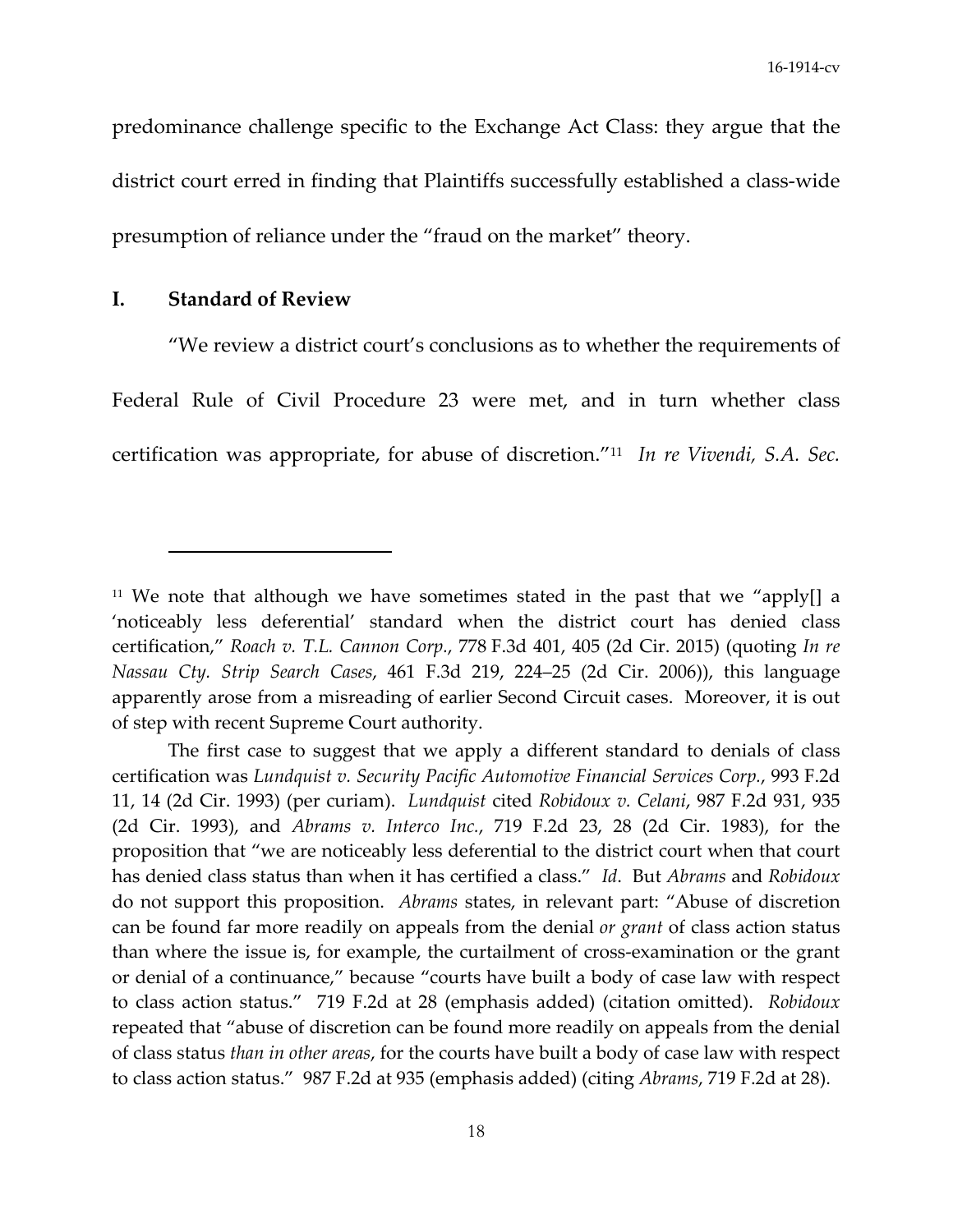*Litig.*, 838 F.3d 223, 263 (2d Cir. 2016) (citations omitted). "While we review the district court's construction of legal standards *de novo,* we review the district court's application of those standards for whether the district court's decision falls within the range of permissible decisions." *Roach v. T.L. Cannon Corp.*, 778 F.3d 401, 405 (2d Cir. 2015) (citing *Myers v. Hertz Corp.*, 624 F.3d 537, 547  $(2d Cir. 2010)$ . "To the extent that the district court's decision as to class certification is premised on a finding of fact, we review that finding for clear error." *UFCW Local 1776 v. Eli Lilly & Co.*, 620 F.3d 121, 130–31 (2d Cir. 2010)

<u> 1989 - Jan Salaman Salaman (j. 1989)</u>

Thus, neither *Abrams* nor *Robidoux* applied a different standard to denials versus grants of class certification. Rather, both cases stated that this Court is more likely to find abuse of discretion in appeals involving the *issue* of class certification—whether certification was granted or denied—when compared with *other types of legal issues*. It appears that *Lundquist* misinterpreted that comparison. In sum, no Second Circuit case provides any reasoning or justification for the idea that we review denials of class certification with more scrutiny than grants.

The Supreme Court has never drawn a distinction between the standard used to review district court denials or grants of class certification. *See, e.g.*, *Tyson Foods, Inc. v. Bouaphakeo*, — U.S. —, 136 S. Ct. 1036, 1045–46 (2016). Recent Supreme Court class certification cases emphasize that courts must "conduct a rigorous analysis" to determine whether putative class plaintiffs meet Rule 23's requirements. *Comcast Corp. v. Behrend*, — U.S. —, 133 S. Ct. 1426, 1432 (2013); *see also Wal‐Mart Stores, Inc. v. Dukes*, 564 U.S. 338, 351 (2011). That said, we need not decide the issue here. We take this opportunity, however, to point out the distinction as one that need not and ought not be drawn. Should the resolution of this issue prove determinative of the outcome in a future matter, the question can likely be resolved by this Court's protocol for the circulation of opinions at that time.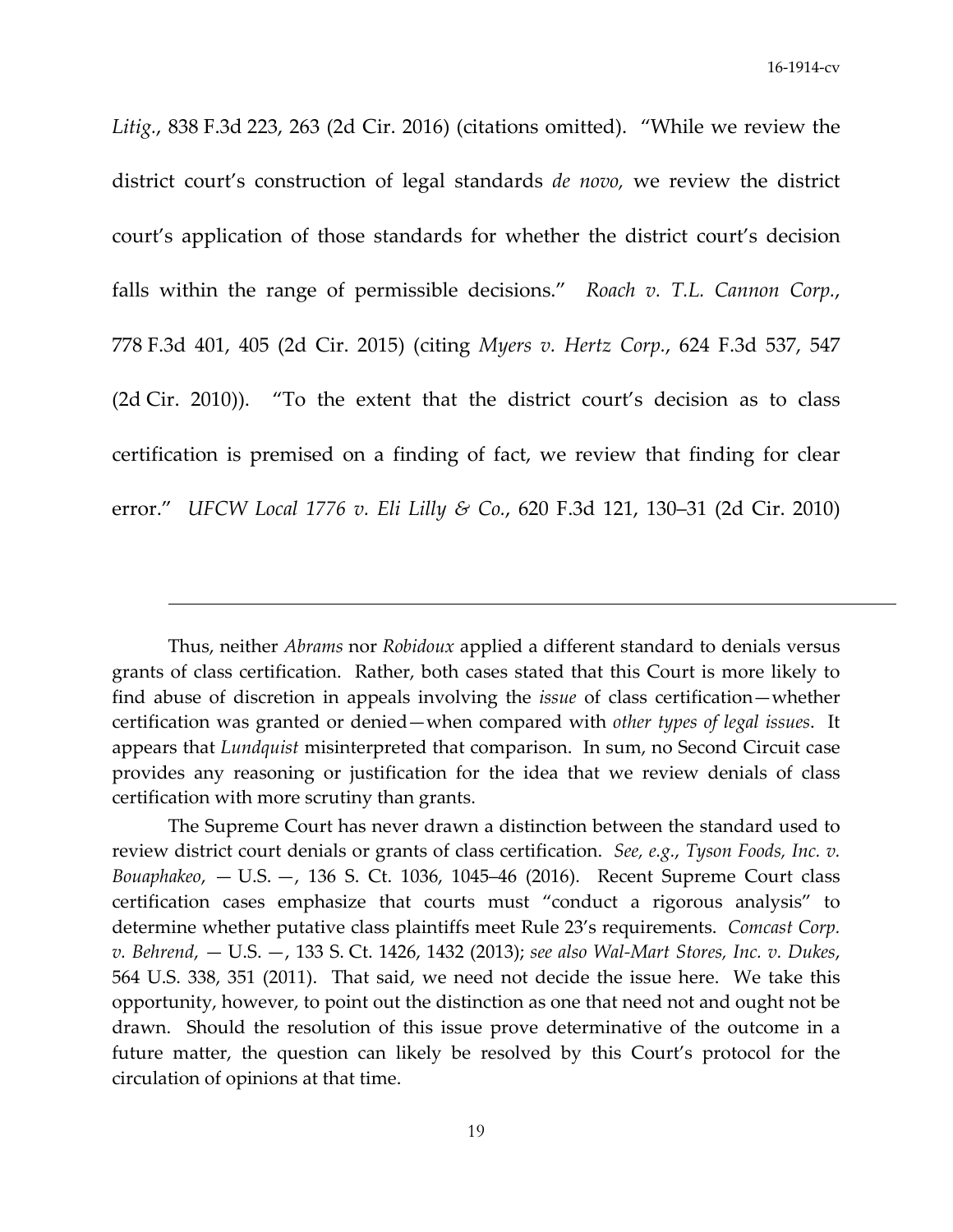(citing *In re Initial Pub. Offering Sec. Litig.* ("*In re IPO*"), 471 F.3d 24, 40–41 (2d Cir. 2006)); *see also In re Vivendi*, 838 F.3d at 263.

# **II. "Domestic Transactions" as a Condition for Class Membership**

The two certified Classes include all claims arising out of Petrobras Notes purchased in "domestic transactions" during the class period, thereby capturing the broadest membership possible under *Morrison*. Appellants argue that the difficulties inherent in assessing putative class members' transaction records make the Classes uncertifiable for several reasons, the most important of which, for our purposes, are (1) the ascertainability doctrine, which has seen recent developments in this Circuit and others; and (2) predominance. We hold that both class definitions satisfy the ascertainability doctrine as it is defined in this Circuit. We further hold, however, that the district court erred in conducting its predominance analysis without considering the need for individualized *Morrison* inquiries. On that basis, we vacate the district court's certification decision and remand for further proceedings.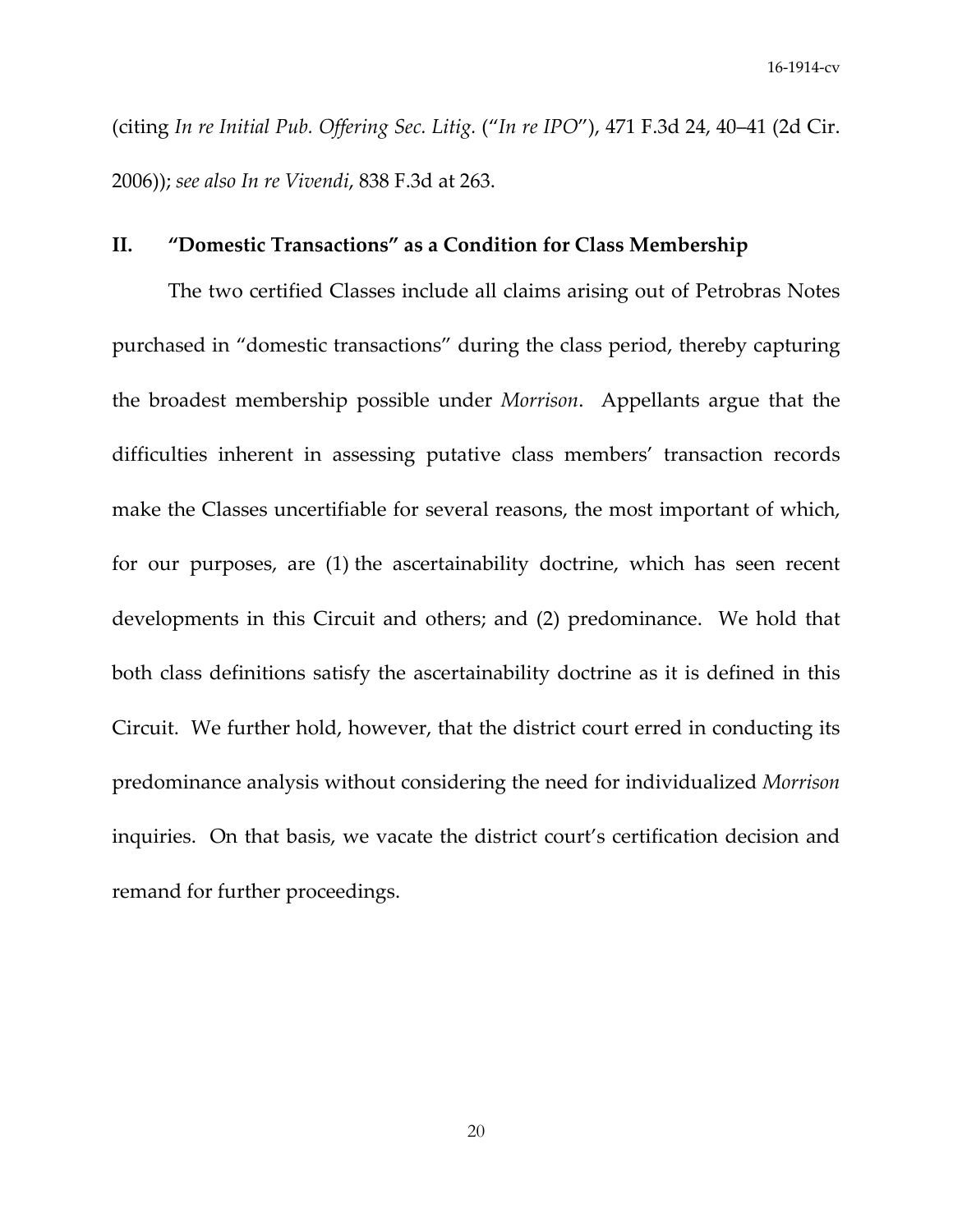### **A. Extraterritoriality and Federal Securities Law**

# 1. Defining "Domestic Transactions": *Morrison* and *Absolute Activist*

"It is a longstanding principle of American law that legislation of Congress, unless a contrary intent appears, is meant to apply only within the territorial jurisdiction of the United States." *Morrison*, 561 U.S. at 255 (internal quotation marks and citation omitted). Based on that presumption against extraterritoriality, the Supreme Court held in *Morrison* that the reach of U.S. securities law is presumptively limited to (1) "transactions in securities listed on domestic exchanges," and (2) "domestic transactions in other securities." *Id*. at 267 (discussing Section 10(b) of the Exchange Act); *see also id.* at 268 (noting that "[t]he same focus on domestic transactions is evident in the Securities Act").12

As noted in the margin, we assume that a purchase of Petrobras ADS qualifies under *Morrison*'s first prong as long as the transaction occurs on the

<sup>12</sup> The district court applied *Morrison*'s extraterritoriality analysis to Plaintiffs' claims under both the Exchange Act and the Securities Act. *See July 2015 Order*, 116 F. Supp. 3d at 386. In addition, all parties appear to have proceeded under the assumption that *Morrison* applies to ADS in the same manner that it applies to common stock. Appellants have not challenged these conclusions on appeal, and we therefore see no need to address them.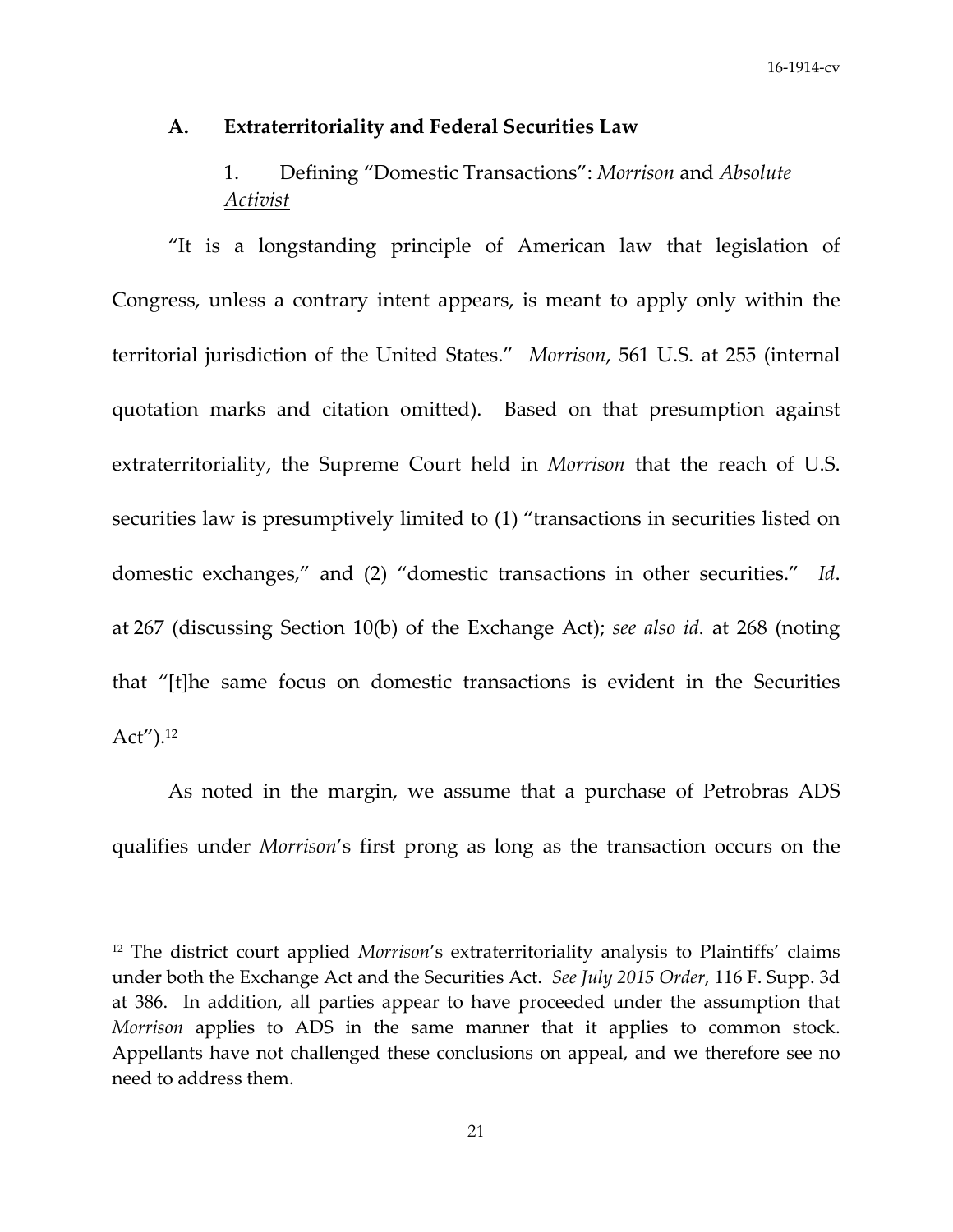NYSE, a "domestic exchange." *See City of Pontiac Policemen's & Firemen's Ret. Sys. v. UBS AG*, 752 F.3d 173, 180–81 (2d Cir. 2014) (holding that mere *listing* on a domestic exchange is not sufficient to establish domesticity if the relevant securities transaction did not *occur* on a domestic exchange). The Notes, however, do not trade on any domestic exchange.<sup>13</sup> Therefore, to assert claims under federal securities laws, Noteholders must show in some other manner that the Notes they hold were acquired in a "domestic transaction."

This Court's decision in *Absolute Activist* elaborated on that standard: for "securities that are not traded on a domestic exchange," a transaction is considered "domestic if [1] irrevocable liability is incurred or [2] title passes within the United States." *Absolute Activist Value Master Fund Ltd. v. Ficeto*, 677 F.3d 60, 67 (2d Cir. 2012). In other words, for a transaction to qualify as domestic, either (1) the purchaser must have "incurred irrevocable liability within the United States to take and pay for a security, or . . . the seller [must] have] incurred irrevocable liability within the United States to deliver a

<sup>&</sup>lt;sup>13</sup> "[A]lthough the Notes were listed or intended to be listed on the [NYSE], they did not *trade* there. . . . [M]ere listing, without trading, is insufficient to satisfy *Morrison*'s first prong." *December 2015 Order*, 150 F. Supp. 3d 337, 339–40 (emphasis added) (citing *City of Pontiac*, 752 F.3d at 179–81).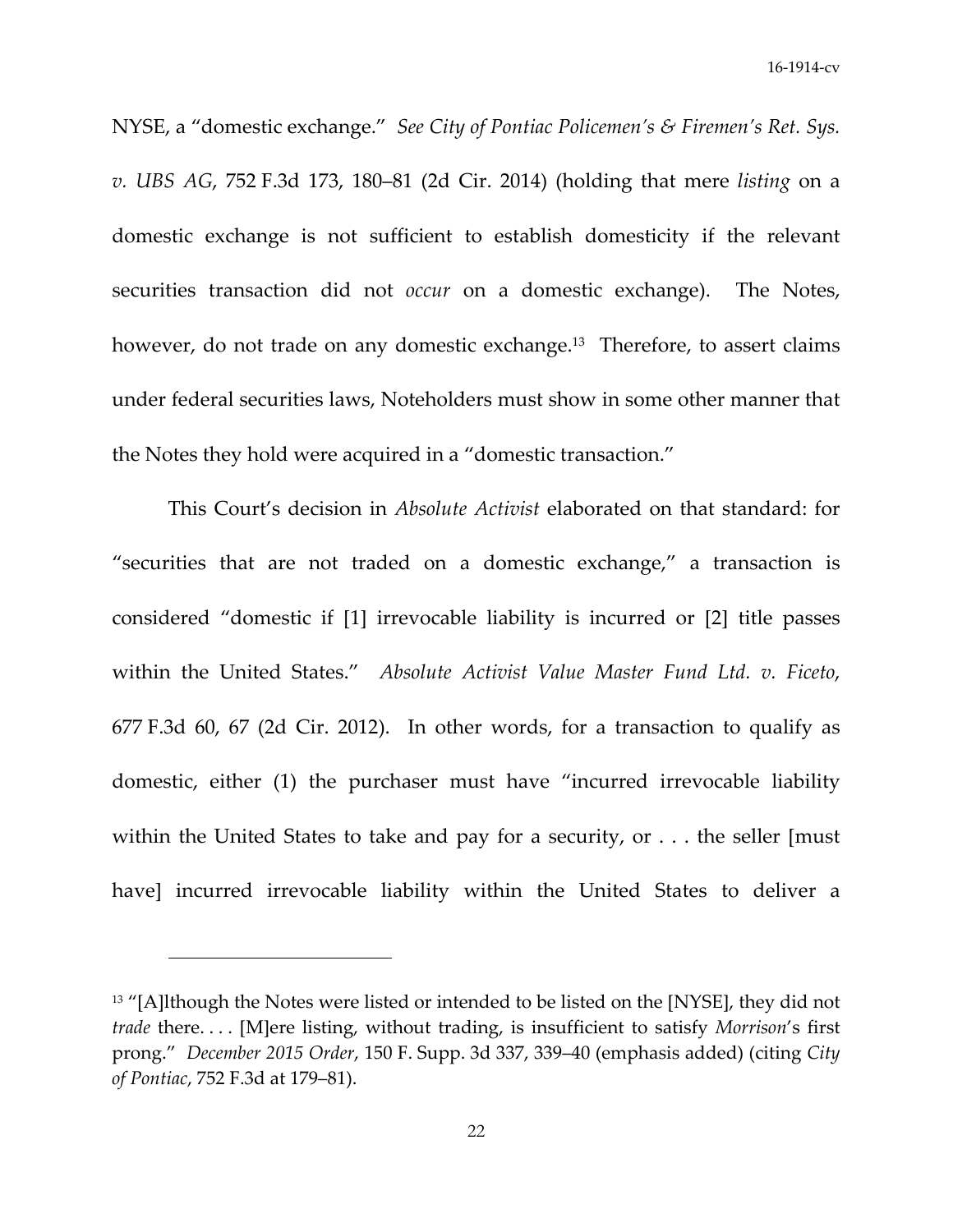security," or (2) legal title to the security must have transferred in the United States. *Id.* at 68.

The location or residency of the buyer, seller, or broker will not necessarily establish the situs of the transaction. *Id*. at 68–69. Rather, plaintiffs demonstrate the location where irrevocable liability was incurred or legal title transferred by producing evidence "including, but not limited to, facts concerning the formation of the contracts, the placement of purchase orders, . . . or the exchange of money." *Id*. at 70.

# 2. The District Court's Pre‐Certification *Morrison* Inquiries

Before certifying the Classes, the district court twice adjudicated *Morrison*‐ based challenges to Plaintiffs' claims. When the class action was first consolidated, the court dismissed, without prejudice, all Securities Act claims based on Plaintiffs' failure "to allege that they purchased the relevant securities in domestic transactions." *July 2015 Order*, 116 F. Supp. 3d at 386.

Plaintiffs responded with new allegations and documentary evidence regarding Notes transactions for each of the four putative named plaintiffs. Defendants once again moved to dismiss. The district court found that two of the named plaintiffs had adequately pleaded domestic transactions based on their acquisition of Notes directly from U.S. underwriters in the Offerings.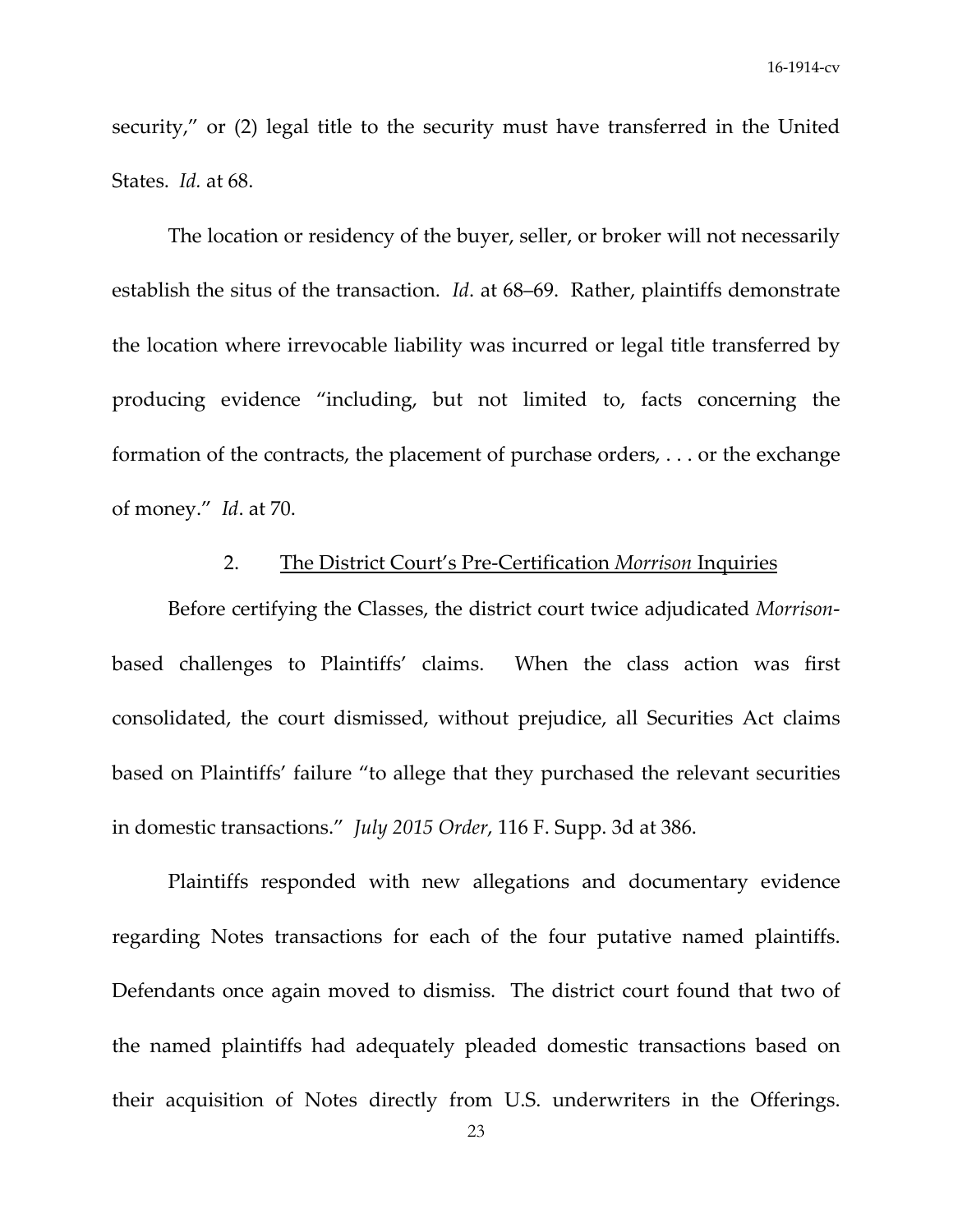*December 2015 Order*, 150 F. Supp. 3d at 340. For example, one plaintiff's "traders in Raleigh, North Carolina purchased Notes on May 13, 2013, and March 10, 2014, from underwriters in New York, New York." *Id*. The district court found that this plaintiff had alleged "the kinds of facts required by *Absolute Activist*, including New York area code phone numbers on the confirmations sent by representatives of the underwriters." *Id*. at 340 n.5.

The district court determined that the other two named plaintiffs had failed to satisfy the *Morrison* inquiry and dismissed their Securities Act claims. *Id.* at 340–43. One plaintiff, for example, presented a confirmation slip stating that Petrobras Notes had been purchased "in U.S. dollars and that the Notes were held in '[s]afekeeping of securities abroad, depository country: U.S.A.'" *Id*. at 341 (quoting the 4th Am. Compl.). According to the district court, this "language suggests that the purchase occurred *outside* the United States because it refers to the United States as 'abroad.'" *Id*. (emphasis added). The district court similarly found insufficient an allegation that an investment manager "located in the United Kingdom[] instructed its U.S. affiliate, located in Chicago, Illinois, to transfer Petrobras Notes to [the plaintiff entity,] located in the United Kingdom." *Id.* The court noted that "a 'transfer,' rather than a purchase, [was]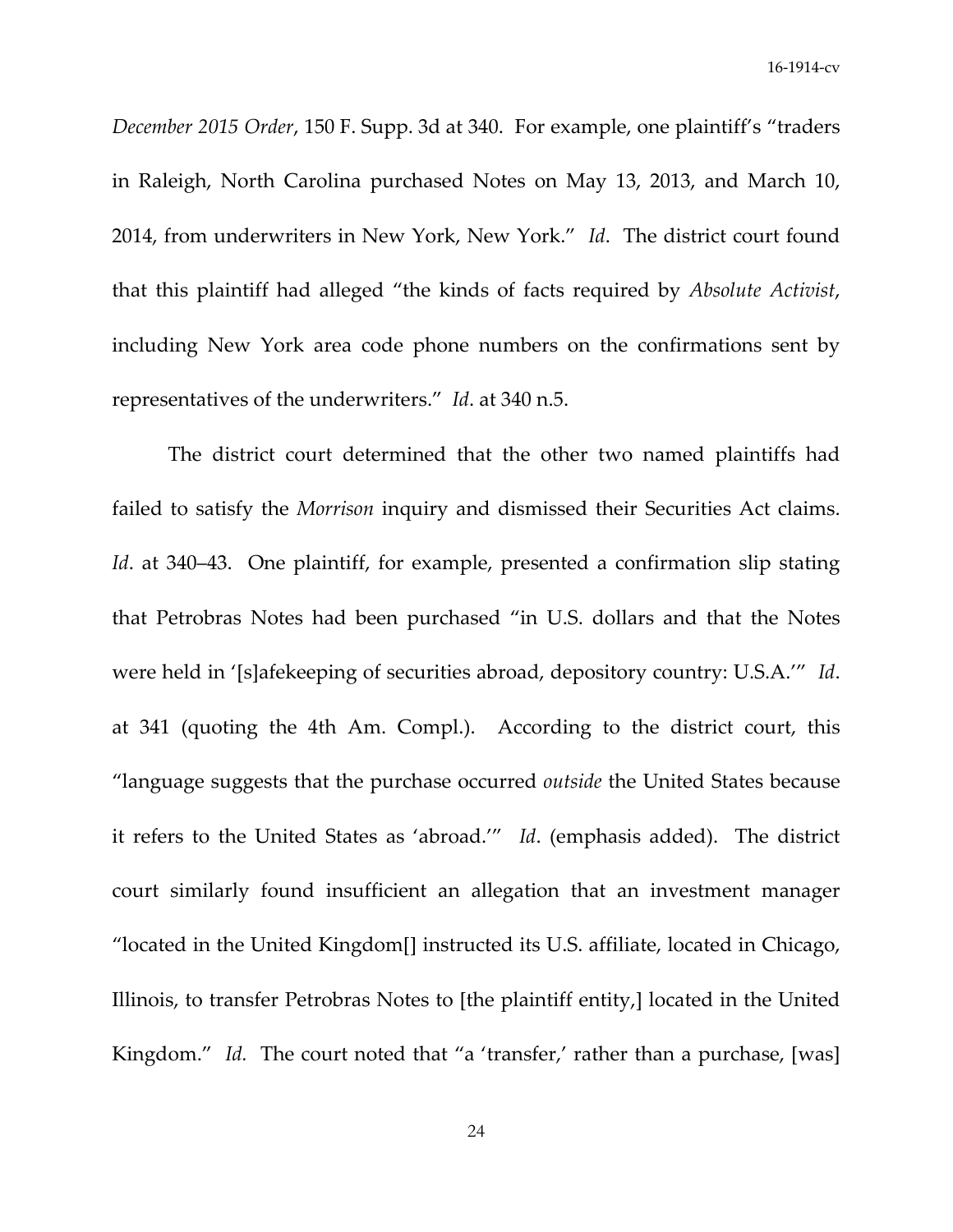all that [was] alleged. Moreover, the allegations suggest that irrevocable liability was incurred in the United Kingdom," where both the plaintiff and the investment manager were located, "rather than in the United States." *Id.*

In an attempt to preserve those claims, Plaintiffs offered two alternative methods for establishing domestic transactions as a matter of law. First, Plaintiffs argued that a securities transaction should qualify as "domestic" if *beneficial* title is transferred when the transaction is settled through a domestic securities depository, such as the Depository Trust Company ("DTC") located in New York City. *Id.* The district court disagreed, finding that "[t]he mechanics of DTC settlement are actions needed to *carry out* transactions, but they involve neither the substantive indicia of a contractual commitment necessary to satisfy *Absolute Activist*'s first prong nor the formal weight of a transfer of [legal] title necessary for its second." *Id.* at 342 (emphasis added); *see also id*. ("[T]he Second Circuit has [] indicated that domestic 'actions needed to carry out transactions, and not the transactions themselves,' are insufficient to satisfy *Morrison*." (quoting *Loginovskaya v. Batratchenko*, 764 F.3d 266, 275 (2d Cir. 2014))). The district court also expressed concern that, "assuming the parties are correct that most securities transactions settle through the DTC or similar depository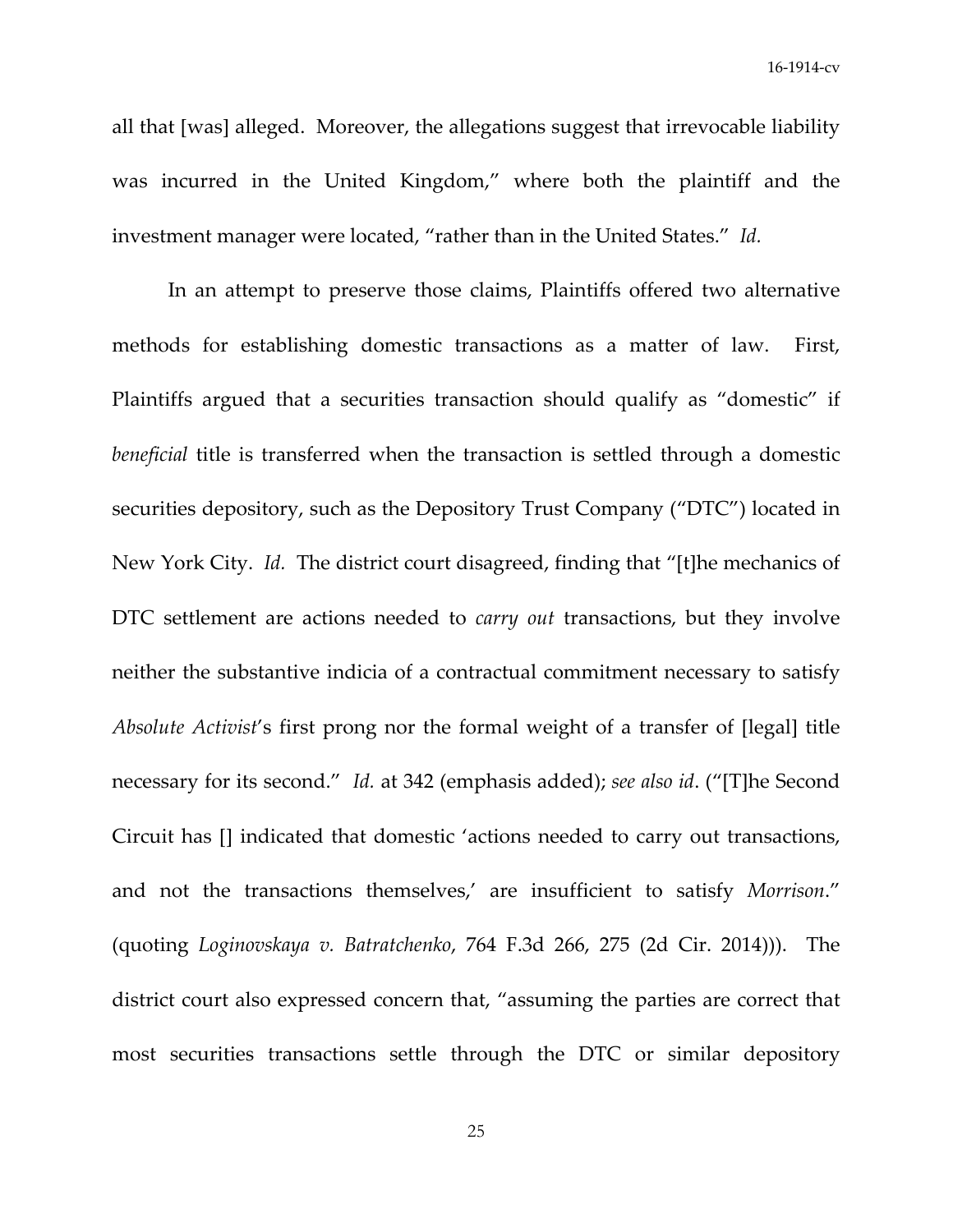institutions, the entire thrust of *Morrison* and its progeny would be rendered nugatory if all DTC‐settled transactions necessarily fell under the reach of the federal securities laws." *Id*.

Finally, Plaintiffs proposed a method for constructively establishing the domesticity of Notes transactions: "allegations that a plaintiff purchased Notes 'on the offering date and at the offering price' [should be] sufficient to demonstrate irrevocable liability because all the underwriters who sold in the initial offerings only did so in the United States." *Id*. at 342 (quoting the 4th Am. Compl.). The district court rejected this theory, noting that certain documents related to the Offerings "imply that some underwriters *did* initially offer the Notes outside the United States." *Id*. (emphasis added).14

<sup>&</sup>lt;sup>14</sup> The district court resolved similar factual and legal questions in the related individual actions. *See In re Petrobras Sec. Litig.*, 152 F. Supp. 3d 186, 192–93 (S.D.N.Y. 2016) (finding that several "plaintiffs [had] failed to adequately allege they purchased Notes in domestic transactions" and granting leave to amend); *Internationale Kapitalanlagegesellschaft mbH v. Petróleo Brasileiro S.A. (In re Petrobras Sec. Litig.)*, No. 15 CIV. 6618 (JSR), 2016 U.S. Dist. LEXIS 46570 (S.D.N.Y. Mar. 24, 2016) (granting in part a motion to dismiss after analyzing various allegations, trade confirmations, trade memoranda, and investment manager employment records).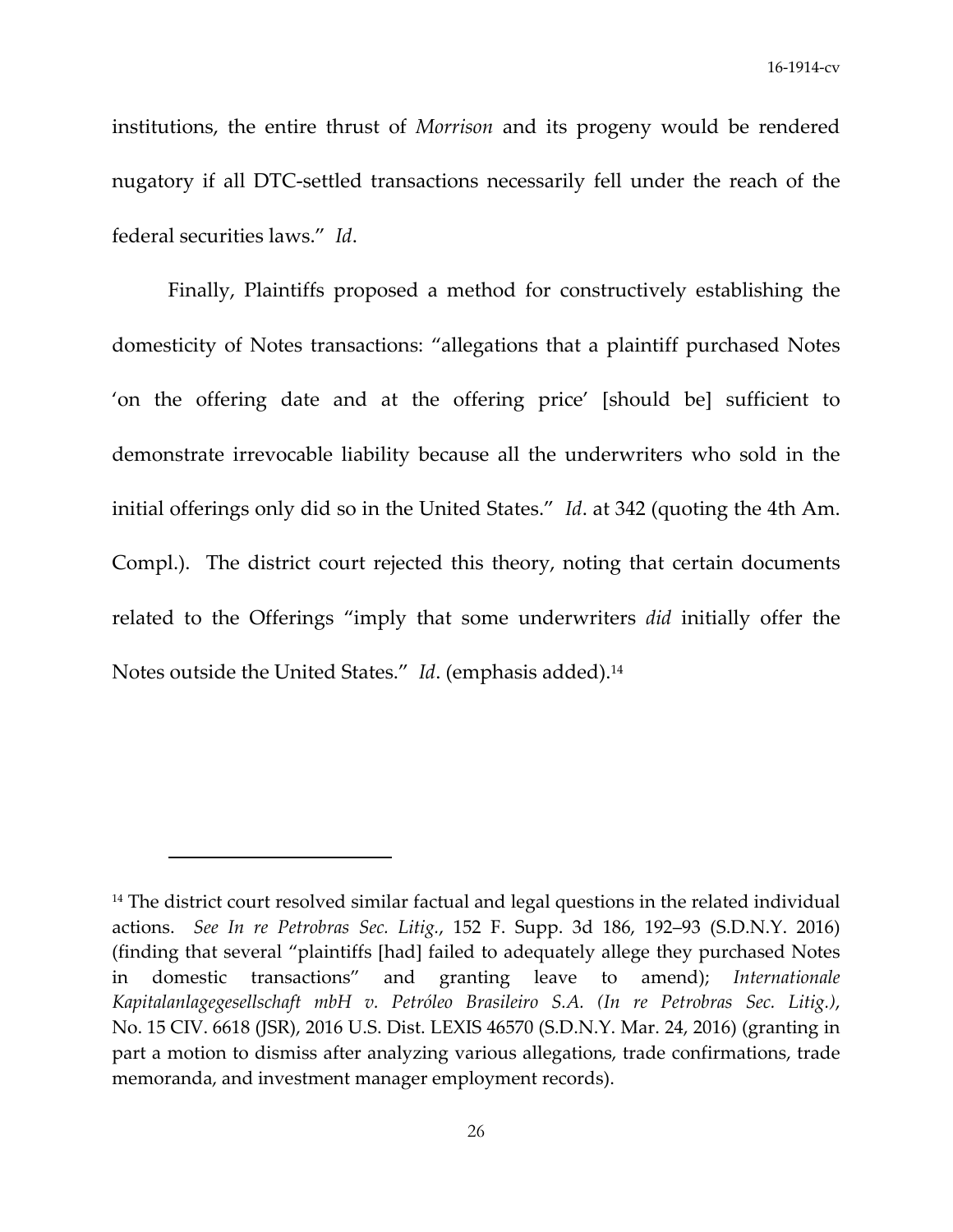### **B. Ascertainability**

"Most [] circuit courts of appeals have recognized that Rule 23 contains an implicit threshold requirement that the members of a proposed class be readily identifiable," often characterized as "an 'ascertainability' requirement." *Sandusky Wellness Ctr., LLC v. Medtox Sci., Inc.*, 821 F.3d 992, 995 (8th Cir. 2016) (internal quotation marks and citation omitted) (collecting cases). "[C]ourts ascribe widely varied meanings to that term," however. *Briseno v. ConAgra Foods, Inc.*, 844 F.3d 1121, 1124 n.3 (9th Cir. 2017) (describing two versions of the ascertainability requirement); *see generally* Geoffrey C. Shaw, Note, *Class Ascertainability*, 124 Yale L.J. 2354, 2366–88 (2015) (describing different conceptions of ascertainability and critiquing the proffered justifications).

In *Brecher v. Republic of Argentina*, we offered our first and, thus far, only affirmative definition<sup>15</sup> of the implied ascertainability requirement:

> [T]he touchstone of ascertainability is whether the class is sufficiently definite so that it is administratively feasible for the court to determine whether a particular individual is a member. A class is ascertainable when

<sup>&</sup>lt;sup>15</sup> We cursorily defined ascertainability in the negative in a 2006 opinion, noting that "ascertainability [] is an issue distinct from the predominance requirement." *In re IPO*, 471 F.3d at 45. We did "not further define[]" ascertainability's "content" until *Brecher*, however. 806 F.3d at 24.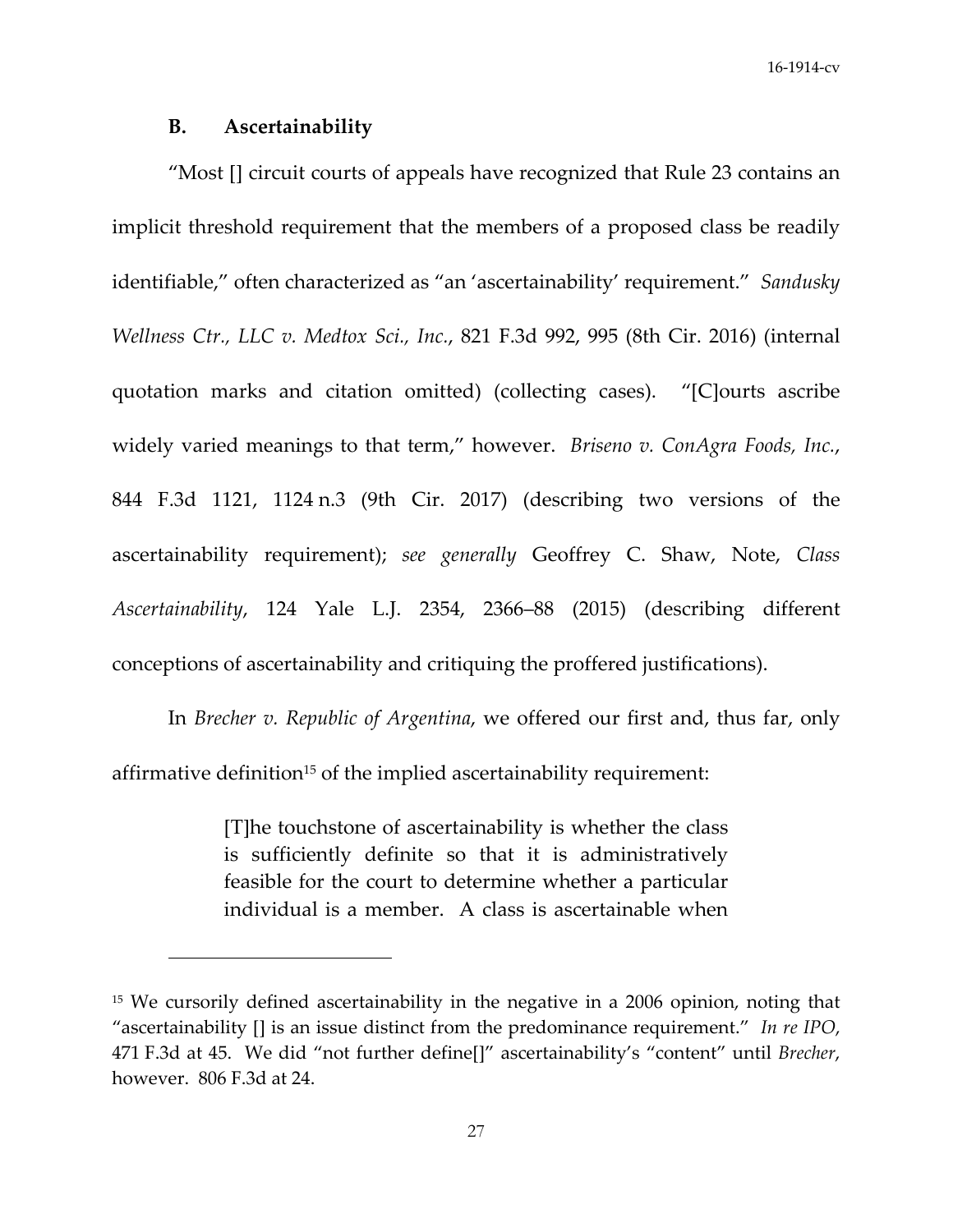defined by objective criteria that are administratively feasible and when identifying its members would not require a mini‐hearing on the merits of each case.

*Brecher*, 806 F.3d at 24–25 (internal quotation marks and citations omitted). Based on this language, Appellants argue for a "heightened" ascertainability requirement under which any proposed class must be "administratively feasible," over and above the evident requirements that a class be "definite" and "defined by objective criteria," and separate from Rule  $23(b)(3)$ 's requirements of predominance and superiority.

We take this opportunity to clarify the ascertainability doctrine's substance and purpose. We conclude that a freestanding administrative feasibility requirement is neither compelled by precedent nor consistent with Rule 23, joining four of our sister circuits in declining to adopt such a requirement. The ascertainability doctrine that governs in this Circuit requires only that a class be defined using objective criteria that establish a membership with definite boundaries. Applying that doctrine, we determine that ascertainability is not an impediment to certification of the Classes as currently defined.

### 1. The Proceedings Below and Arguments on Appeal

In its *Certification Order*, the district court rejected Defendants' argument that, "because of the nuances of the 'domestic transaction' standard, determining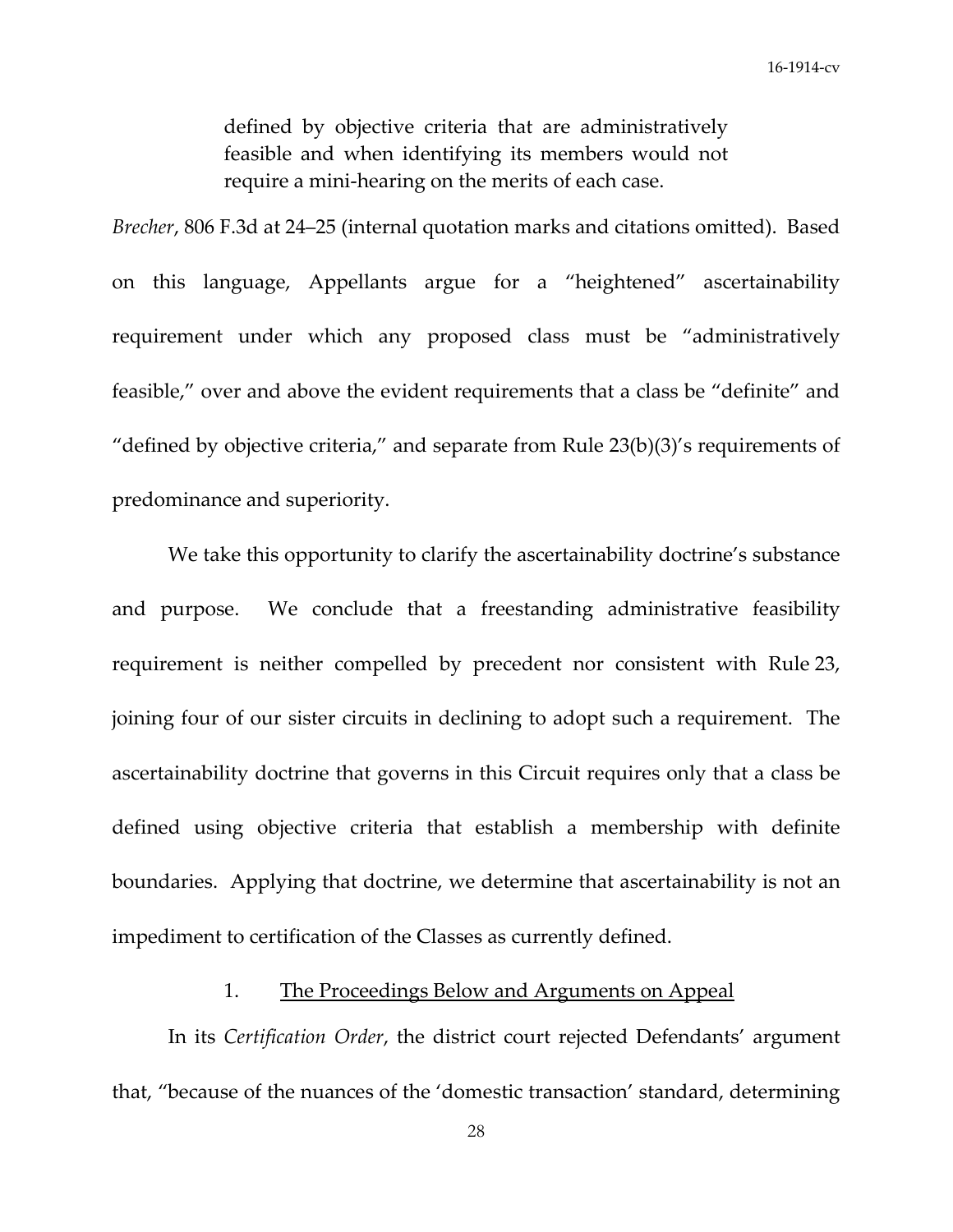[class membership] and damages will be an *administratively unfeasible* task for this Court, for putative class members who receive notice of the action, and for future courts facing claims from class members who have not properly opted out." 312 F.R.D. at 363–64 (emphasis added) (footnote omitted).

Appellants renew that argument on appeal, packaged as a challenge to the district court's finding "that the *Morrison* determination is 'administratively feasible.'" *Id.* at 364 (quoting *Brecher*, 806 F.3d at 24). Appellants cite heavily to cases from the Third Circuit, which has formally adopted a "heightened" two‐ part ascertainability test under which plaintiffs must not only show that "the class is 'defined with reference to objective criteria,'" but also that "there is 'a reliable and administratively feasible mechanism for determining whether putative class members fall within the class definition.'" *Byrd v. Aaron's Inc.*, 784 F.3d 154, 166 (3d Cir. 2015), *as amended* Apr. 28, 2015 (quoting *Hayes v. Wal‐Mart Stores, Inc.*, 725 F.3d 349, 355 (3d Cir. 2013)); *see also Carrera v. Bayer Corp.*, 727 F.3d 300, 305 (3d Cir. 2013); *Marcus v. BMW of N. Am., LLC*, 687 F.3d 583, 592‐95 (3d Cir. 2012).

With all due respect to our colleagues on the Third Circuit, we decline to adopt a heightened ascertainability theory that requires a showing of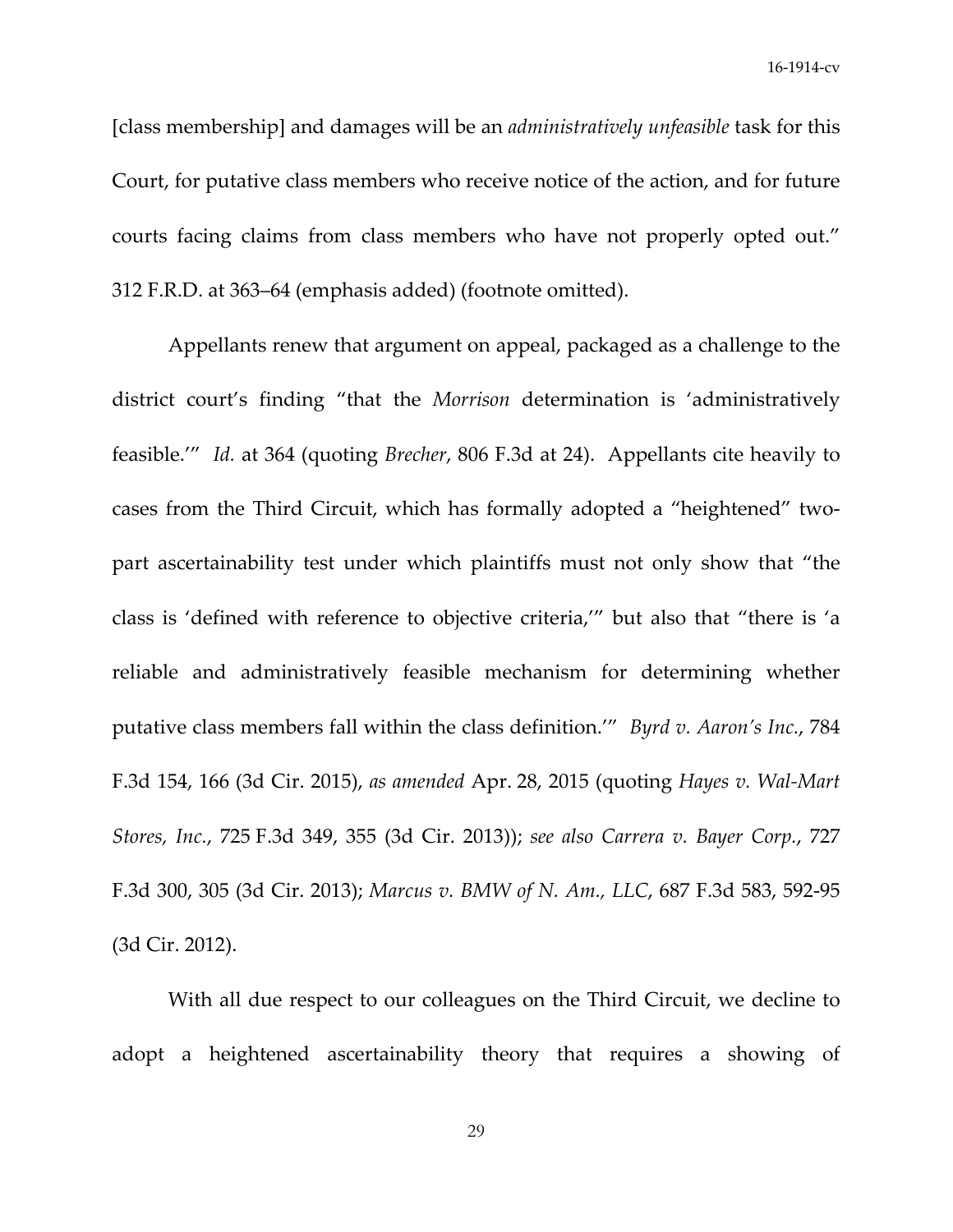administrative feasibility at the class certification stage. The reasoning underlying our decision in *Brecher* does not suggest any such prerequisite, and creating one would upset the careful balance of competing interests codified in the explicit requirements of Rule 23. In declining to adopt an administrative feasibility requirement, we join a growing consensus that now includes the Sixth, Seventh, Eighth, and Ninth Circuits. *See Briseno*, 844 F.3d at 1123; *Sandusky*, 821 F.3d at 995–96; *Rikos v. Procter & Gamble Co.*, 799 F.3d 497, 525 (6th Cir. 2015), *cert. denied*, — U.S. —, 136 S. Ct. 1493 (2016); *Mullins v. Direct Digital, LLC*, 795 F.3d 654, 657–58 (7th Cir. 2015), *cert. denied*, — U.S. —, 136 S. Ct. 1161 (2016); *see also Byrd*, 784 F.3d at 177 (Rendell, *J.*, concurring) ("suggest[ing]" that the Third Circuit "retreat from [its] heightened ascertainability requirement" by eliminating the administrative feasibility prong).

### 2. Our Decision in *Brecher v. Republic of Argentina*

*Brecher* was one of several opinions in which we assessed a class action initiated by holders of Argentinian bonds "[a]fter Argentina defaulted on between \$80 and \$100 billion of sovereign debt in 2001." *Brecher*, 806 F.3d at 23 (listing prior decisions). The district court originally "certified a class under a continuous holder requirement, *i.e.*, the class contained only those individuals who [] possessed beneficial interests in a particular bond series issued by the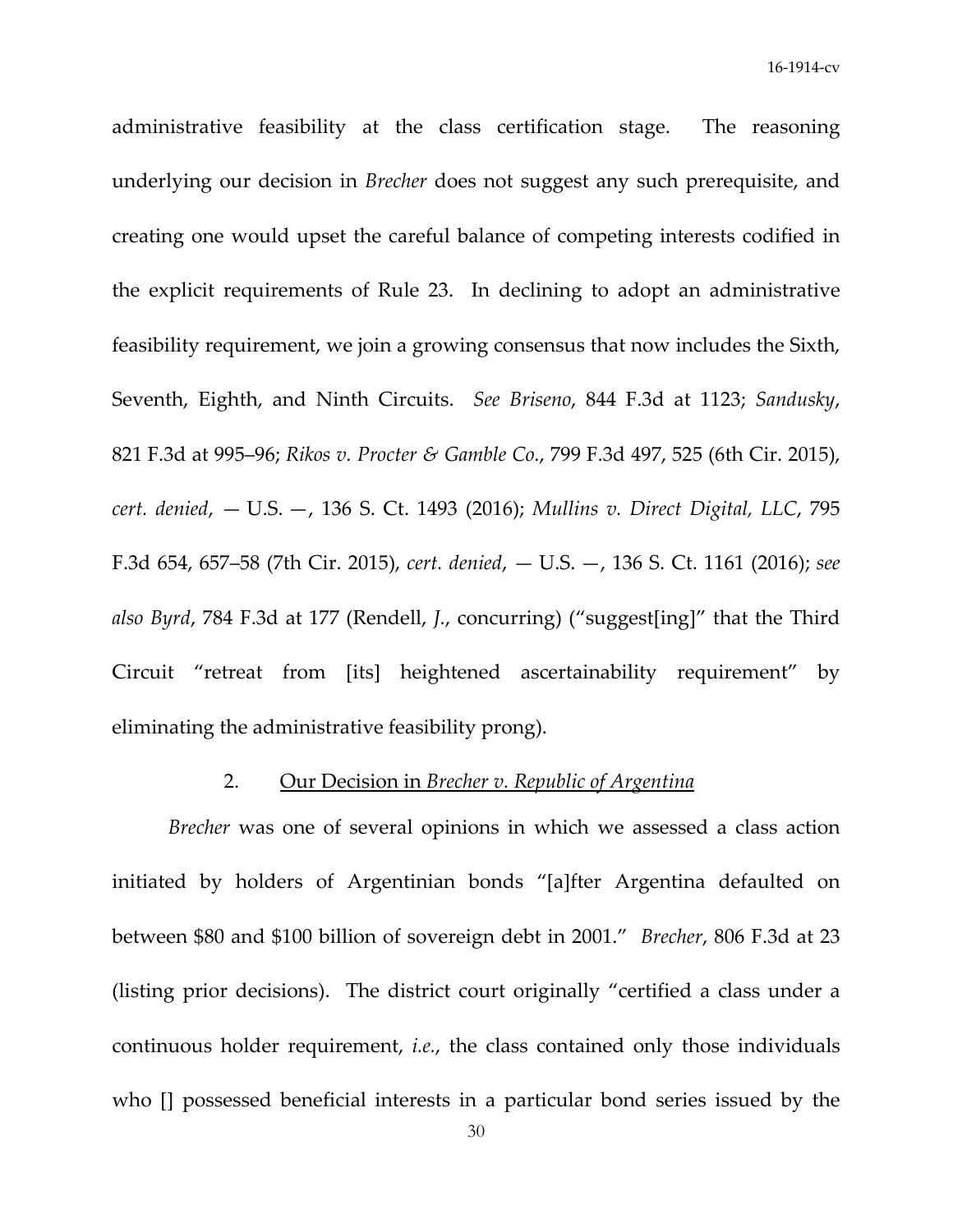Republic of Argentina from the date of the complaint [] through the date of final judgment." *Id*.

When the district court granted summary judgment to the plaintiffs, we vacated in part after finding that the district court's method of calculating aggregate damages had likely produced impermissibly inflated awards. *See Seijas v. Republic of Argentina*, 606 F.3d 53, 58–59 (2d Cir. 2010); *Hickory Sec., Ltd. v. Republic of Argentina*, 493 F. App'x 156, 160 (2d Cir. 2012) (summary order). On remand, the district court "modif[ied] the class definition by removing the continuous holder requirement and expanding the class to all holders of beneficial interests in the relevant bond series[,] without limitation as to time held." *Brecher*, 806 F.3d at 24. The defendants appealed once again.

We concluded that, without the continuous holder requirement, the modified class was unascertainable. *Id*. at 26. We first defined the elements of ascertainability, explaining that a proposed class: (1) must be "sufficiently definite so that it is administratively feasible for the court to determine whether a particular individual is a member"; and (2) must be "defined by objective criteria that are administratively feasible," such that "identifying its members would not require a mini-hearing on the merits of each case." *Id.* at 24 (citations omitted).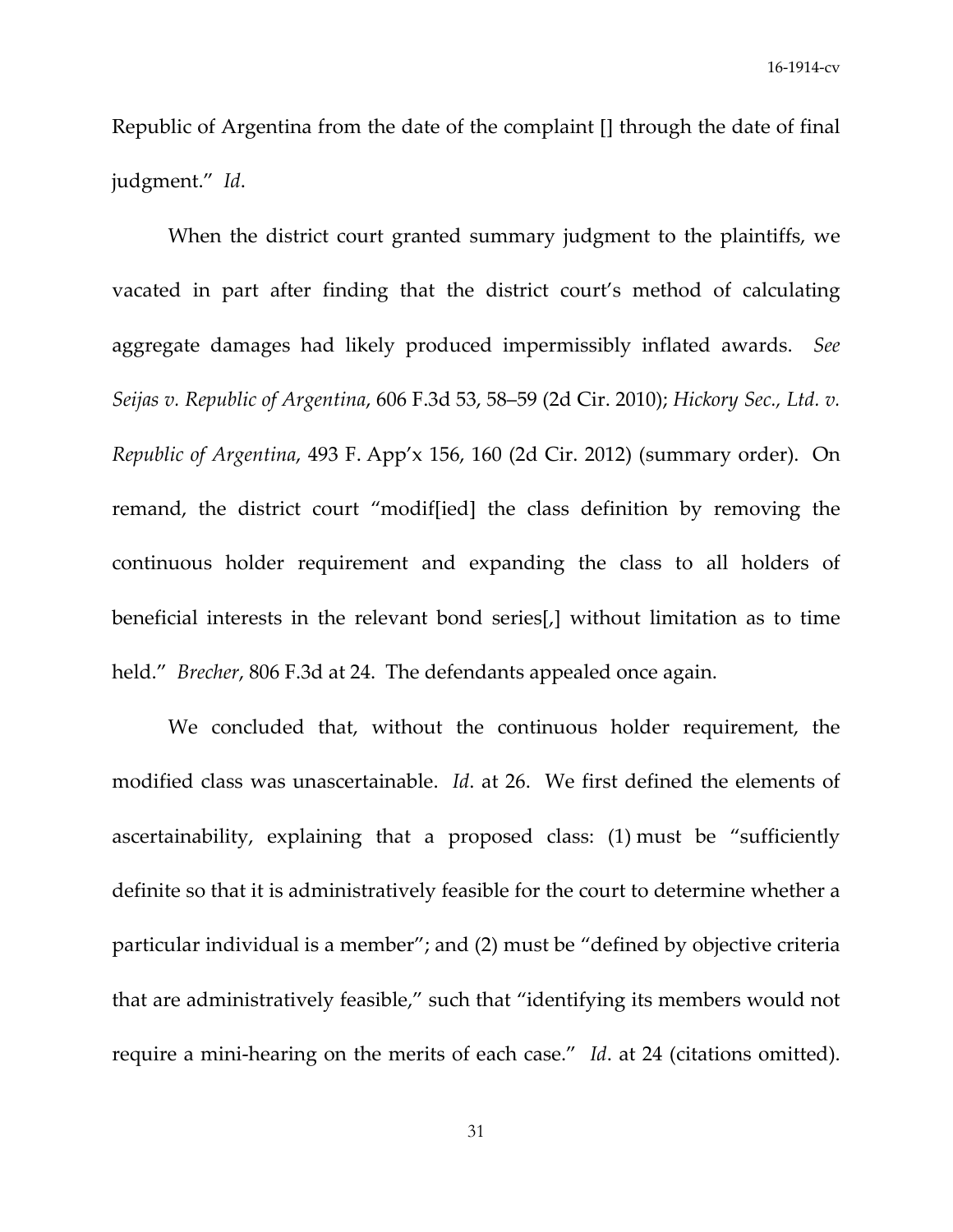These requirements operate in harmony: "the use of objective criteria cannot alone determine ascertainability when those criteria, taken together, do not establish the definite boundaries of a readily identifiable class.16" *Id*. at 25 (footnote in original as n.2).

Turning to the facts of the case, we expressed concern that the class was

insufficiently bounded:

The secondary market for Argentine bonds is active and has continued trading after the commencement of this and other lawsuits.... Further, all bonds from the same series have the same trading number identifier (called a CUSIP/ISIN), making it practically impossible to trace purchases and sales of a particular beneficial interest. Thus, when it becomes necessary to determine who holds bonds that fall inside (or outside) of the class, it will be nearly impossible to distinguish between them once traded on the secondary market without a criterion as to time held.

*Id.* at 25–26 (citations omitted). We concluded that "[t]his case presents [] a

circumstance where an objective standard—owning a beneficial interest in a

bond series without reference to time owned—is insufficiently definite to allow

<sup>&</sup>lt;sup>16</sup> "Of course, 'identifiable' does not mean 'identified'; ascertainability does not require a complete list of class members at the certification stage." *Brecher*, 806 F.3d at 25 n.2 (citation omitted).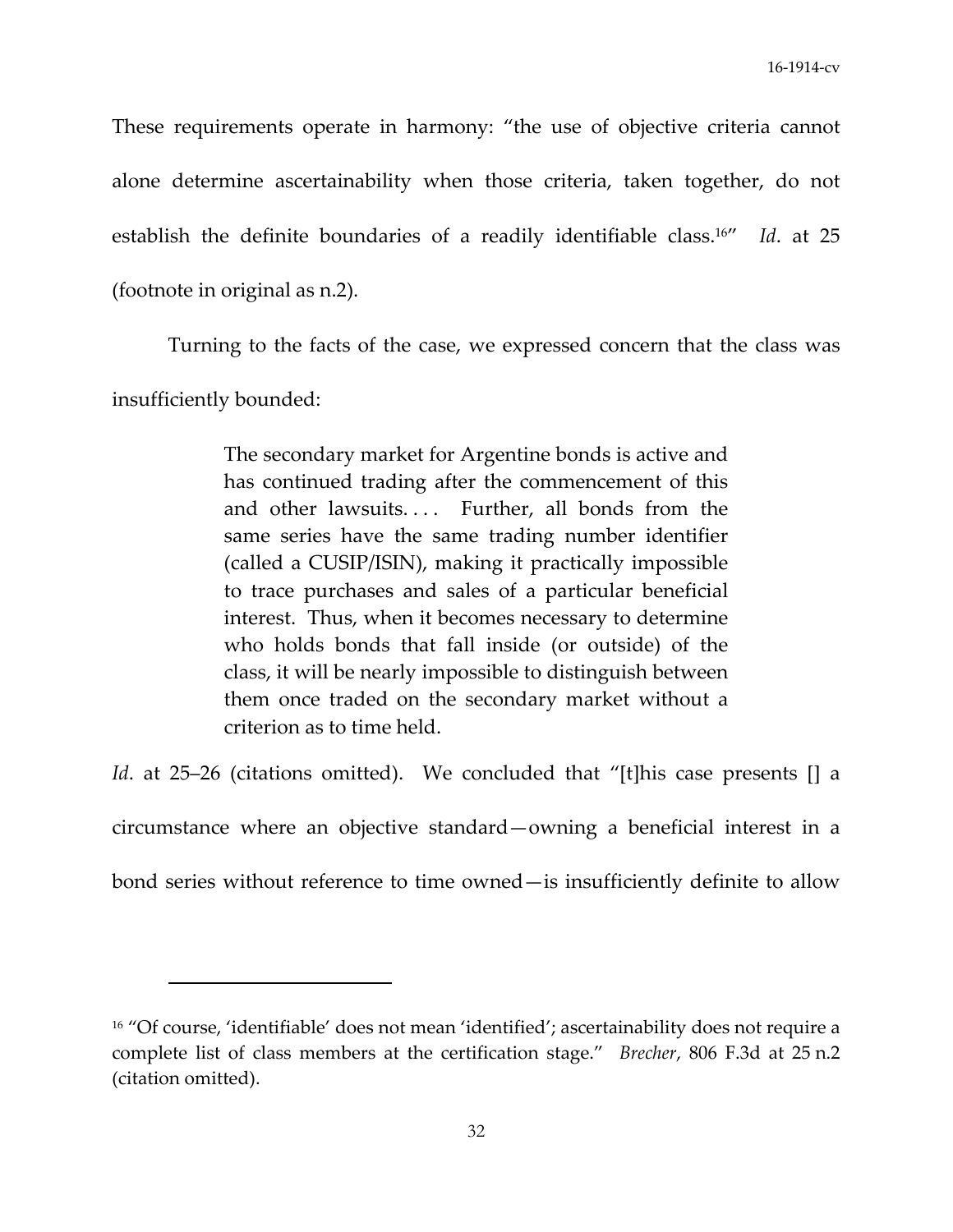ready identification of the class or the persons who will be bound by the judgment." *Id*. at 25 (footnote omitted).

As this summary clarifies, we reached our decision in *Brecher* by asking whether the class was defined by objective criteria that made the class's membership sufficiently definite, not whether the class was administratively feasible.17 *See*, *e.g.*, *id*. at 26 ("The lack of a defined class period . . . makes the modified class *insufficiently definite* as a matter of law." (emphasis added)). The opinion's language about "administrative feasibility" and "mini‐hearings" was not strictly part of the holding, and was not intended to create an independent element of the ascertainability test; rather, that language conveyed the *purpose* underlying the operative requirements of definiteness and objectivity. That is, a class must be "sufficiently definite *so that* it is administratively feasible for the court to determine whether a particular individual is a member"; a class must be "defined by objective criteria" *so that* it will not be necessary to hold "a mini‐

<sup>&</sup>lt;sup>17</sup> The Ninth Circuit highlighted this distinction in their survey of the circuit case law on ascertainability. *Briseno*, 844 F.3d at 1126 n.6 ("[A]dministrative feasibility played no role in the [*Brecher*] decision, which instead turned on the principle that a class definition must be objective and definite.").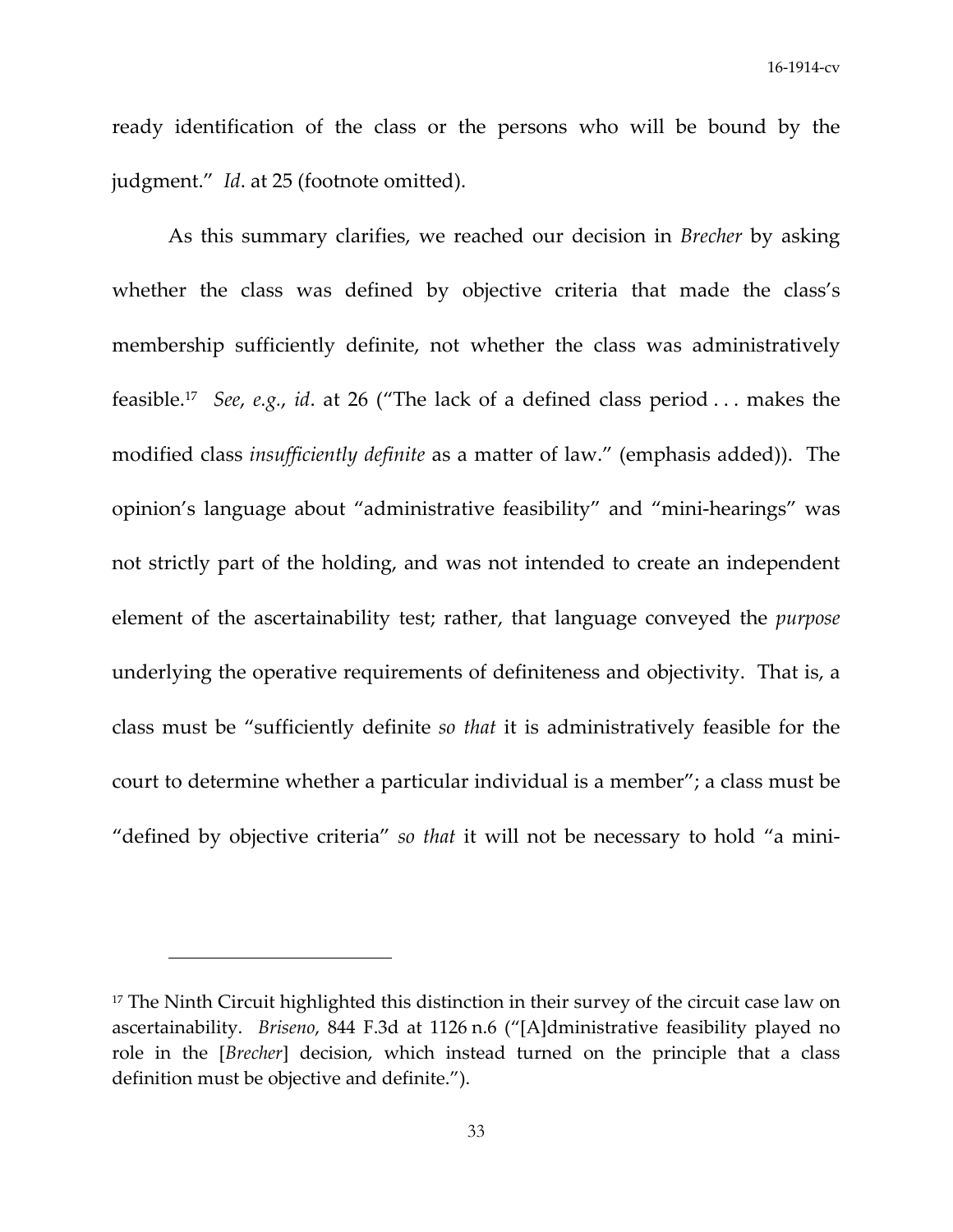hearing on the merits of each case." *Id*. at 24 (emphasis added) (citations omitted).

This interpretation finds further support in the district court cases we cited in *Brecher*'s articulation and application of the ascertainability standard. *Compare Bakalar v. Vavra*, 237 F.R.D. 59, 65 (S.D.N.Y. 2006) (declining to certify a class seeking recovery of artworks traceable to a particular estate—an objective criterion—because the movants were unable to *identify* the specific artworks, and were therefore also unable to identify "the owners, possessors or individuals who participated in transfers of such works"), *with Ebin v. Kangadis Food Inc.*, 297 F.R.D. 561, 567 (S.D.N.Y. 2014) (acknowledging the challenge of identifying individuals who purchased a particular brand of olive oil during the class period, but finding the class ascertainable because "ascertainability . . . is designed only to prevent the certification of a class whose membership is *truly indeterminable*" (emphasis added) (internal quotation marks and citations omitted)), *and Charron v. Pinnacle Grp. N.Y. LLC*, 269 F.R.D. 221, 229 (S.D.N.Y. 2010) (finding that ascertainability was satisfied because the proposed class was "defined by objective criteria—namely, whether a given apartment is rent‐ regulated" and "owned by the [defendant corporation]; and whether the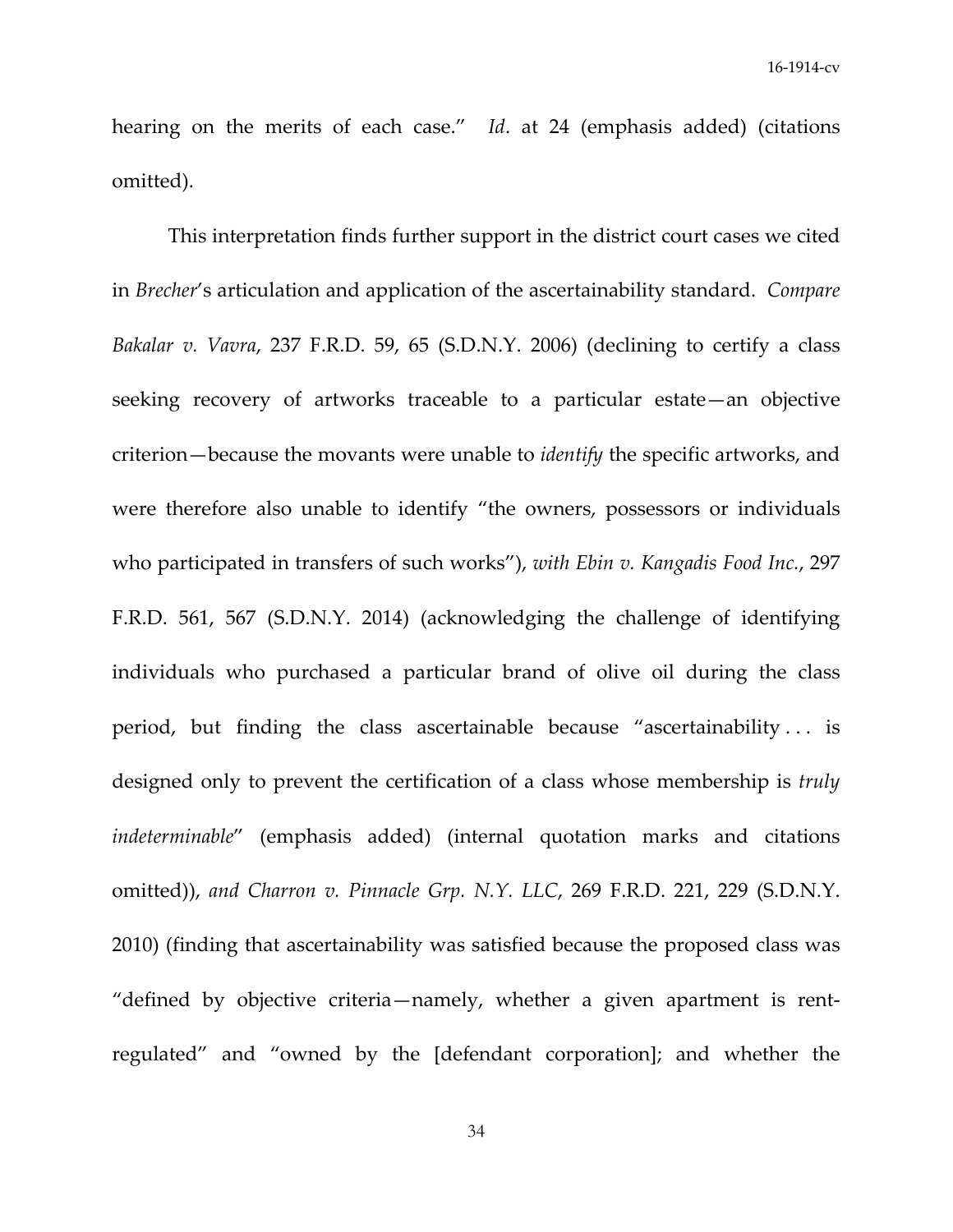putative Class member is a tenant" on a fixed date—"thus allowing the Court to readily identify Class members without needing to resolve the merits of Plaintiffs' claims").18

# 3. Ascertainability and Rule 23

Having concluded that our decision in *Brecher* did not create an independent administrative feasibility requirement, we now consider whether such a requirement is compulsory under Rule 23, or at least complementary to the requirements enumerated therein. We find that it is neither. In pursuing this analysis, we are mindful that "[c]ourts are not free to amend [the Federal Rules

<sup>18</sup> *Weiner v. Snapple Beverage Corp.*, No. 07 CIV. 8742 (DLC), 2010 WL 3119452 (S.D.N.Y. Aug. 5, 2010), which was also cited in *Brecher*, appears to have treated administrative feasibility as an independent requirement alongside objective criteria and definite class membership. *See id*. at \*12 (finding that "Plaintiffs [] failed to prove that it would be administratively feasible to ascertain the members of the putative class" because "the process of verifying class members' claims would be extremely burdensome for the court or any claims administrator"). That language was pure dicta, however: the district court denied class certification on predominance grounds, *see id*. at \*10–11, and discussed superiority and ascertainability only to show that, even if predominance had been satisfied, "*potentially* serious impediments to class certification [would] remain," *id*. at \*12 (emphasis added).

In any event, our opinion in *Brecher* did not cite to *Weiner's* fact-based analysis. We cited only to *Weiner*'s articulation of the legal standard for ascertainability, which quoted directly from *Charron*. *See Weiner*, 2010 WL 3119452, at \*12 (quoting *Charron*, 269 F.R.D. at 229). Meanwhile, *Brecher* cited approvingly to *Ebin*, which explicitly disagreed with *Weiner*'s ascertainability analysis. *See Ebin*, 297 F.R.D. at 567 (*Weiner* "goes further than this Court is prepared to go, and, indeed, would render class actions against producers almost impossible to bring.").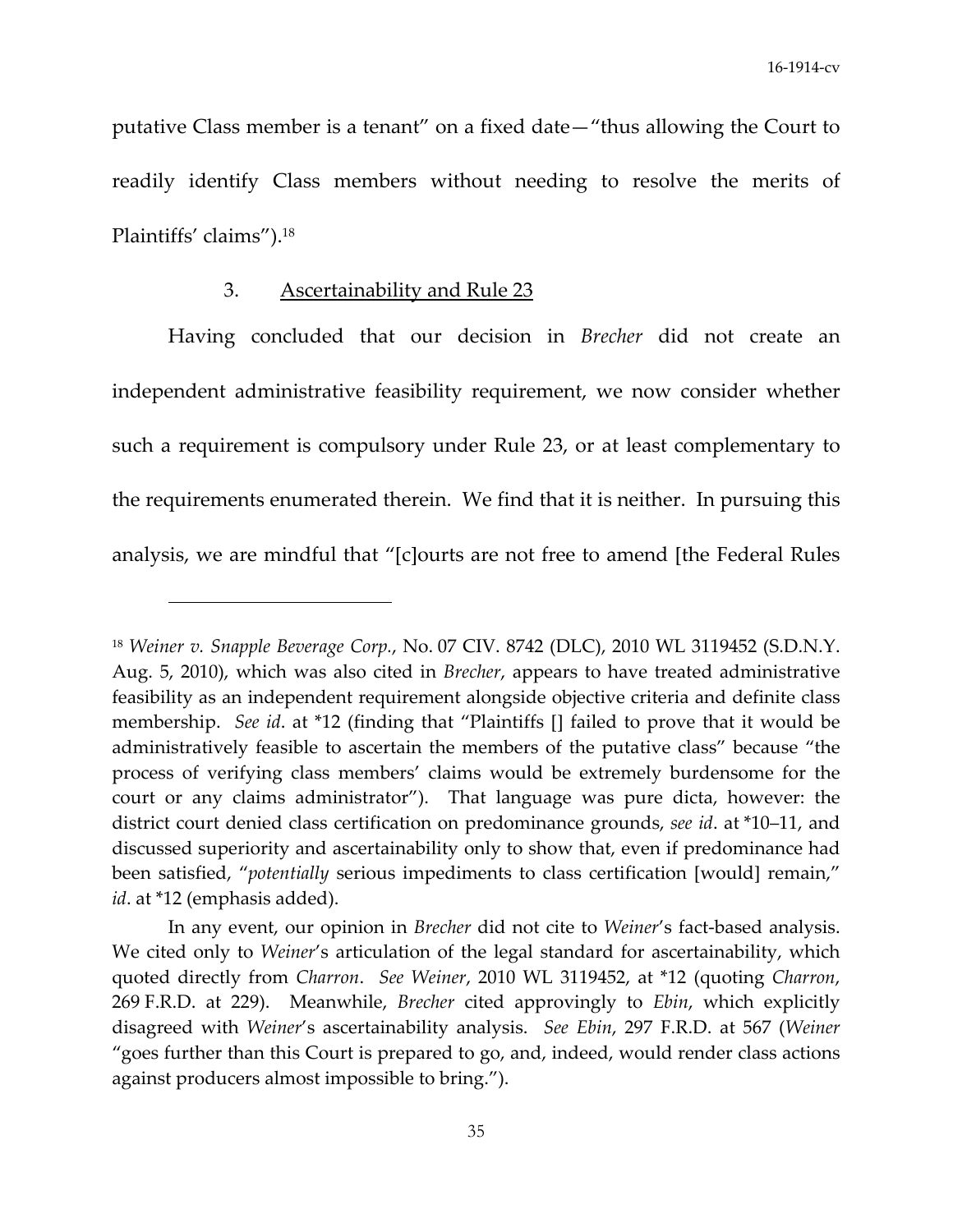of Civil Procedure] outside the process Congress ordered." *Amchem Prods., Inc. v. Windsor*, 521 U.S. 591, 620 (1997). "The text" of Rule 23 thus "limits judicial inventiveness." *Id*.

The heightened ascertainability test, as articulated by the Third Circuit and endorsed by Appellants, treats administrative feasibility as an absolute standard: plaintiffs must provide adequate "assurance that there can be 'a reliable and administratively feasible mechanism for determining whether putative class members fall within the class definition.'" *Byrd*, 784 F.3d at 164–65 (quoting *Hayes*, 725 F.3d at 355); *cf. Mullins*, 795 F.3d at 663 ("When administrative inconvenience is addressed as a matter of ascertainability, courts tend to look at the problem in a vacuum, considering only the administrative costs and headaches of proceeding as a class action." (citation omitted)).

On its face, this test appears to duplicate Rule 23's requirement that district courts consider "the likely difficulties in managing a class action."19 Fed. R. Civ.

<sup>19</sup> Certain arguments that appeared in Appellants' briefs under the heading of ascertainability are properly construed as challenges to superiority. This includes, for example, due process concerns regarding notice to absent class members. *See* Fed. R. Civ. P. 23(c)(2)(B); *Hecht v. United Collection Bureau, Inc.*, 691 F.3d 218, 222 (2d Cir. 2012) ("Absent class members have a due process right to notice and an opportunity to opt out of [certain types of] class litigation," and "Rule 23 protects that right by providing a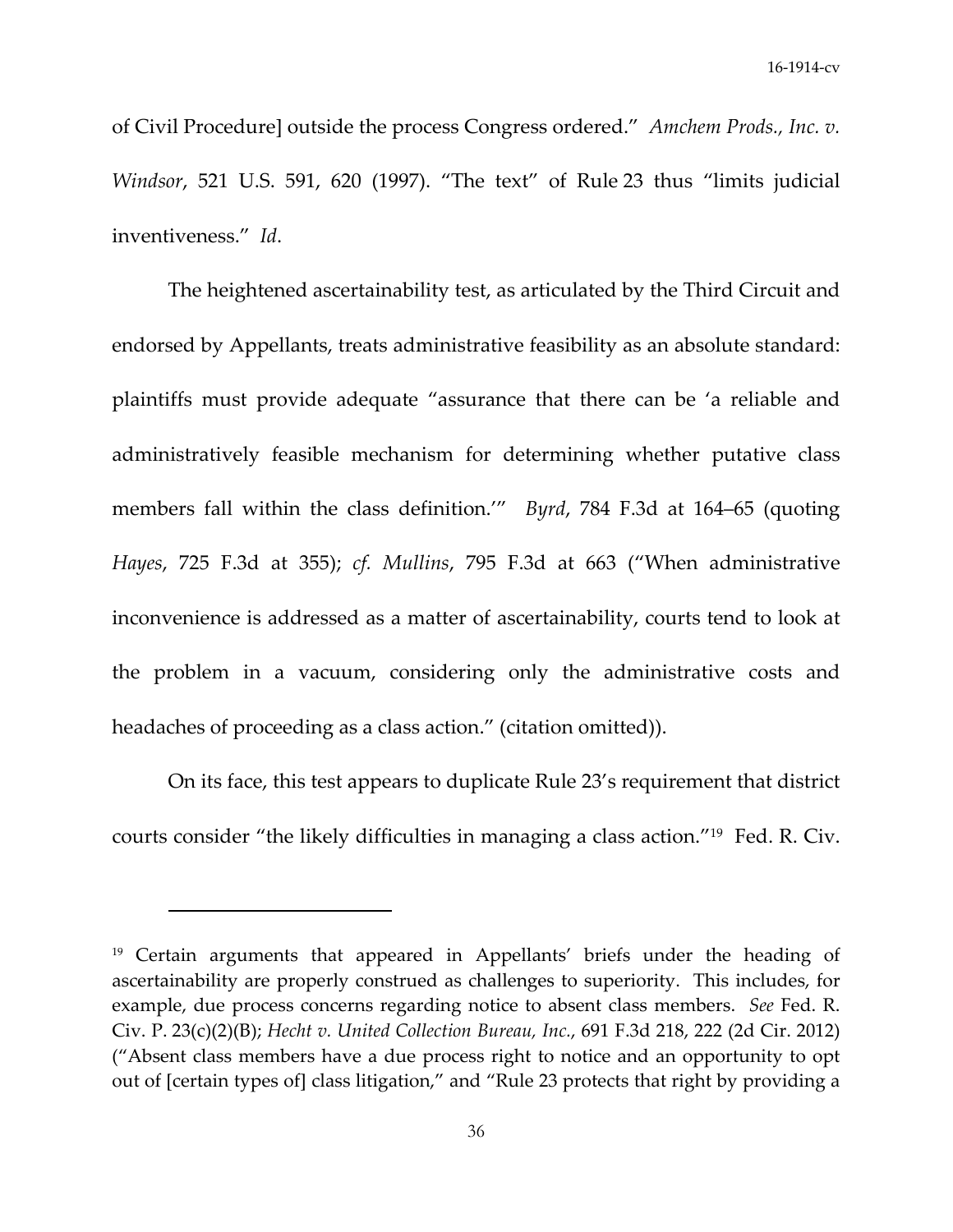P. 23(b)(3)(D). This apparent redundancy is misleading, however, because of a key difference in analytical orientation. Whereas ascertainability is an absolute standard, manageability is a component of the superiority analysis, which is explicitly comparative in nature: courts must ask whether "a class action is *superior to other available methods* for fairly and efficiently adjudicating the controversy." Fed. R. Civ. P. 23(b)(3) (emphasis added). We share the concern voiced by our sister circuits that heightened ascertainability and superiority could push in opposite directions. Though a court may not ignore concerns about the manageability of a putative class action, it may be that challenges of administrative feasibility are most prevalent in cases "in which there may be no realistic alternative to class treatment," *Briseno*, 844 F.3d at 1128 (agreeing with *Mullins*, 795 F.3d at 663–64), underscoring the importance of a comparative inquiry. This concern is particularly acute in light of our admonition that "failure to certify an action under Rule 23(b)(3) on the sole ground that it would be unmanageable is disfavored and should be the exception rather than the rule." *In re Visa Check/MasterMoney Antitrust Litig.*, 280 F.3d 124, 140 (2d Cir.

<u> 1989 - Jan Salaman Salaman (j. 1989)</u>

parallel statutory requirement of notice and the opportunity to opt out for classes certified under subdivision (b)(3)." (citations omitted)).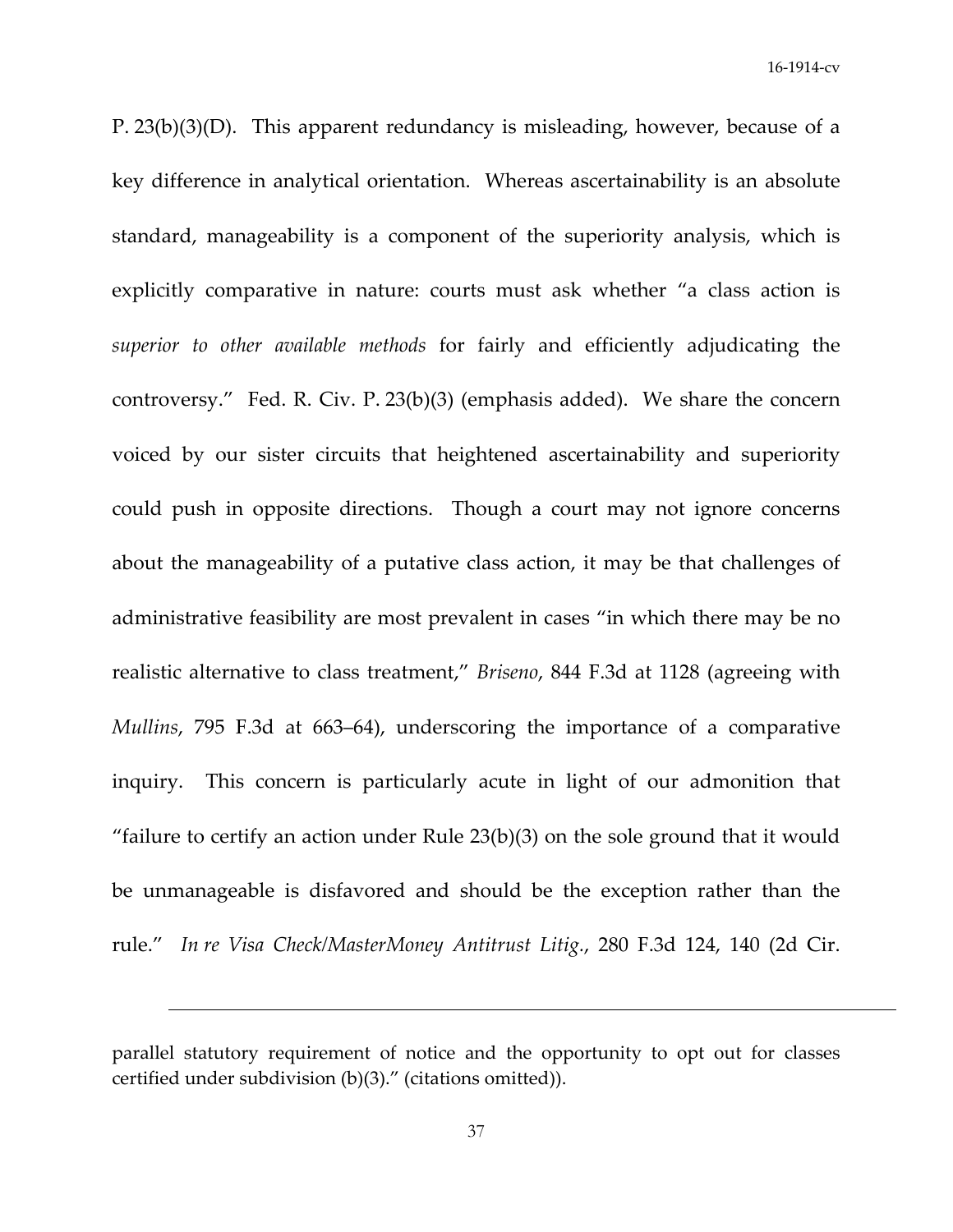2001), *overruled on other grounds by In re IPO*, 471 F.3d at 39–40 (internal quotation marks and citation omitted).

The proposed administrative feasibility test also risks encroaching on territory belonging to the predominance requirement, such as classes that require highly individualized determinations of member eligibility. *See*, *e.g.*, *Mazzei v. The Money Store*, 829 F.3d 260, 272 (2d Cir. 2016) (internal quotation marks omitted), *cert. denied*, — U.S. —, 137 S. Ct. 1332 (2017). Like superiority, predominance is a comparative standard: "Rule 23(b)(3) [] does *not* require a plaintiff seeking class certification to prove that each element of her claim is susceptible to classwide proof. What the rule does require is that common questions '*predominate* over any questions affecting only individual [class] members.'" *Amgen Inc. v. Conn. Ret. Plans & Tr. Funds*, 568 U.S. 455, 133 S. Ct. 1184, 1196 (2013) (quoting Fed. R. Civ. P. 23(b)(3); other quotation marks, citations, and alterations omitted).

We conclude that an implied administrative feasibility requirement would be inconsistent with the careful balance struck in Rule 23, which directs courts to weigh the competing interests inherent in any class certification decision. *Accord Briseno*, 844 F.3d at 1128 ("[A] freestanding administrative feasibility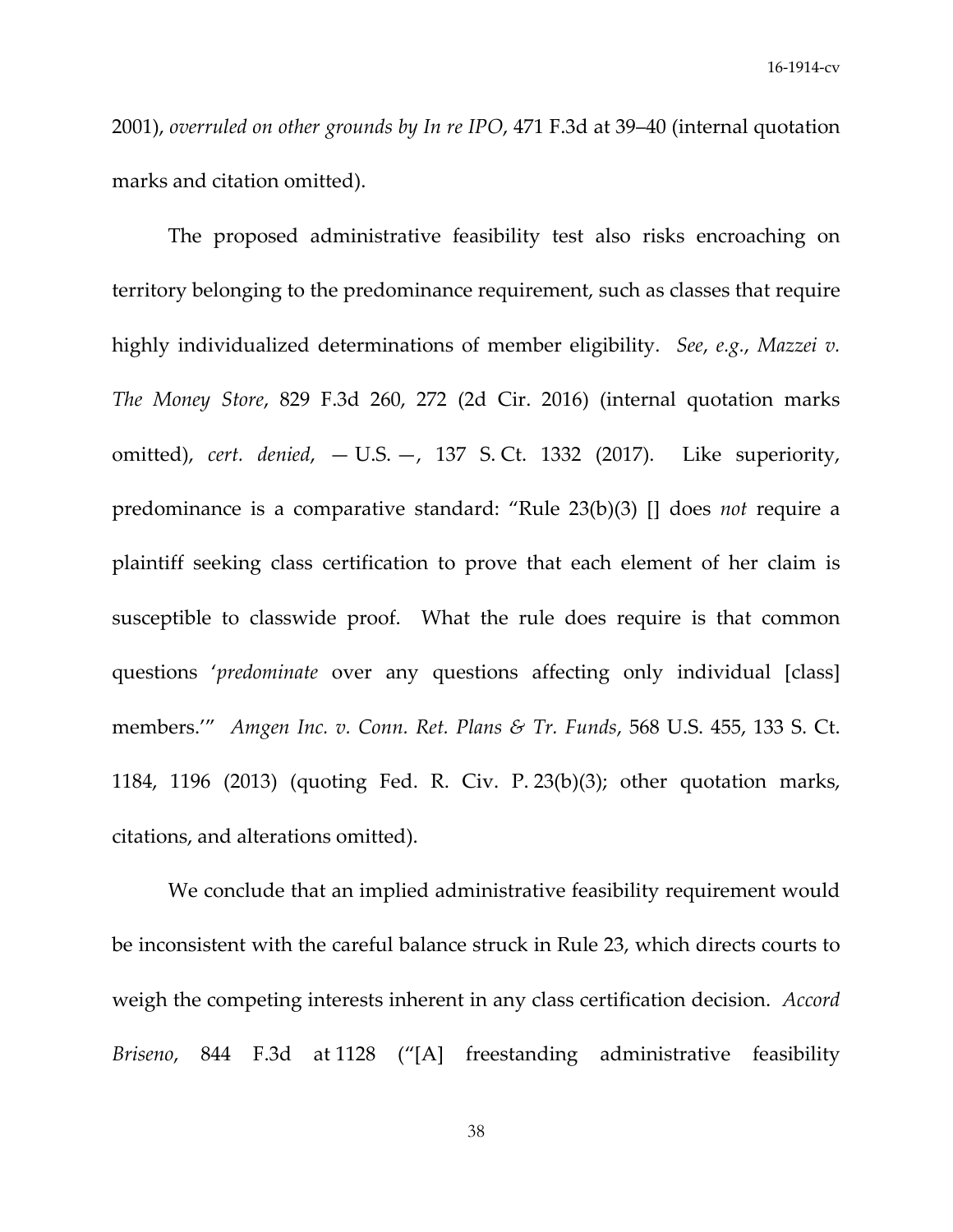requirement" would "have practical consequences inconsistent with the policies embodied in Rule 23."); *Mullins*, 795 F.3d at 658 ("The policy concerns motivating the heightened ascertainability requirement are better addressed by applying carefully the explicit requirements of Rule 23(a) and especially (b)(3)."); *Byrd*, 784 F.3d at 177 (Rendell, *J.*, concurring) (concluding that the Third Circuit's "heightened ascertainability requirement . . . contravenes the purpose of Rule 23 and . . . disserves the public"); *see also* Shaw, 124 Yale L.J. at 2366 ("Rule 23 already safeguards the interests that the ascertainability requirement supposedly protects and adequately guards against the problems that the requirement supposedly forestalls.").

Our decision in *Brecher* did not create an administrative feasibility requirement, and we decline to adopt one now. The ascertainability requirement, as defined in this Circuit, asks district courts to consider whether a proposed class is defined using objective criteria that establish a membership with definite boundaries. This modest threshold requirement will only preclude certification if a proposed class definition is indeterminate in some fundamental way. If there is no focused target for litigation, the class itself cannot coalesce, rendering the class action an inappropriate mechanism for adjudicating any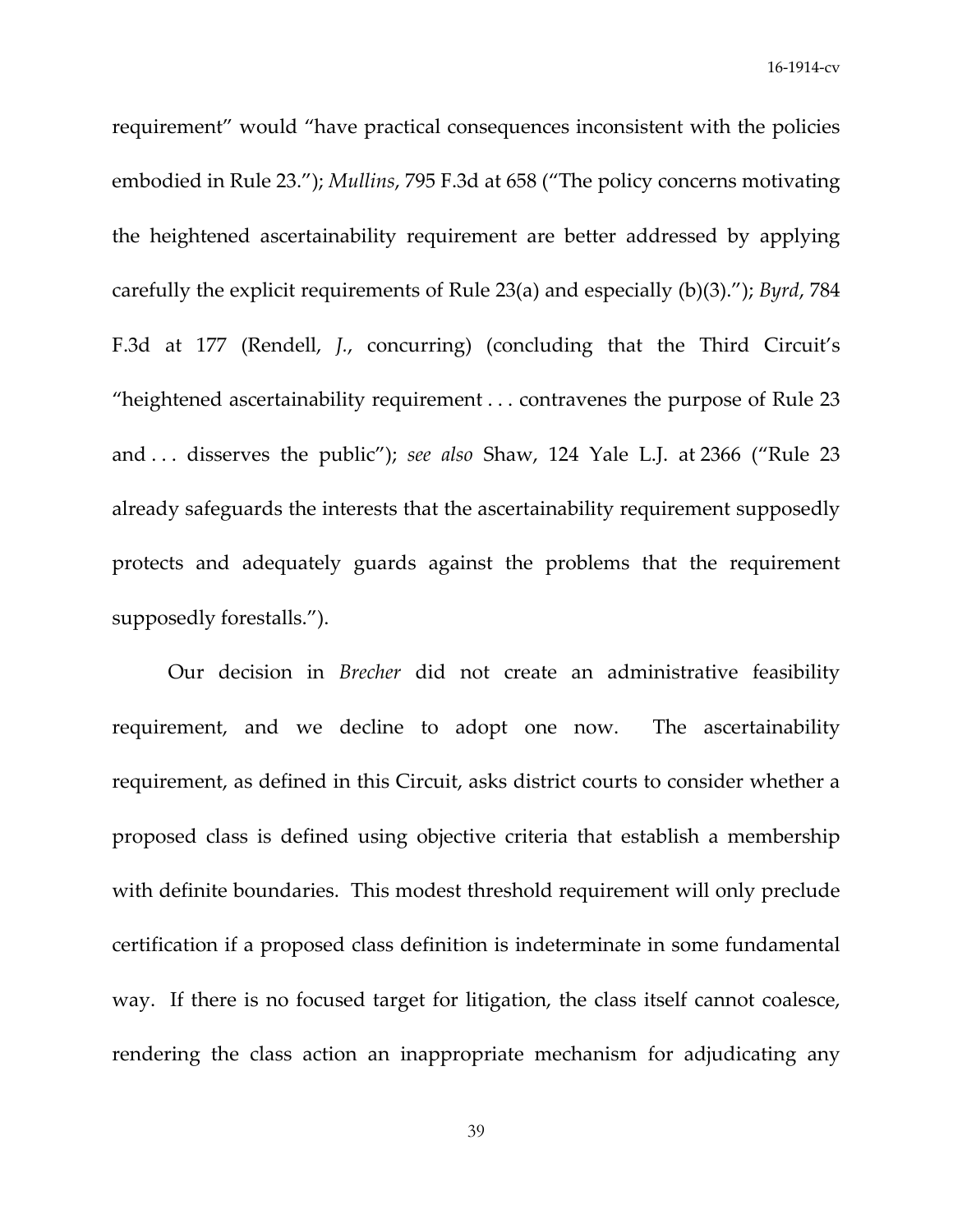potential underlying claims. In other words, a class should not be maintained without a clear sense of who is suing about what. Ascertainability does not directly concern itself with the plaintiffs' ability to offer *proof of membership* under a given class definition, an issue that is already accounted for in Rule 23.20

# 4. Application

The district court's analysis in the *Certification Order* is not precisely consistent with the ascertainability standard articulated in this opinion. The district court focused primarily on the types of feasibility concerns that we hold are not controlling of the ascertainability analysis, and effectively addressed ascertainability as a component of superiority. 312 F.R.D. at 363–64. Nonetheless, the district court's findings reflect an understanding that objective criteria would permit the identification of class members. We agree.

<sup>&</sup>lt;sup>20</sup> This clarified conception of ascertainability supports, rather than supplants, the plain text of Rule 23. As we noted above in our discussion of *Brecher*, a class must be "sufficiently definite" and "defined by objective criteria" *so that* "it is administratively feasible for the court to determine whether a particular individual is a member" (a superiority concern) and *so that* "identifying [the class's] members would not require a mini‐hearing on the merits of each case" (a predominance concern). *Brecher*, 806 F.3d at 24 (emphasis added) (citation omitted). So understood, the ascertainability requirement merely gives name to a particularly vexing type of class defect that would cause a proposed class to founder on the shoals of predominance, superiority, or both. Ascertainability provides a guiding principle for the otherwise murky analysis of classes that, though ostensibly defined by objective criteria, nonetheless present fatal challenges of determinability.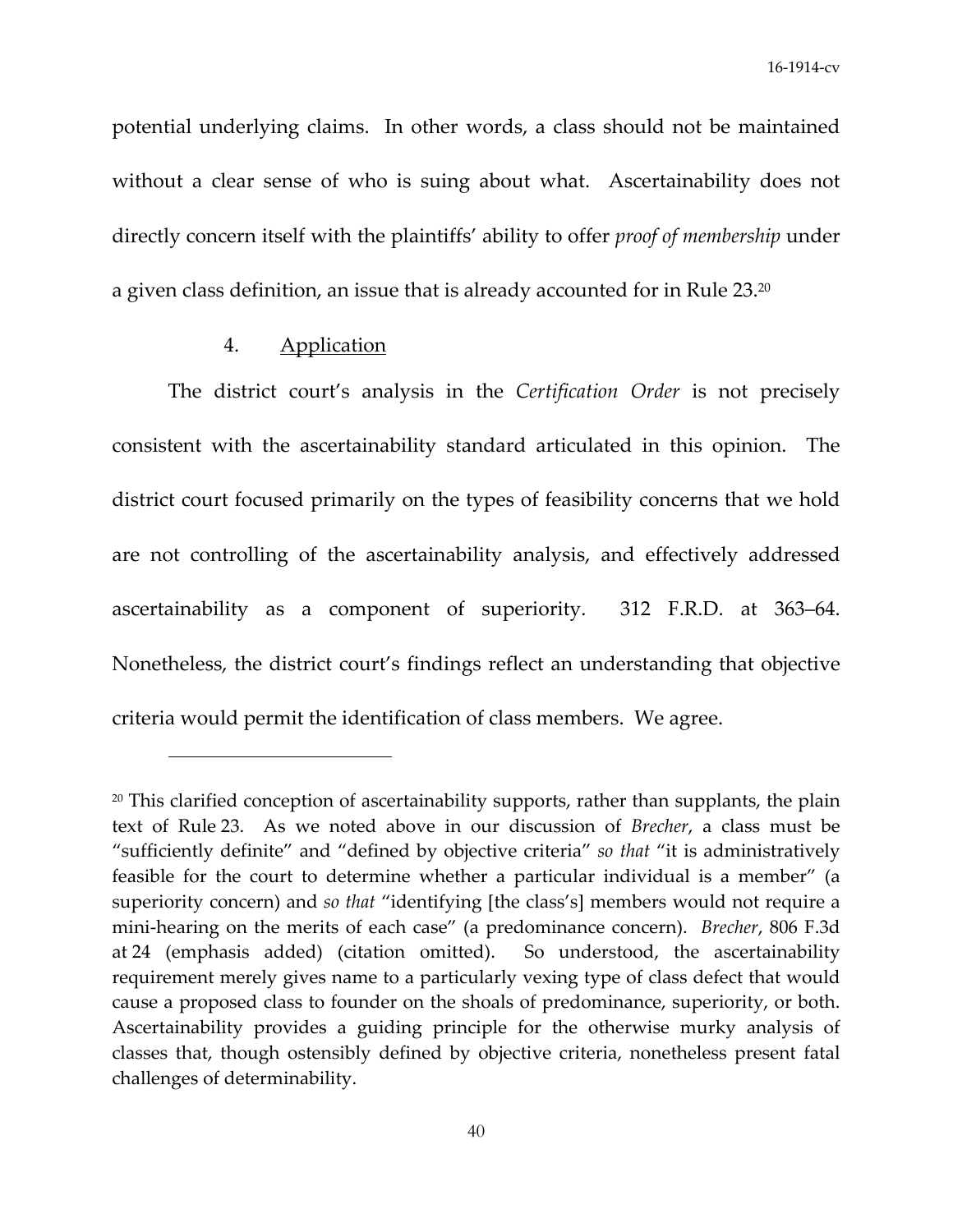The Classes include persons who acquired specific securities during a specific time period, as long as those acquisitions occurred in "domestic transactions." *Id.* at 372. These criteria—securities purchases identified by subject matter, timing, and location—are clearly objective. The definition is also sufficiently definite: there exists a definite subset of Petrobras Securities holders who purchased those Securities in "domestic transactions"<sup>21</sup> during the bounded class period. Appellants vigorously challenge the *practicality* of making the domesticity determination for each putative class member, but as we explain above, the ascertainability analysis is limited to narrower question of whether those determinations are objectively *possible*.

Unlike in *Brecher* or the cases cited therein, neither the parties nor the properties that are the subject of this litigation are fundamentally indeterminate. Finding no error in the district court's conclusion on this point, we reject Appellants' contention that the classes defined by the district court fail on ascertainability grounds.

 $21$  As explained in the sections that follow, legal questions as to the "domesticity" of any given transaction—and the resulting individualized determinations of class member eligibility—go to the core of the predominance analysis, and are not properly analyzed as issues of ascertainability.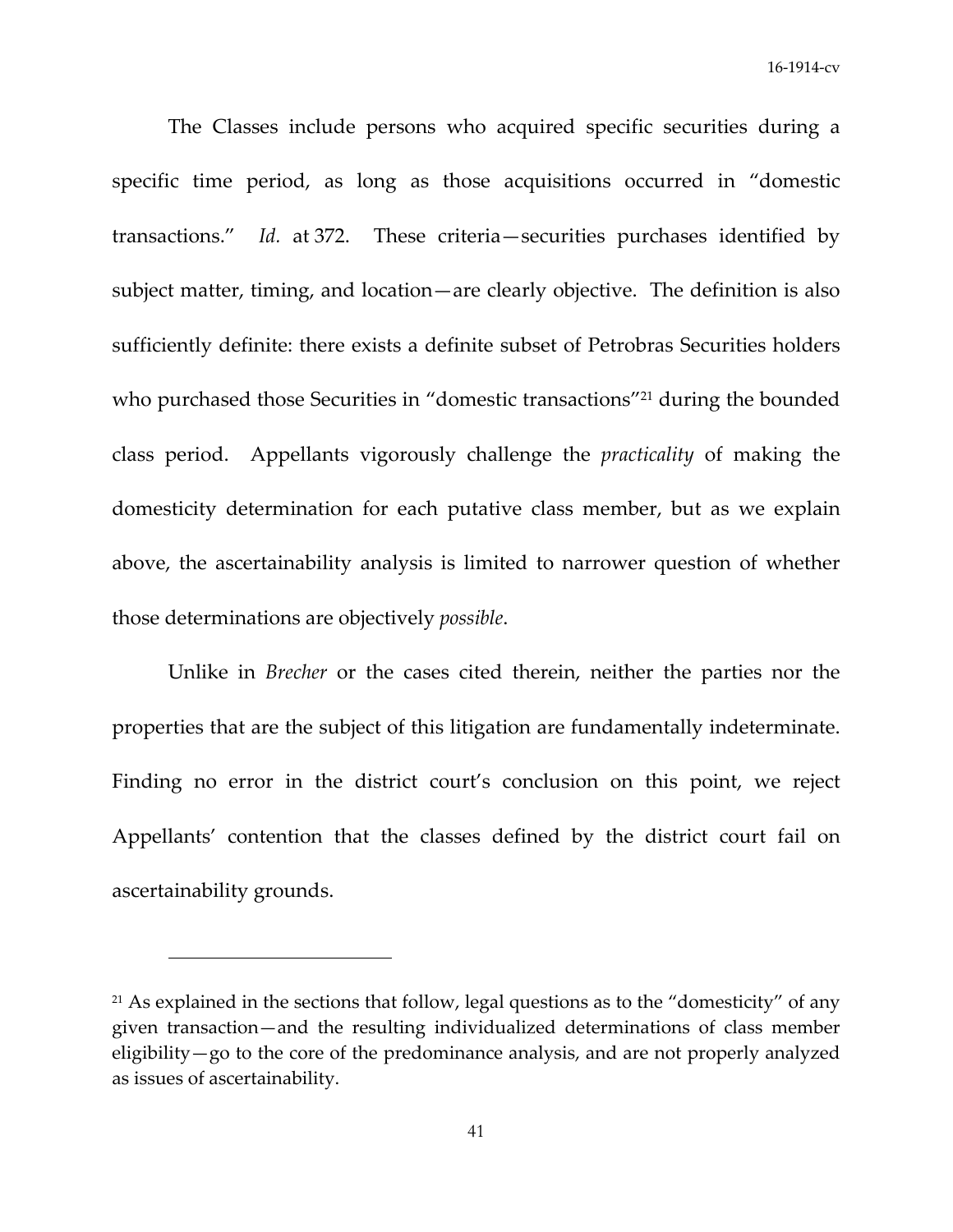### **C. Predominance**

# 1. Legal Standard

A district court may only certify a class under Federal Rule of Civil Procedure 23(b)(3) if "questions of law or fact common to class members predominate over any questions affecting only individual members." This "predominance" requirement is satisfied if: (1) resolution of any material "legal or factual questions . . . can be achieved through generalized proof," and (2) "these [common] issues are more substantial than the issues subject only to individualized proof." *Mazzei*, 829 F.3d at 272 (quoting *Myers*, 624 F.3d at 547).

The distinction between "individual" and "common" questions is thus central to the predominance analysis. As the Supreme Court has explained:

> An individual question is one where "members of a proposed class will need to present evidence that varies from member to member," while a common question is one where "the same evidence will suffice for each member to make a prima facie showing or the issue is susceptible to generalized class-wide proof."

*Tyson Foods, Inc. v. Bouaphakeo*, — U.S. —, 136 S. Ct. 1036, 1045 (2016) (alteration omitted) (quoting 2 William B. Rubenstein, Newberg on Class Actions § 4:50, at 196–97 (5th ed. 2012)).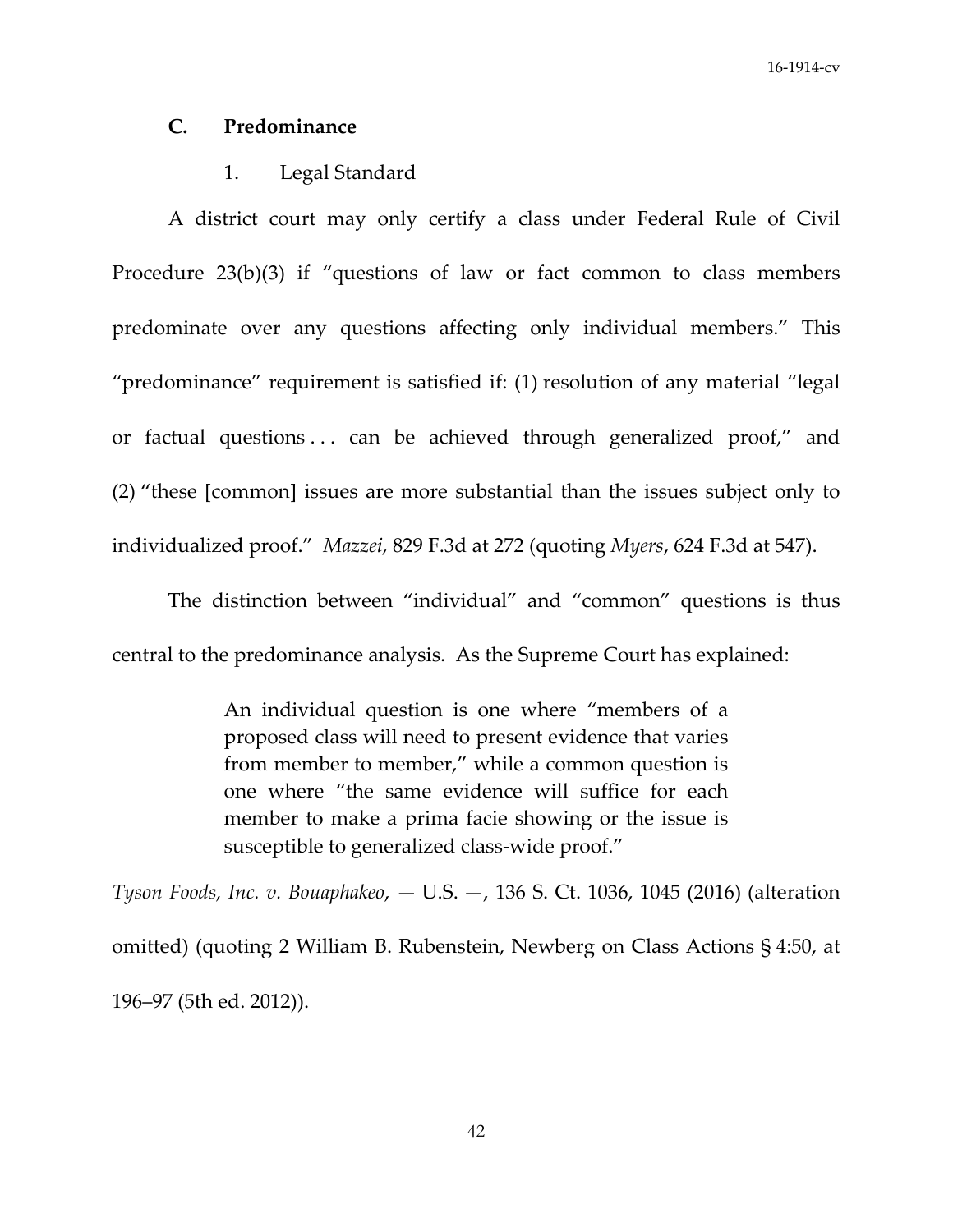The predominance inquiry is a core feature of the Rule  $23(b)(3)$  class mechanism, and is not satisfied simply by showing that the class claims are framed by the common harm suffered by potential plaintiffs. *Amchem Prods.*, 521 U.S. at 623–24 (noting that "predominance criterion is far more demanding" than the "commonality" requirement under Rule 23(a)); *see also Johnson v. Nextel Commc'ns Inc.*, 780 F.3d 128, 138 (2d Cir. 2015). Where individualized questions permeate the litigation, those "fatal dissimilarit[ies]" among putative class members "make use of the class-action device inefficient or unfair." Amgen, 133 S. Ct. at 1197 (citation omitted); *see also* 7AA Charles Alan Wright & Arthur R. Miller, Federal Practice and Procedure § 1778, at 141 (3d ed. 2005). ("[W]hen individual rather than common issues predominate, the economy and efficiency of class‐action treatment are lost and. . . the risk of confusion is magnified." (footnote omitted)).

The predominance inquiry mitigates this risk by "ask[ing] whether the common, aggregation‐enabling, issues in the case are *more prevalent or important* than the non‐common, aggregation‐defeating, individual issues." *Tyson Foods*, 136 S. Ct. at 1045 (emphasis added) (quoting Rubenstein, *supra*, at 195–96); *see also id.* (The "inquiry tests whether proposed classes are sufficiently cohesive to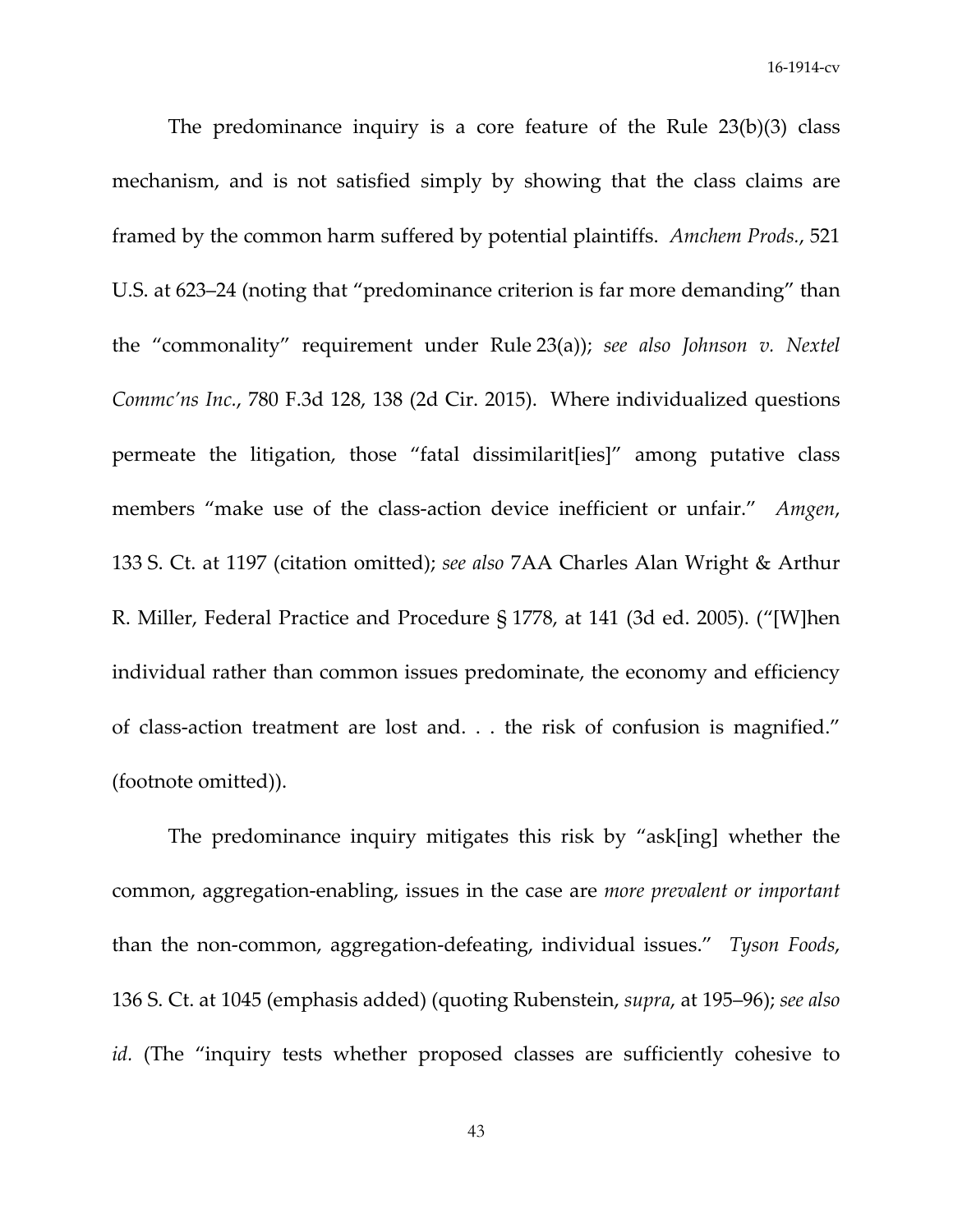warrant adjudication by representation." (quoting *Amchem Prods.*, 521 U.S. at 623)). For this reason, the Supreme Court has emphasized district courts' "duty to take a 'close look' at whether common questions predominate over individual ones." *Comcast Corp. v. Behrend*, — U.S. —, 133 S. Ct. 1426, 1432 (2013) (quoting *Amchem Prods.*, 521 U.S. at 615); *see also Tyson Foods*, 136 S. Ct. at 1045 (2016) (The predominance requirement "calls upon courts to give *careful scrutiny* to the relation between common and individual questions in a case." (emphasis added)). This analysis is "more [] qualitative than quantitative," Rubenstein, *supra*, at 197 (footnote omitted), and must account for the nature and significance of the material common and individual issues in the case, *see Roach*, 778 F.3d at 405.

# 2. Application

A proper assessment of predominance in this action involves two predicate questions about the role of *Morrison* inquiries. First, is the determination of domesticity material to Plaintiffs' class claims? *See Amchem Prods.*, 521 U.S. at 623 (explaining that predominance "trains on the legal or factual questions that qualify each class member's case as a genuine controversy"). If so, is that determination "susceptible to generalized class‐wide proof" such that it represents a "common" question rather than an "individual"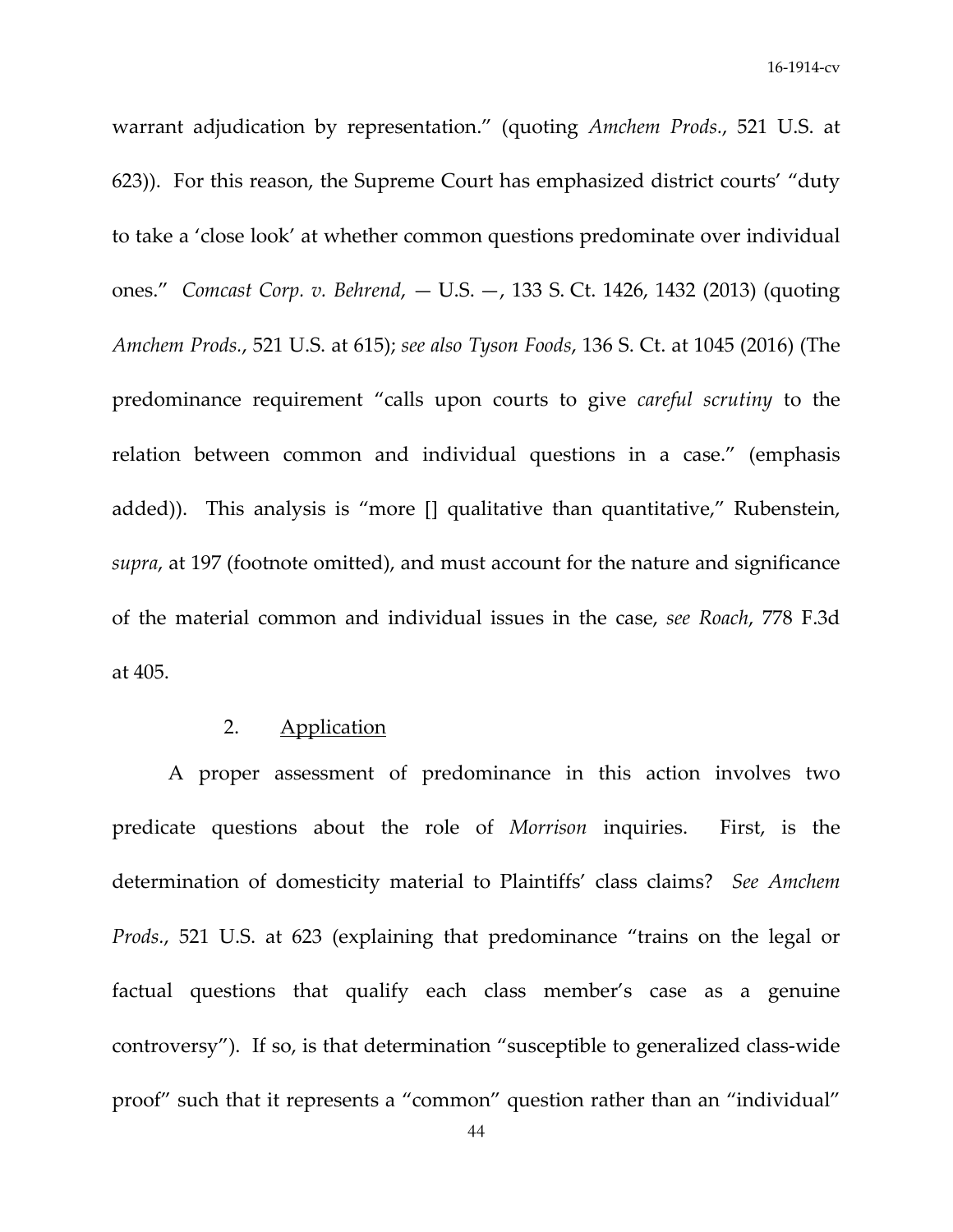one? *Tyson Foods*, 136 S. Ct. at 1045 (internal quotation marks and citation omitted). We find that the district court failed to meaningfully address the second question. That omission was an error of law, and we vacate the certification decision on that basis. Only by answering *both* predicate questions can the district court properly assess whether, in the case as a whole, common issues are "more prevalent or important" than individual ones. *Id*. (citation omitted).

With regard to the first question, "*Morrison* makes clear that [determining] whether [federal securities law] applies to certain conduct is a 'merits' question." *Absolute Activist*, 677 F.3d at 67 (quoting *Morrison*, 561 U.S. at 254). In other words, a putative class member only has a viable cause of action if the specific Petrobras Securities sued upon were purchased in a qualifying "domestic transaction." *City of Pontiac*, 752 F.3d at 179; *see also Morrison*, 561 U.S. at 273 (holding that securities fraud claims that lack a domestic connection must be dismissed for "fail[ure] to state a claim on which relief can be granted").

The district court clearly recognized *Morrison*'s importance because the class definitions import *Morrison*'s unelaborated legal standard, namely that Petrobras Securities must have been purchased in "domestic transactions." *See*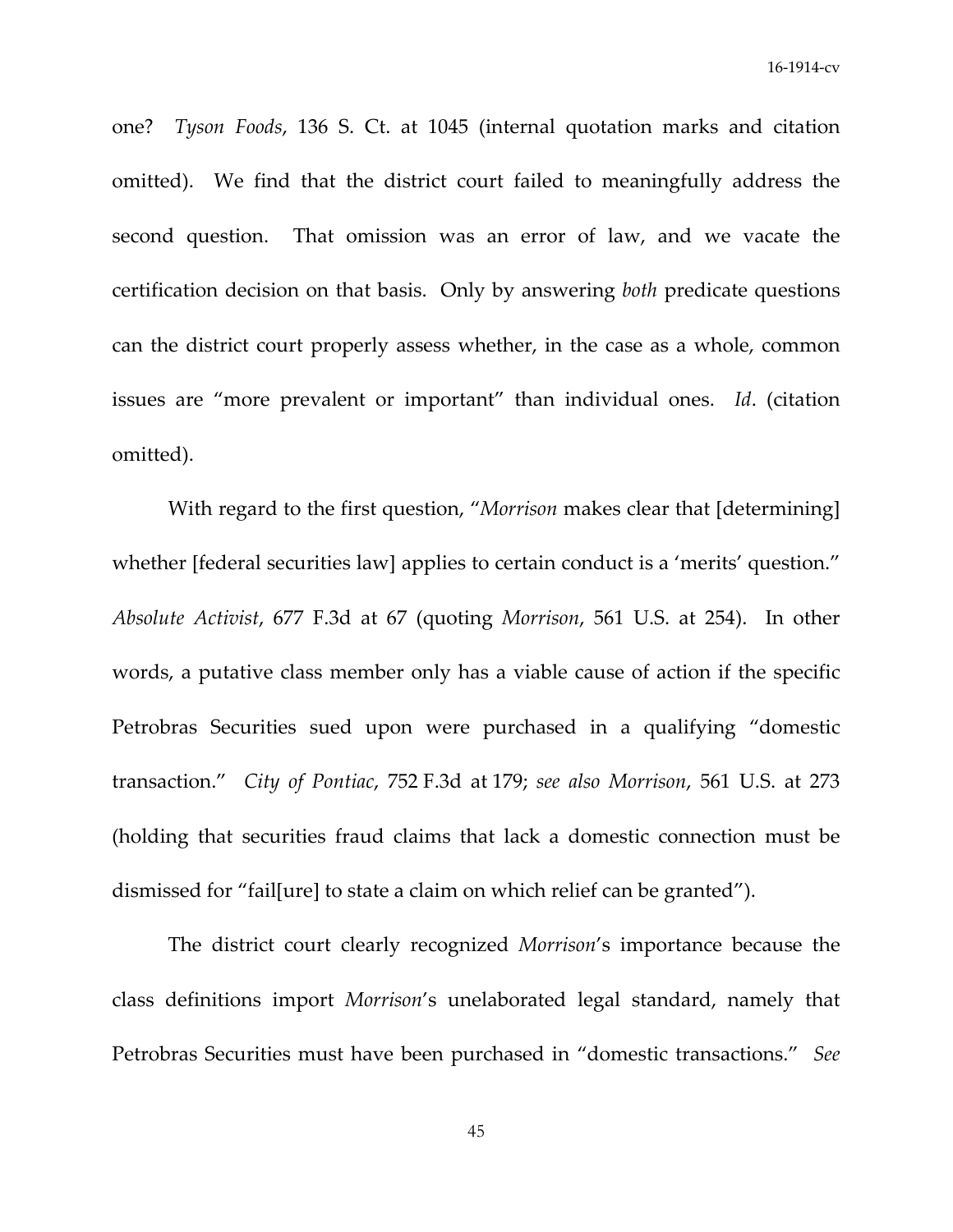*Certification Order*, 312 F.R.D. at 372. Indeed, it appears that the district court consciously sought to certify encompassing classes that would extend as far as *Morrison* allows. *See id.* at 364 (rejecting a proposed limitation to the class definition because it "would cut off purchasers who have valid claims under *Morrison*'s second prong"). When it came to predominance, however, the district court did not mention *Morrison* at all. The court found that predominance was satisfied, explaining that, "with the exception of reliance<sup>[22]</sup> and damages, plaintiffs' claims rest almost exclusively on class‐wide questions of law and fact centered around" Petrobras's alleged misconduct "and the effects of these actions and events on the market." *Id.* at 364. The court proceeded to discuss reliance and damages in great detail, *id*. at 364–72, but made no mention of *Morrison*. <sup>23</sup>

 $22$  As discussed in greater detail below, the Exchange Act claims include a reliance element that must be satisfied on an individual basis unless the plaintiffs establish a class‐wide presumption of reliance under the "fraud on the market" theory. *See* Discussion Section III.A, *infra*.

<sup>&</sup>lt;sup>23</sup> The district court did address *Morrison*-related issues when analyzing superiority. *Certification Order*, 312 F.R.D. at 363–64. Notably, the district court expressed its "confiden[ce] that the *Morrison* determination is administratively feasible." *Id*. at 364. We are unable to transplant those findings into the predominance context, however, because of substantive differences among the three inquiries. *See* Discussion Section II.B.3, *supra*.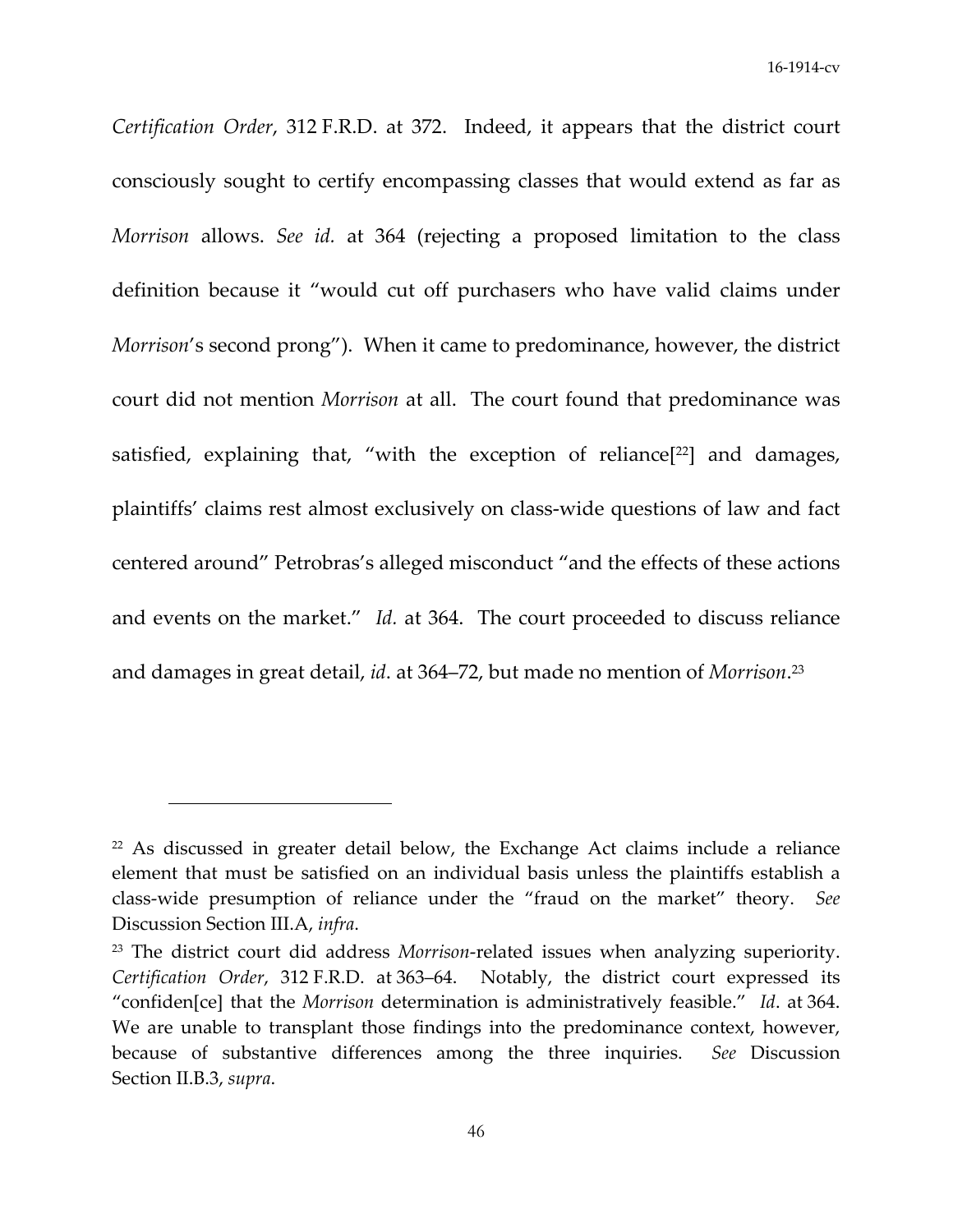The *Certification Order* is susceptible to two possible readings: either the district court implicitly held that *Morrison* inquiries constituted a common issue, or the court simply sidestepped the question. Either way, given the nature of the *Morrison* inquiries at issue, the district court cannot be said to have "give[n] careful scrutiny to the relation between [the] common and individual questions" central to this case. *See Tyson Foods*, 136 S. Ct. at 1045.

On the available record, the investigation of domesticity appears to be an "individual question" requiring putative class members to "present evidence that varies from member to member." *Id*. (citation omitted). As discussed above, a plaintiff may demonstrate the domesticity of a particular transaction by producing evidence "including, but not limited to, facts concerning the formation of the contracts, the placement or purchase orders, the passing of title, or the exchange of money." *Absolute Activist*, 677 F.3d at 70; *see also* Discussion Section II.A, *supra*. These transaction‐specific facts are not obviously "susceptible to [] class‐wide proof,"24 nor did Plaintiffs suggest a form of representative proof

<sup>&</sup>lt;sup>24</sup> As did the district court, we reject Plaintiff's argument that a securities transaction is "domestic" under *Morrison* and *Absolute Activist* if it settles through the DTC. *See December 2015 Order*, 150 F. Supp. 3d at 342. *See generally* Br. of the Depository Tr. Co. as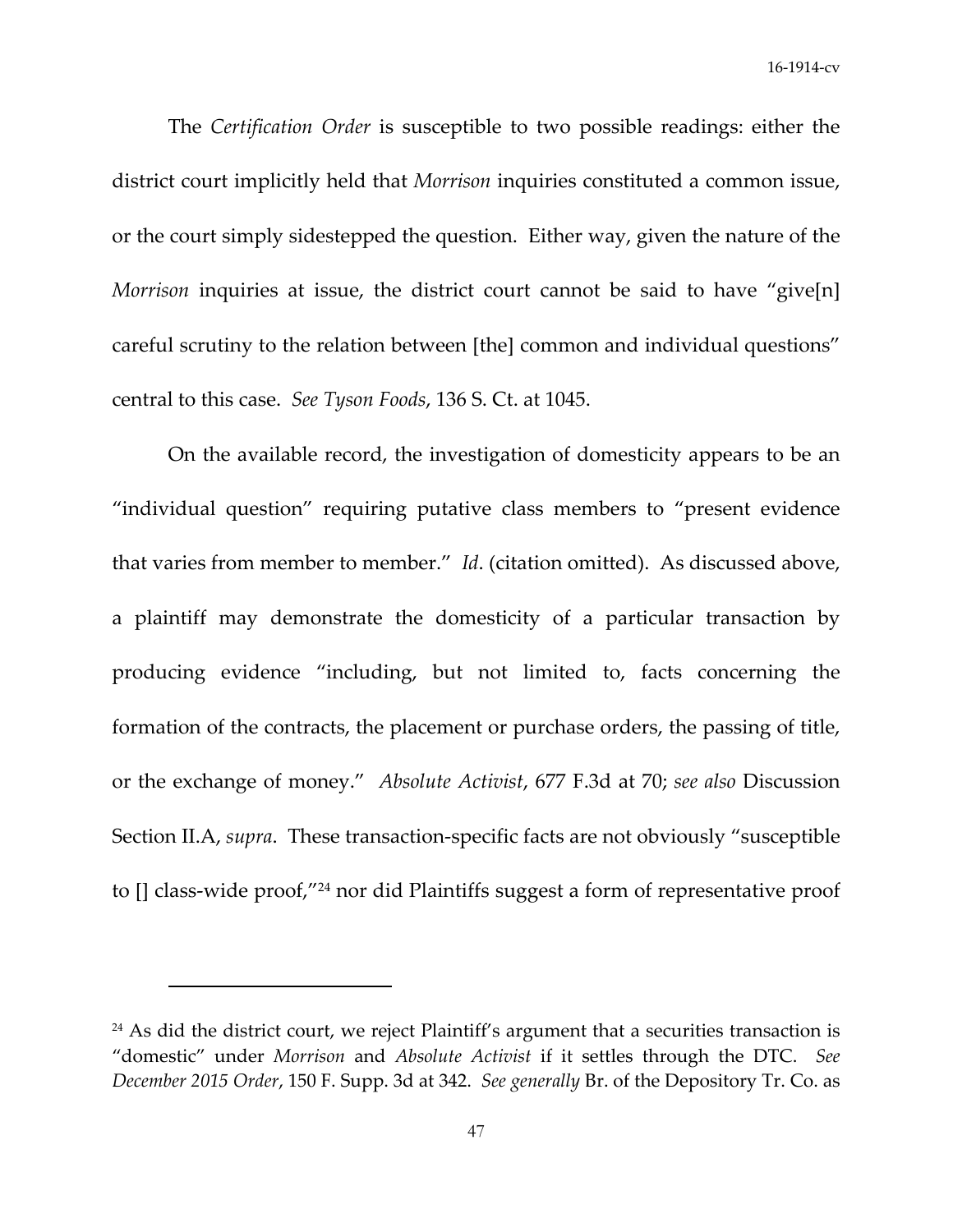that would answer the question of domesticity for individual class members. *See Tyson Foods*, 136 S. Ct. at 1045–46 (explaining that class plaintiffs may rely on representative samples to prove class‐wide liability where they can show "that each class member could have relied on that sample to establish liability if he or she had brought an individual action").

In cases that have applied *Morrison* and *Absolute Activist*—including the district court's own experience adjudicating Petrobras‐specific inquiries factfinders have considered various types of evidence offered to prove the domesticity of various types of transactions. *See, e.g.*, *Loginovskaya*, 764 F.3d at 274–75 (finding that domestic wire transfers failed to satisfy *Absolute Activist* because they were "actions needed to carry out the transactions, and not the transactions themselves"); *In re Petrobras Sec. Litig.*, 152 F. Supp. 3d 186, 193 (S.D.N.Y. 2016) (explaining that the high‐level documentation provided by various plaintiffs was insufficient to plead a domestic transaction); *December 2015 Order*, 150 F. Supp. 3d at 340–41 (finding that two proposed class representatives failed to plead domestic transactions in Petrobras Notes).

<u> 1989 - Jan Salaman Salaman (j. 1989)</u>

*Amicus Curiae* Not in Support of Any Party, ECF No. 293 (describing the DTC's history and its procedures for settling securities transactions).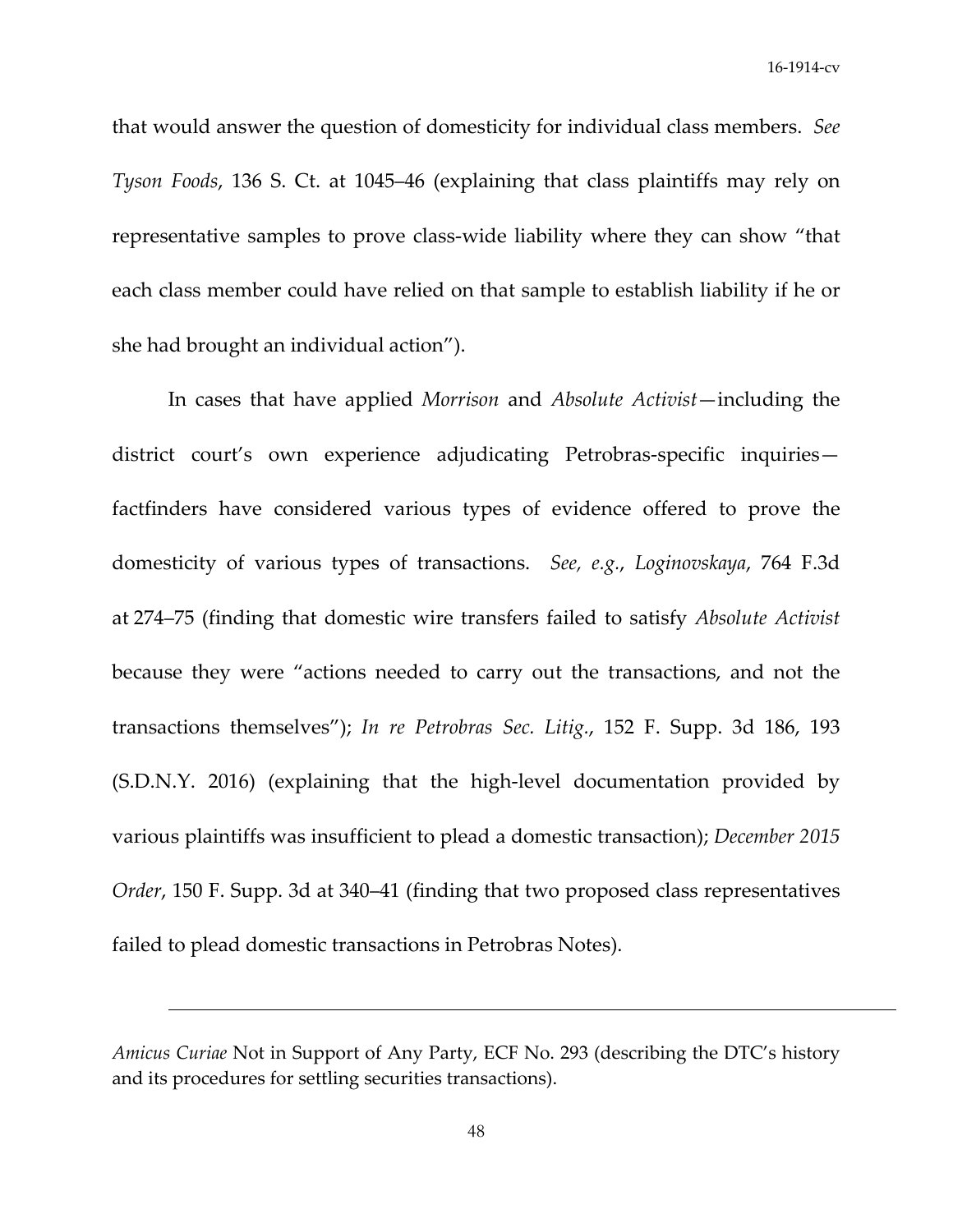The district court suggested that the pertinent locational details for each transaction are likely to be found in the "record[s] routinely produced by the modern financial system," and "are highly likely to be documented in a form susceptible to the bureaucratic processes of determining who belongs to a Class." *Certification Order*, 312 F.R.D. at 364. Even if that fact is true, however, it does not obviate the need to consider the plaintiff‐specific nature of the *Morrison* inquiry.

The two approved class representatives with Notes-based claims were both located in the United States, placed their Notes purchase orders in the United States, and procured their securities directly from United States underwriters as part of the initial Notes Offerings. *See December 2015 Order*, 150 F. Supp. 3d at 340. Appellants argue that those transactions are the easy case. As the Underwriter Defendants observe, the Classes as currently defined potentially "include[] numerous foreign and domestic entities that purchased securities from other foreign and domestic entities, possibly through foreign and domestic intermediaries, using different methods, under different circumstances, and reflected in different types of records (assuming any records of the purchases exist at all)." Underwriter Defs.' Br. at 3.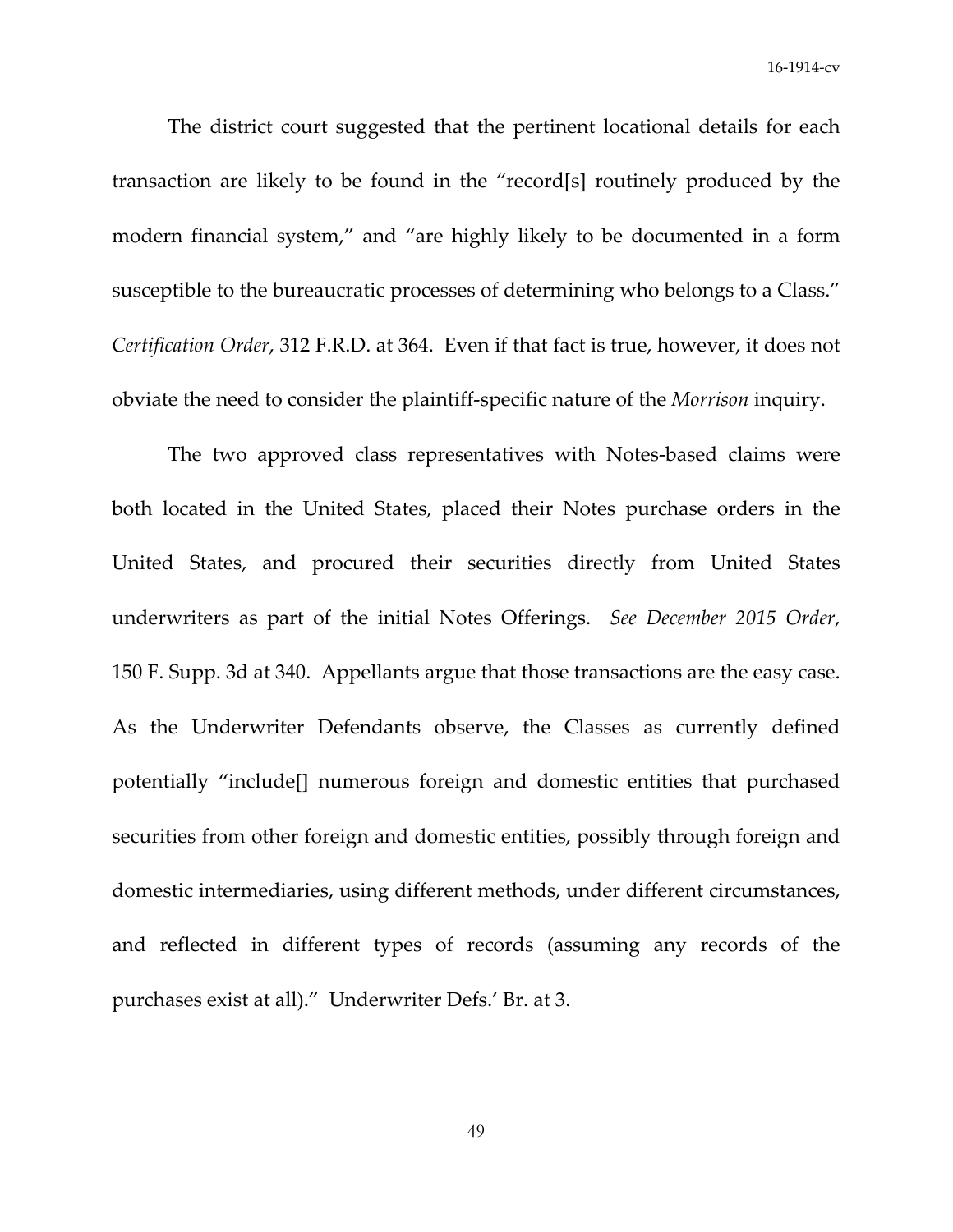Significantly, the Classes include investors who purchased Notes in the initial Offerings, as well as investors who purchased their Notes on the secondary market. *See Certification Order*, 312 F.R.D. at 372. Aftermarket purchasers asserting claims under Sections 11 and 15 of the Securities Act must not only establish that they acquired their Notes in a domestic secondary transaction, but must also show that the particular Notes they acquired are "traceable to" one of the U.S.‐registered Offerings. *See id.* The *Certification Order* offers no indication that the district court considered the ways in which evidence of domesticity might vary in nature or availability across the many permutations of transactions in Petrobras Securities.

The need for *Morrison* inquiries nominally presents a common question because the need to show a "domestic transaction" applies equally to each putative class member. However, Plaintiffs bear the burden of showing that, more often than not, they can provide common *answers*. *Amgen*, 133 S. Ct. at 1196. In this case, the potential for variation across putative class members who sold them the relevant securities, how those transactions were effectuated, and what forms of documentation might be offered in support of domesticity appears to generate a set of individualized inquiries that must be considered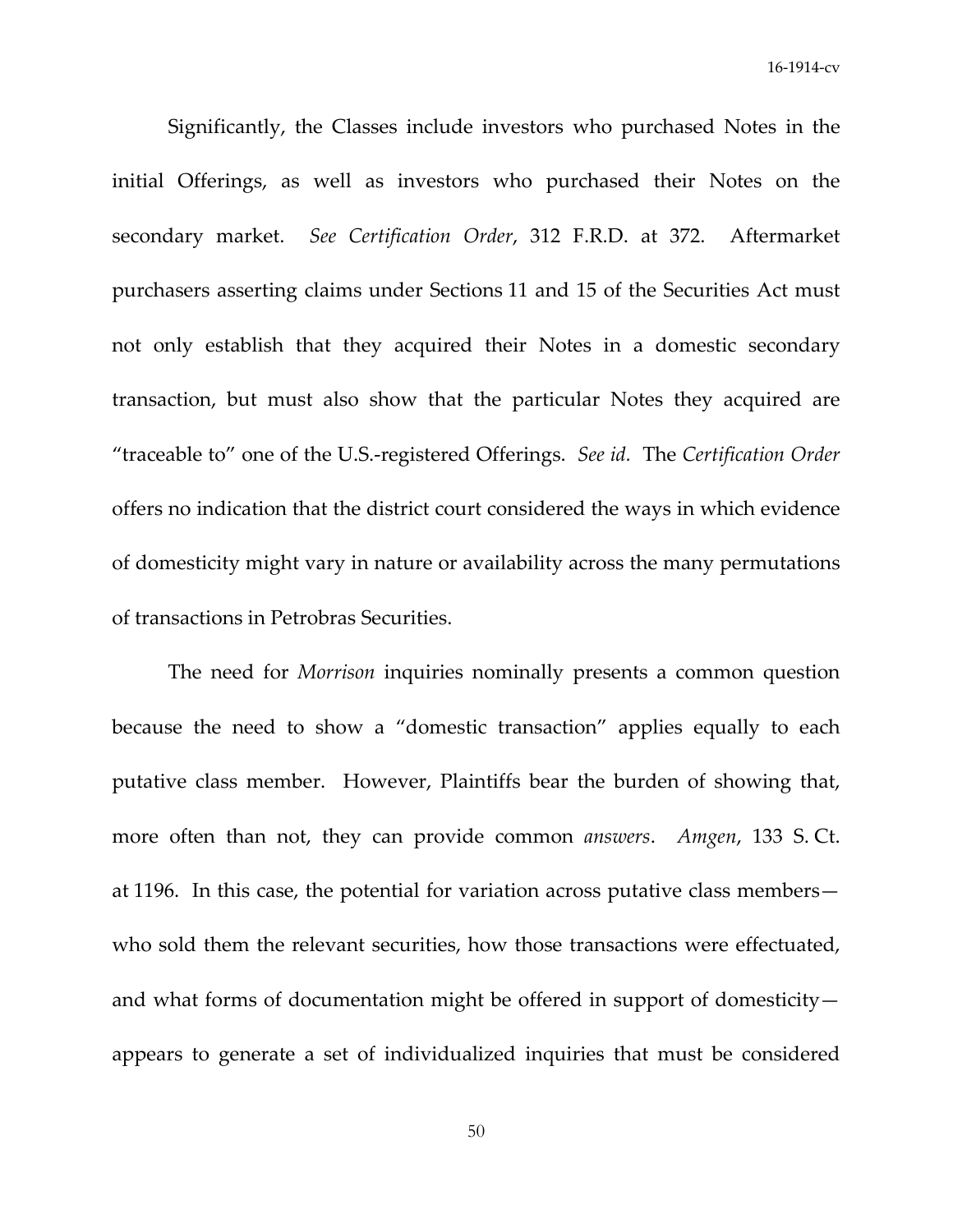within the framework of Rule 23(b)(3)'s predominance requirement. *See Tyson Foods*, 136 S. Ct. at 1045–46 (explaining that "[a]n individual question is one where members of a proposed class will need to present evidence that varies from member to member . . . ." (internal quotation marks and citation omitted)).

Consider, for instance, the Supreme Court's recent *Amgen* decision, which similarly involved class claims under Section 10(b) the Exchange Act. 133 S. Ct. 1184. Such claims require a showing that the defendants made a "*material* misrepresentation or omission." *Id.* at 1195. Materiality—like domesticity—is thus an "essential predicate" of an Exchange Act claim. *Id.* The *Amgen* Court held, however, that *proof* of materiality was not required for the purpose of satisfying predominance at the class certification stage. *Id*. Because materiality is determined objectively from the perspective of the "'reasonable investor,' materiality can be proved through evidence *common to the class*." *Id.* (emphasis added) (quoting *TSC Industries, Inc. v. Northway, Inc.*, 426 U.S. 438, 445 (1976)). "In no event will the individual circumstances of particular class members bear on the [materiality] inquiry." Id. at 1191. "Consequently, materiality is a common question for purposes of Rule 23(b)(3)." *Id.* at 1196 (internal quotation marks, alteration, and citation omitted).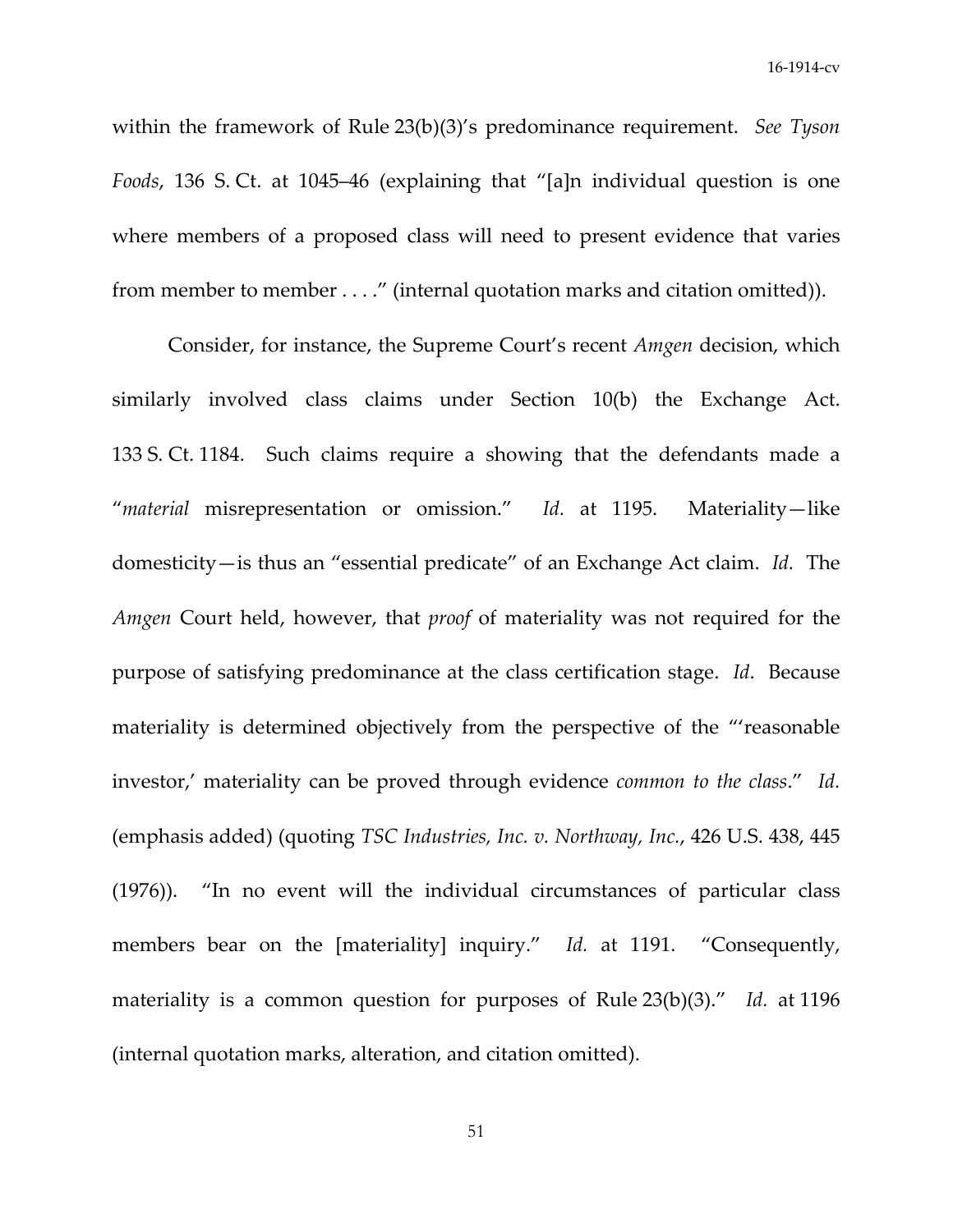In the present action, by contrast, it cannot be said that the class members' *Morrison* inquiries will "prevail or fail in unison." *Id*. The district court has already adjudicated several individualized *Morrison* inquiries, preserving some plaintiffs' claims and dismissing others. *See* Discussion Section II.A.2, *supra*. "[W]ithout *class‐wide* evidence" of domesticity, "the fact‐finder would have to look at every class member's [transaction] documents to determine who did and who did not have a valid claim." *Mazzei*, 829 F.3d at 272 (citing *Wal‐Mart Stores, Inc. v. Dukes*, 564 U.S. 338, 350 (2011)) (affirming a finding that predominance was not satisfied because the class claims turned on individualized determinations of privity). The predominance analysis must account for such individual questions, particularly when they go to the viability of each class member's claims.25

<sup>25</sup> An instructive example may be found in *Myers v. Hertz Corporation*, a case in which the class claims turned on a "complex, disputed issue" and "a number of subsidiary questions" concerning employee exemptions under the Fair Labor Standards Act. 624 F.3d at 548. We cautioned that "the predominance requirement [will only be] satisfied[] if the plaintiffs can show that some of [those] questions can be answered with respect to the members of the class as a whole through generalized proof and that those common issues are more substantial than individual ones." *Id*. at 549 (internal quotation marks and citations omitted).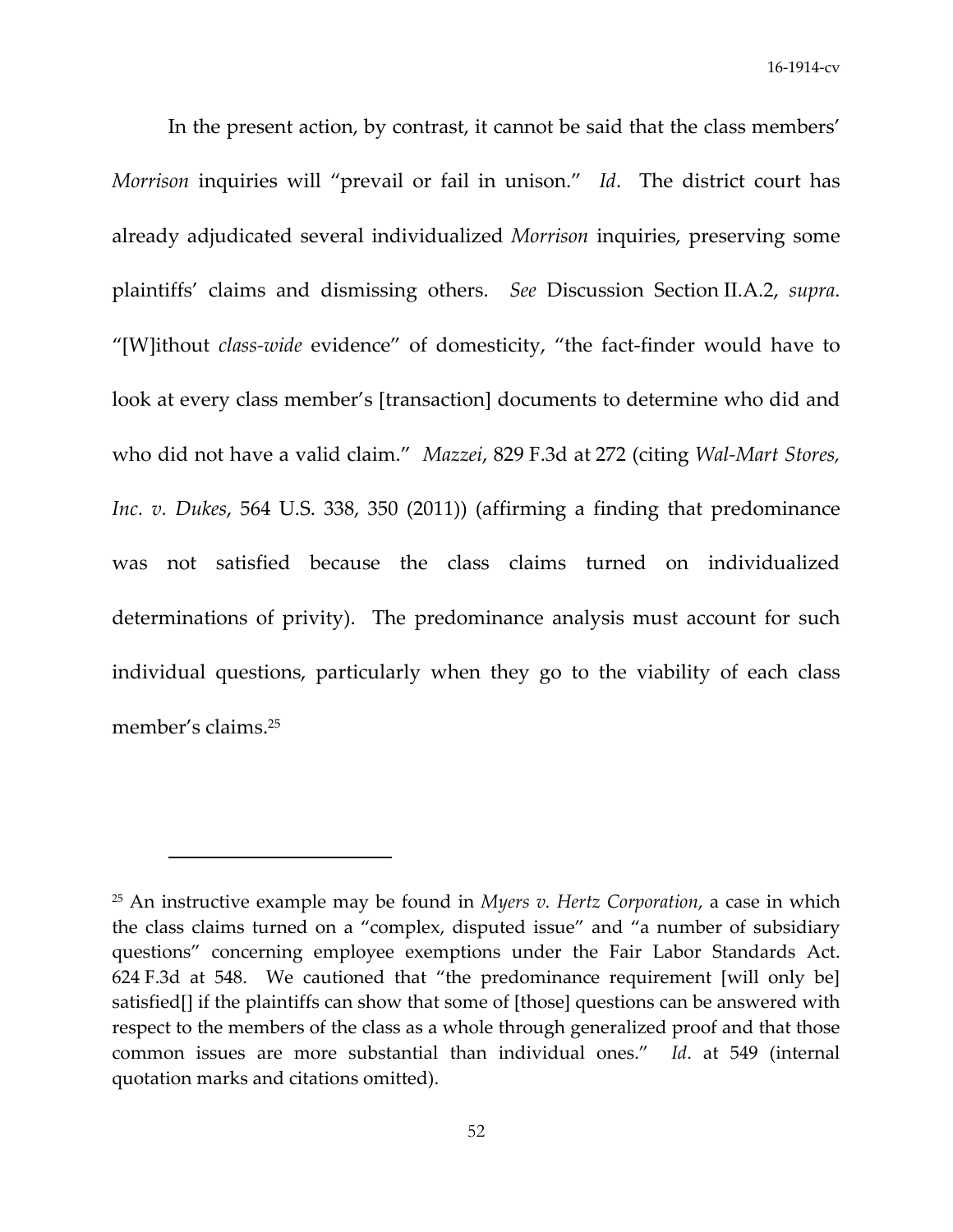Finally, we emphasize that district courts are authorized to implement management strategies tailored to the particularities of each case. In addition to modifying class definitions and issuing class‐wide rulings, district courts can, for example, bifurcate the proceedings to home in on threshold class-wide inquiries; sever claims not properly adjudicated on a class‐wide basis to isolate key common issues; or certify subclasses that separate class members into smaller, more homogenous groups defined by common legal or factual questions.26 *See* Fed. R. Civ. P. 23(c)(4), (c)(5); *see also In re Nassau Cty. Strip Search Cases*, 461 F.3d 219, 227 (2d Cir. 2006); *In re Visa Check*, 280 F.3d at 141 (summarizing various class action "management tools" and collecting cases). While these options need not necessarily be exercised or even planned for prior to class certification, the possibility of post‐certification procedural tailoring does not attenuate the obligation to take a "close look" at predominance when assessing the motion for certification itself.

For the foregoing reasons, we vacate the district court's certification of the Classes insofar as they include all otherwise eligible class members who acquired

<sup>26</sup> For instance, the district court might certify a subclass—or a separate class—of Petrobras ADS holders who purchased their securities on the NYSE, or of Petrobras Noteholders who acquired their Notes directly through one of the initial Offerings.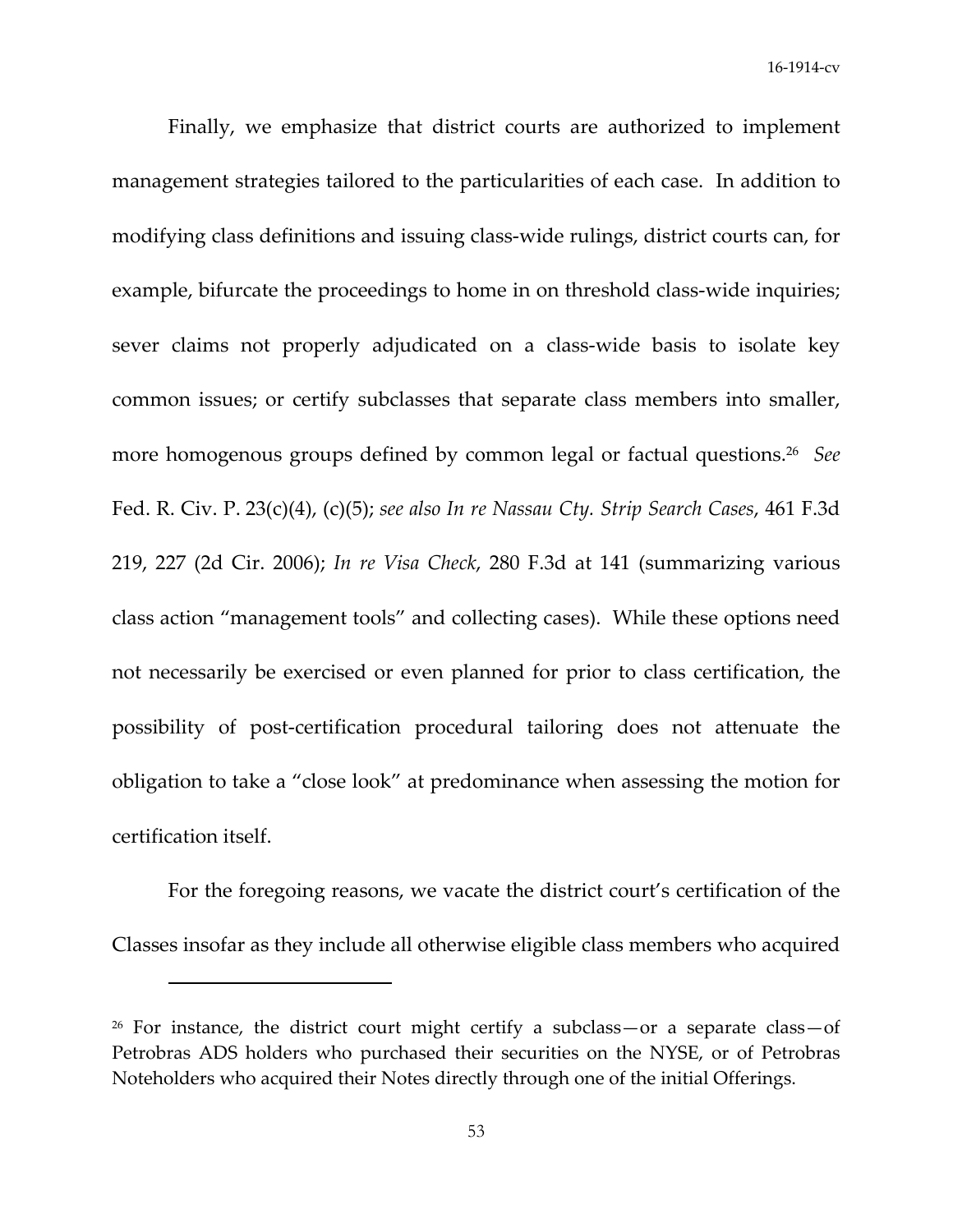their Securities in "domestic transactions." We take no position as to whether, on remand, the district court might properly certify one or more classes that capture some or all of the Securities holders who fall within the Classes as currently defined.<sup>27</sup> Our purpose is merely to outline the contours of the robust predominance inquiry that Rule 23 demands. We leave the adjudication thereof to the district court in the first instance.

### **III. "Fraud on the Market" and the Presumption of Reliance**

The second issue on appeal concerns the district court's finding that the Exchange Act Class was entitled to a presumption of class‐wide reliance on the market price of Petrobras's ADS and Notes. In reaching that conclusion, the district court found that Plaintiffs satisfied their burden of showing that the Petrobras Securities traded in efficient markets, as required under the "fraud on

 $27$  Moreover, our analysis is limited to the current record, and should not be taken as expressing an opinion on the wide range of conceivable circumstances in which plaintiffs may assert class claims in connection with foreign‐issued securities that do not trade on a domestic exchange. For instance, a district court might find that the transaction records for a particular security among particular parties display certain common indicia of domesticity. Class plaintiffs may propose a mechanism for assembling a representative sample of the manner in which a given security will trade, with an emphasis on the domesticity factors highlighted in *Absolute Activist*. A district court could also carefully weigh the relationship between common and individual questions in the case and determine that any variation across plaintiffs is, on balance, insufficient to defeat predominance.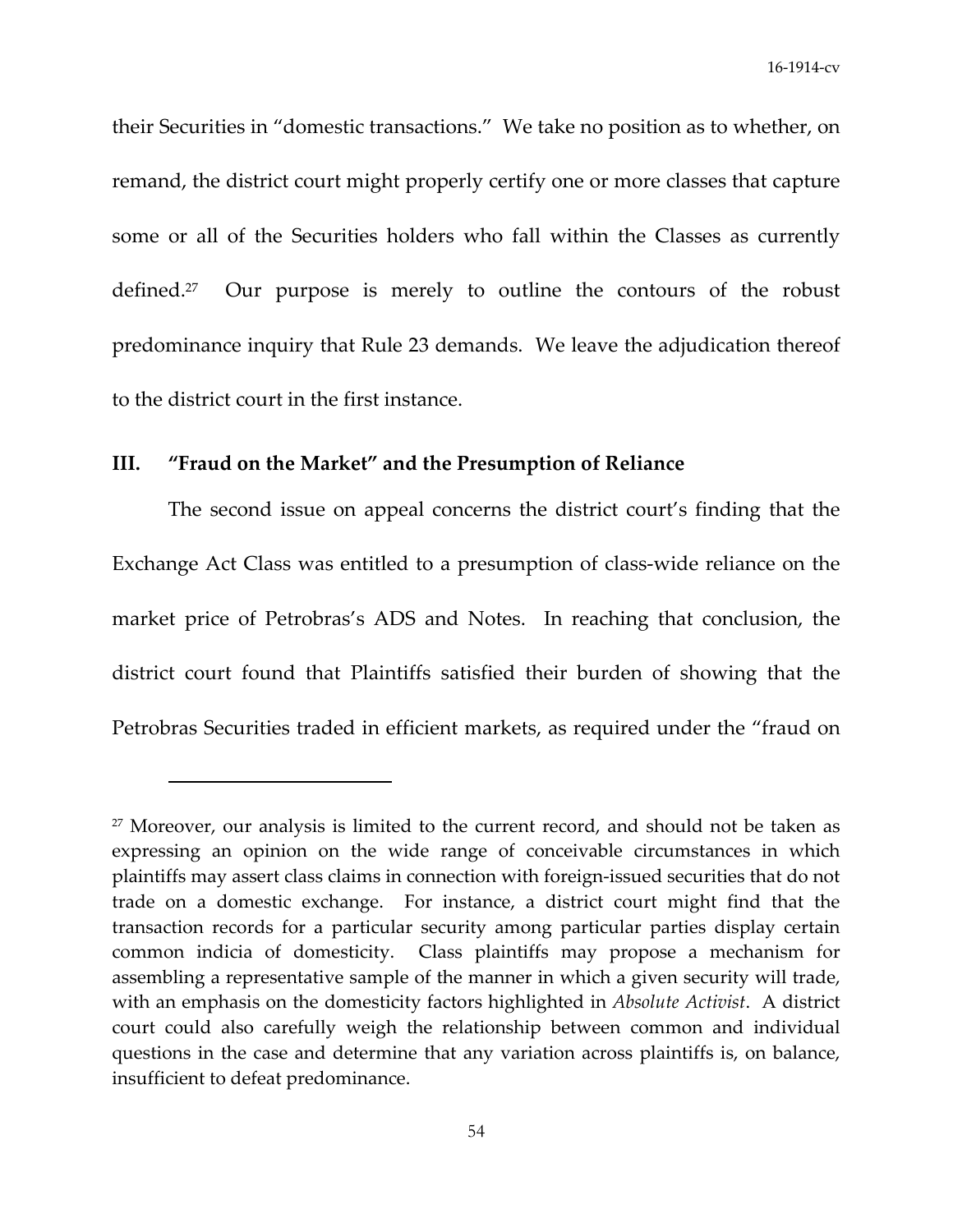the market" theory established in *Basic Inc. v. Levinson*, 485 U.S. 224 (1988). The Petrobras Defendants challenge that finding, arguing that the district court erred in the relative weight it assigned to the parties' competing evidence. We find no error of law in the district court's blended consideration of direct and indirect evidence of market efficiency, nor do we find any clear error in the district court's factual analysis. We therefore affirm as to this issue.

# **A. The "Fraud on the Market" Theory**

### 1. Legal Standard

Plaintiffs alleging claims under Section 10(b) of the Exchange Act must prove "(1) a material misrepresentation or omission by the defendant; (2) scienter; (3) a connection between the misrepresentation or omission and the purchase or sale of a security; (4) reliance upon the misrepresentation or omission; (5) economic loss; and (6) loss causation." *Halliburton Co. v. Erica P. John Fund, Inc.* ("*Halliburton II*"28), — U.S. —, 134 S. Ct. 2398, 2407 (2014) (citation omitted). The key element for the purpose of this appeal is reliance, the element

<sup>28</sup> The case commonly referred to as "*Halliburton I*" is *Erica P. John Fund, Inc. v. Halliburton Co.*, 563 U.S. 804 (2011).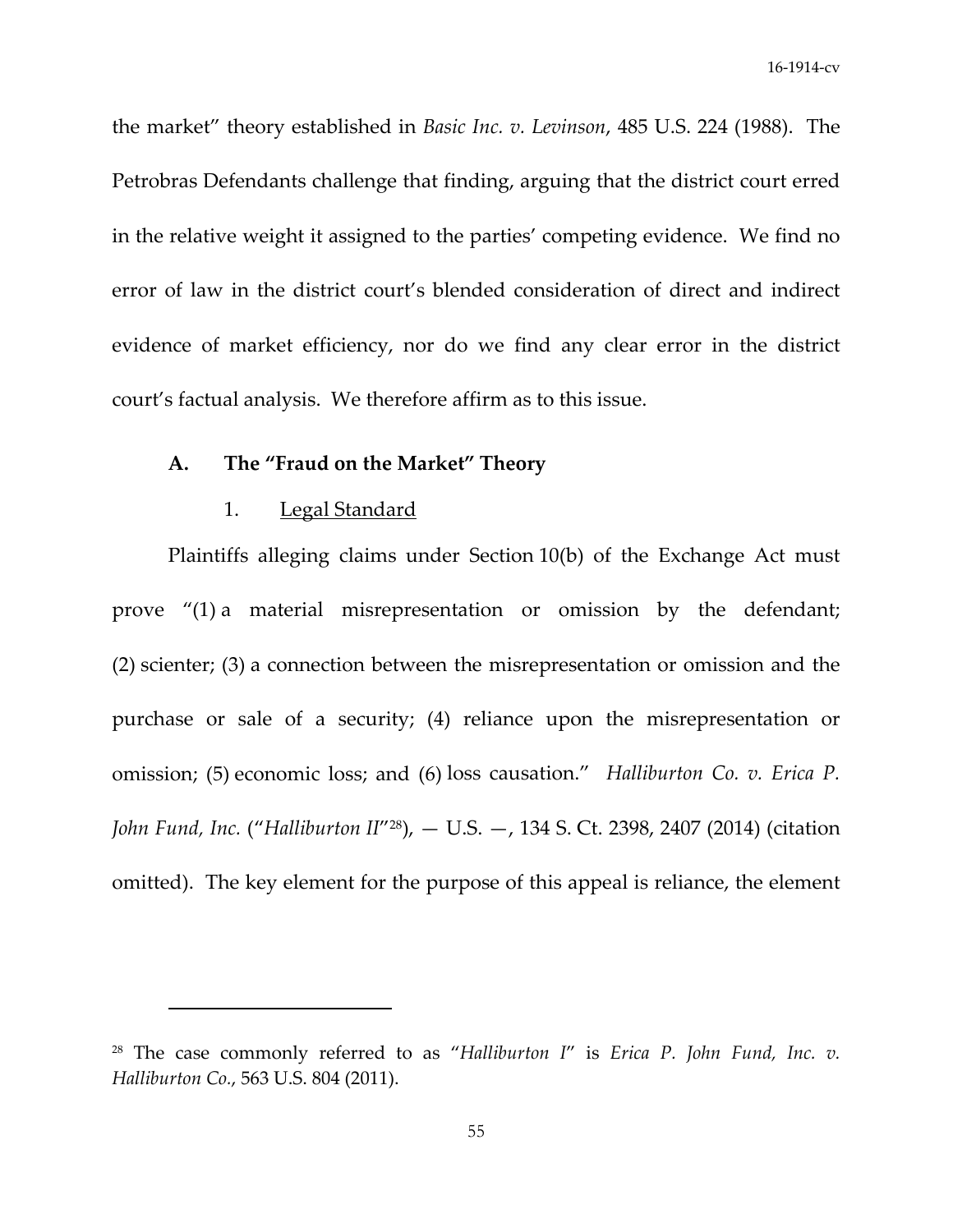that establishes a sufficient "connection between a defendant's misrepresentation and a plaintiff's injury." *Id*. (citation omitted).

On its face, the reliance element would appear to preclude class certification on predominance grounds: "[e]ach plaintiff would have to prove reliance individually," with the result that "common issues would not 'predominate' over individual ones." *Id*. at 2416 (citation omitted). The Supreme Court resolved that tension almost three decades ago in *Basic Inc. v. Levinson*, reasoning that "[a]n investor who buys or sells stock at the price set by the market does so in reliance on the integrity of that price," and so "an investor's reliance on any public material misrepresentations [] may be *presumed* for purposes of a Rule 10b–5 action." 485 U.S. at 247 (emphasis added).

In 2014, the Court affirmed the continued vitality of the "fraud on the market" theory, and clarified that the so‐called "*Basic* presumption actually incorporates two constituent presumptions:"

> First, if a plaintiff shows that the defendant's misrepresentation was public and material and that the stock traded in a generally efficient market, he is entitled to a presumption that the misrepresentation affected the stock price.

> Second, if the plaintiff also shows that he purchased the stock at the market price during the relevant period, he is entitled to a further presumption that he purchased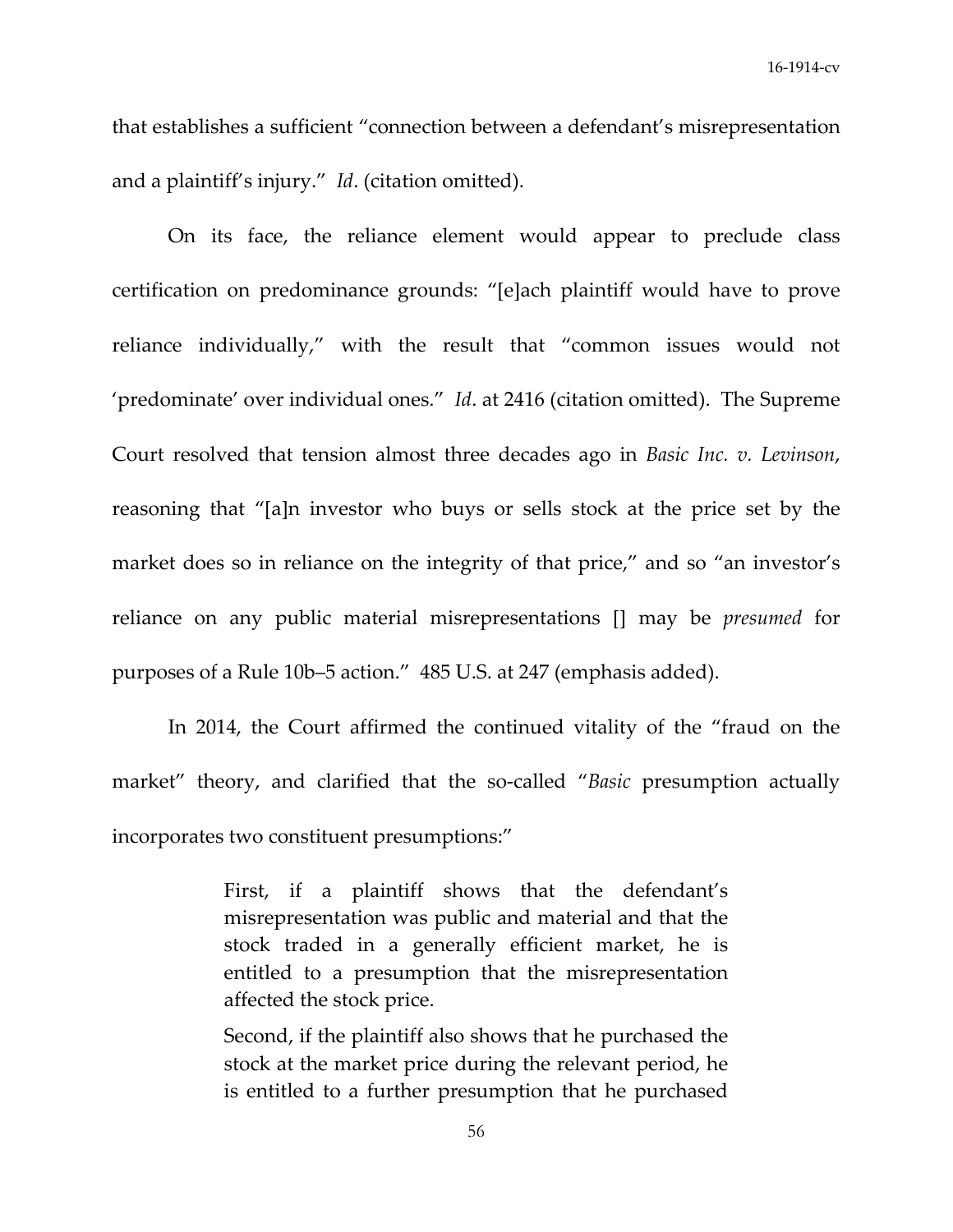the stock in reliance on the defendant's misrepresentation.

*Halliburton II*, 134 S. Ct. at 2414. If a putative class successfully establishes the *Basic* presumption, "defendants must be afforded an opportunity . . . to defeat the presumption through evidence that [the] alleged misrepresentation [at issue in the plaintiffs' legal claim] did not actually affect the market price of the stock." *Id*. at 2417.

# 2. Market Efficiency and the *Cammer* Factors

"The fraud‐on‐the‐market theory rests on the premise that certain well developed markets are efficient processors of public information," meaning that "the 'market price of shares' will 'reflect all publicly available information.'" *Amgen*, 133 S. Ct. at 1192 (quoting *Basic*, 485 U.S. at 246 (alteration omitted)).

This Court "has not adopted a test for the market efficiency of stocks or bonds." *Teamsters Local 445 Freight Div. Pension Fund v. Bombardier Inc.*, 546 F.3d 196, 204 n.11 (2d Cir. 2008). A test based on the so‐called "*Cammer* factors" has been "routinely applied by district courts considering the efficiency of equity markets," and has also been applied, in modified form, "to bond markets with a recognition of the differences between the manner in which debt bonds and equity securities trade." *Id.*; *see also Cammer v. Bloom*, 711 F. Supp.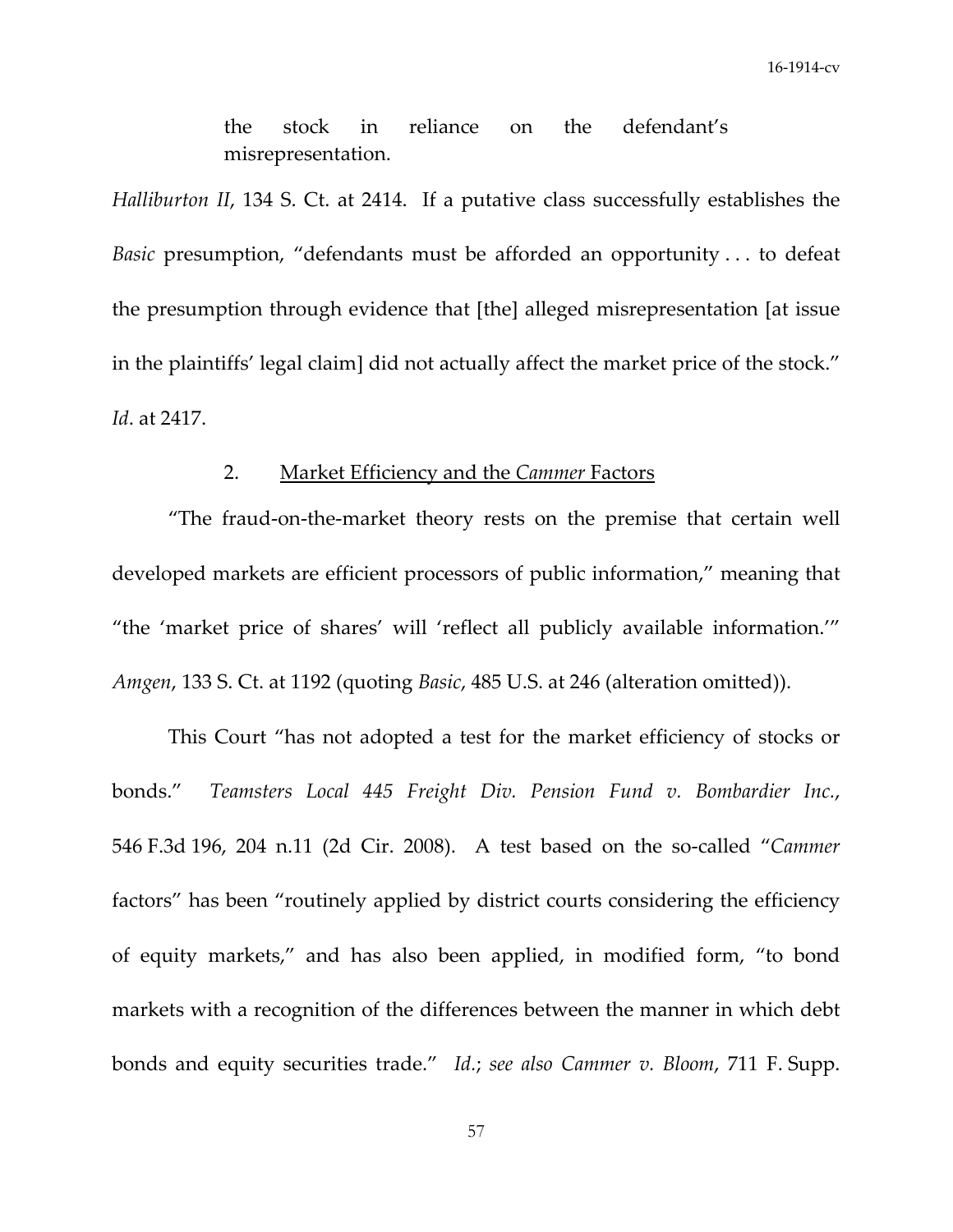1264, 1286–87 (D.N.J. 1989) (articulating five factors); *Krogman v. Sterritt*, 202 F.R.D. 467, 478 (N.D. Tex. 2001) (describing three additional factors that are commonly included in *Cammer* analyses); *In re Enron Corp. Sec.*, 529 F. Supp. 2d 644, 747–49 (S.D. Tex. 2006) (applying the *Cammer* factors in modified form to debt securities).

All but one of the *Cammer* factors examine indirect indicia of market efficiency for a particular security, such as high trading volume, extensive analyst coverage, multiple market makers, large market capitalization, and an issuer's eligibility for simplified SEC filings. The fifth *Cammer* factor, however, invites plaintiffs to submit direct evidence, consisting of "empirical facts showing a cause and effect relationship between unexpected corporate events or financial releases and an immediate response in the stock price." *Cammer*, 711 F. Supp. at 1287; *see also Halliburton II*, 134 S. Ct. at 2415 ("[P]laintiffs [] can and do introduce evidence of the existence of price impact in connection with 'event studies' regression analyses that seek to show that the market price of the defendant's stock tends to respond to pertinent publicly reported events." (citation and emphasis omitted)).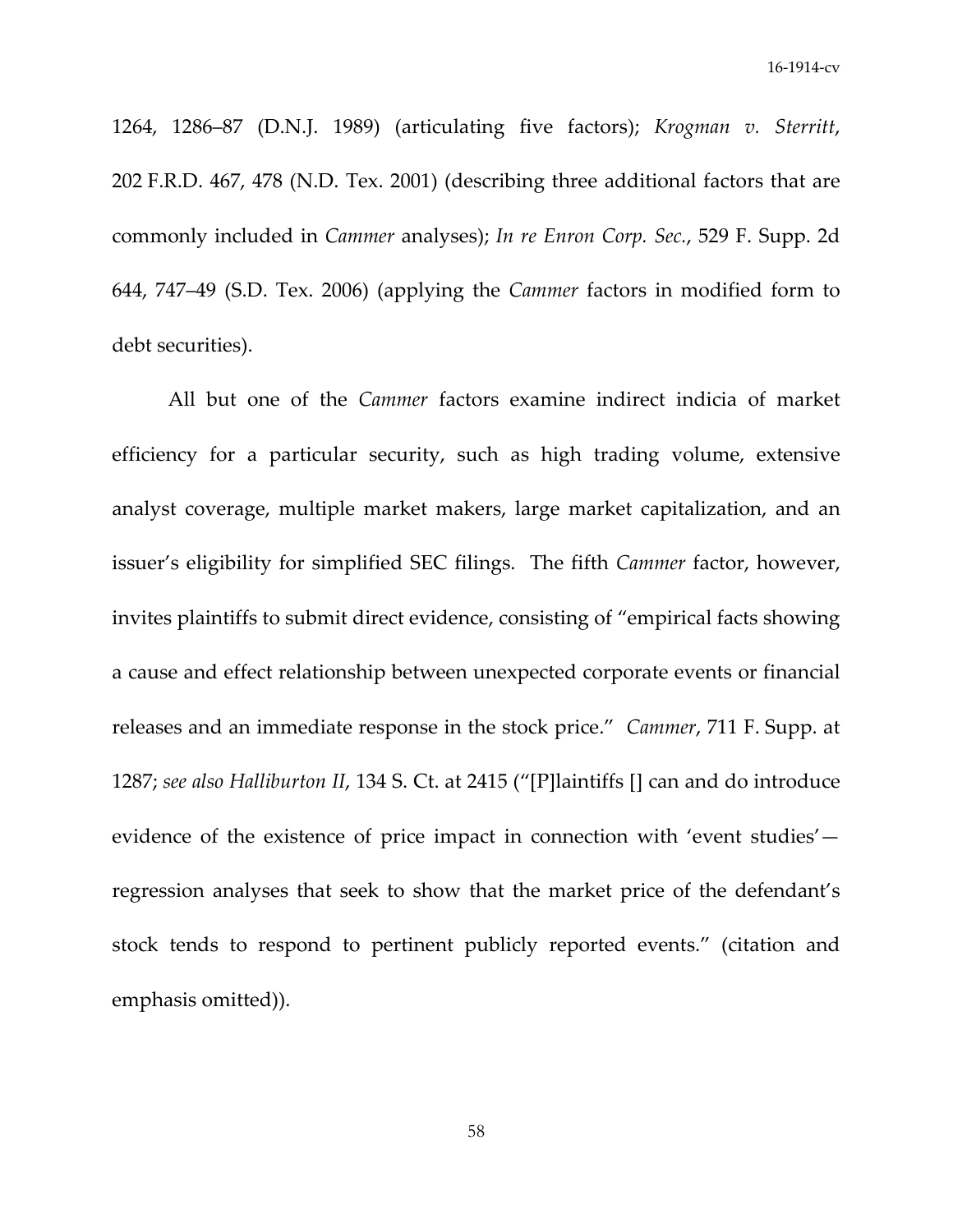### **B. Application**

At the outset, the Petrobras Defendants assert an error of law: they challenge the district court's purported holding that Plaintiffs were entitled to the *Basic* presumption based solely on their *indirect* evidence of market efficiency. This argument mischaracterizes the district court's analysis. True, the court noted that "Petrobras was one of the largest and most-analyzed firms in the world throughout the Class Period," and explained that in instances where "the indirect [*Cammer*] factors overwhelmingly describe a large and well-functioning market for Petrobras securities, common sense suggests that the market would materially react to material disclosures." *Certification Order*, 312 F.R.D. at 367. The opinion did not stop there, however. The court proceeded with an "involved analysis" of Plaintiffs' empirical evidence—which Defendants disputed as to "almost every aspect"—and "ultimately conclude[d] that plaintiffs [had] satisfied the fifth *Cammer* factor." *Id*.; *see also id*. at 367–71. Anything to the contrary was, at most, a holding in the alternative. We therefore decline to reach the Petrobras Defendants' legal question—whether plaintiffs may satisfy the *Basic* presumption without *any* direct evidence of price impact—because the issue is not squarely presented for our review.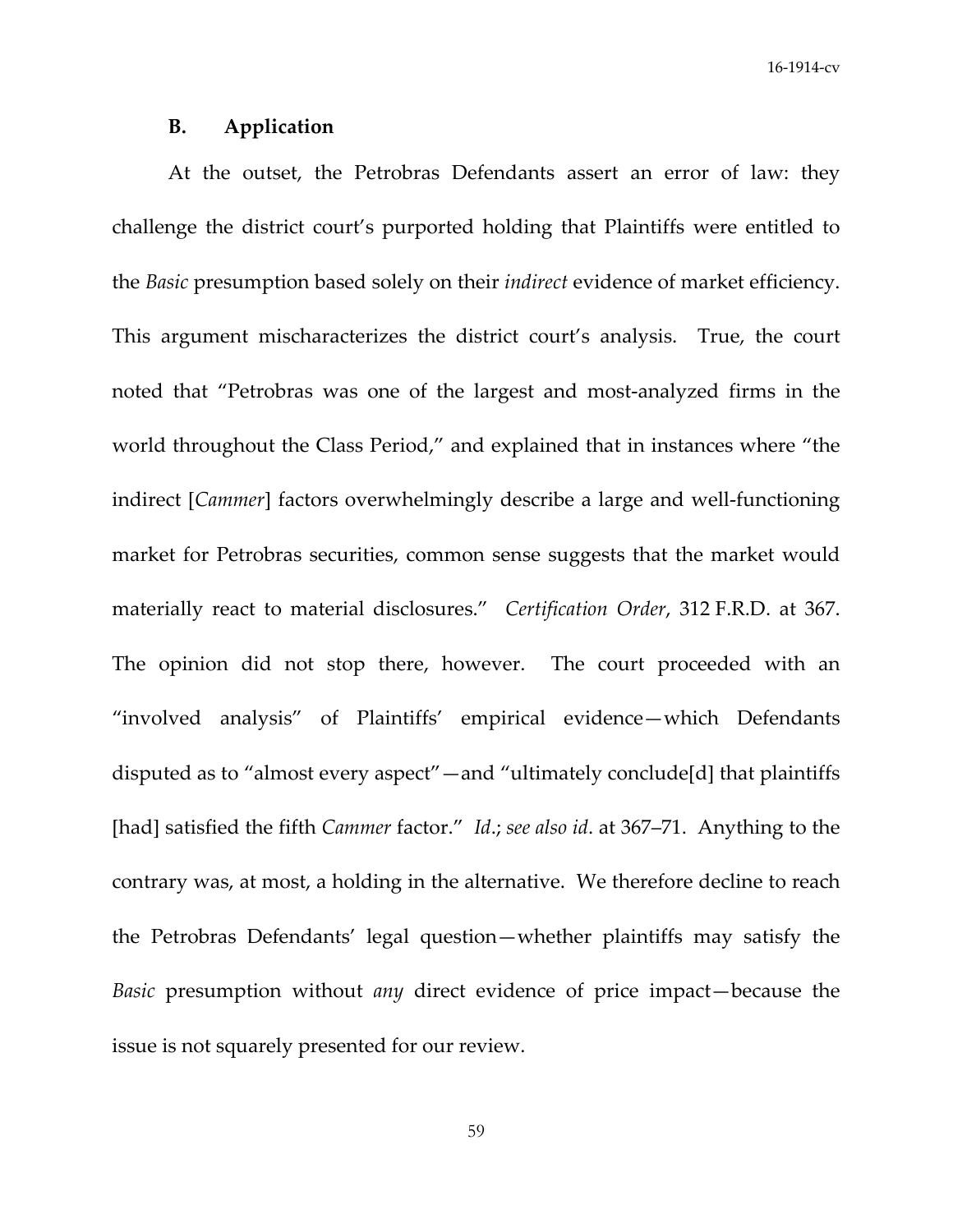Having confirmed the *existence* of Plaintiffs' direct evidence of market efficiency, we turn to the Petrobras Defendants' attack on the *quality* of that evidence. They argue, first, that the district court gave undue weight to Plaintiffs' empirical test, which measured the magnitude of responsive price changes in Petrobras Securities without considering the direction of those changes, and second, that the district court unduly discounted Defendants' rebuttal evidence. We find these arguments unpersuasive.

In the class certification proceedings, the parties' "experts [] sparred over whether any direct evidence of [*Cammer*'s] fifth factor existed." *Id*. at 367. Plaintiffs' expert ran multiple event studies and reported that "there were more likely to be big price movements on days when important Petrobras events occurred, demonstrating [that] the markets in Petrobras securities were responsive to new information." *Id*. at 367–68. Defendants responded with numerous challenges to "the execution and the sufficiency" of that test. *Id*. at 368. They specifically criticized the test's failure to examine directionality, that is, "whether the price of a security moved up or down as expected based on the precipitating market event." *Id*. at 369; *see also id*. at 370 (describing the defense expert's position that "in an efficient market, the price of a security should *always*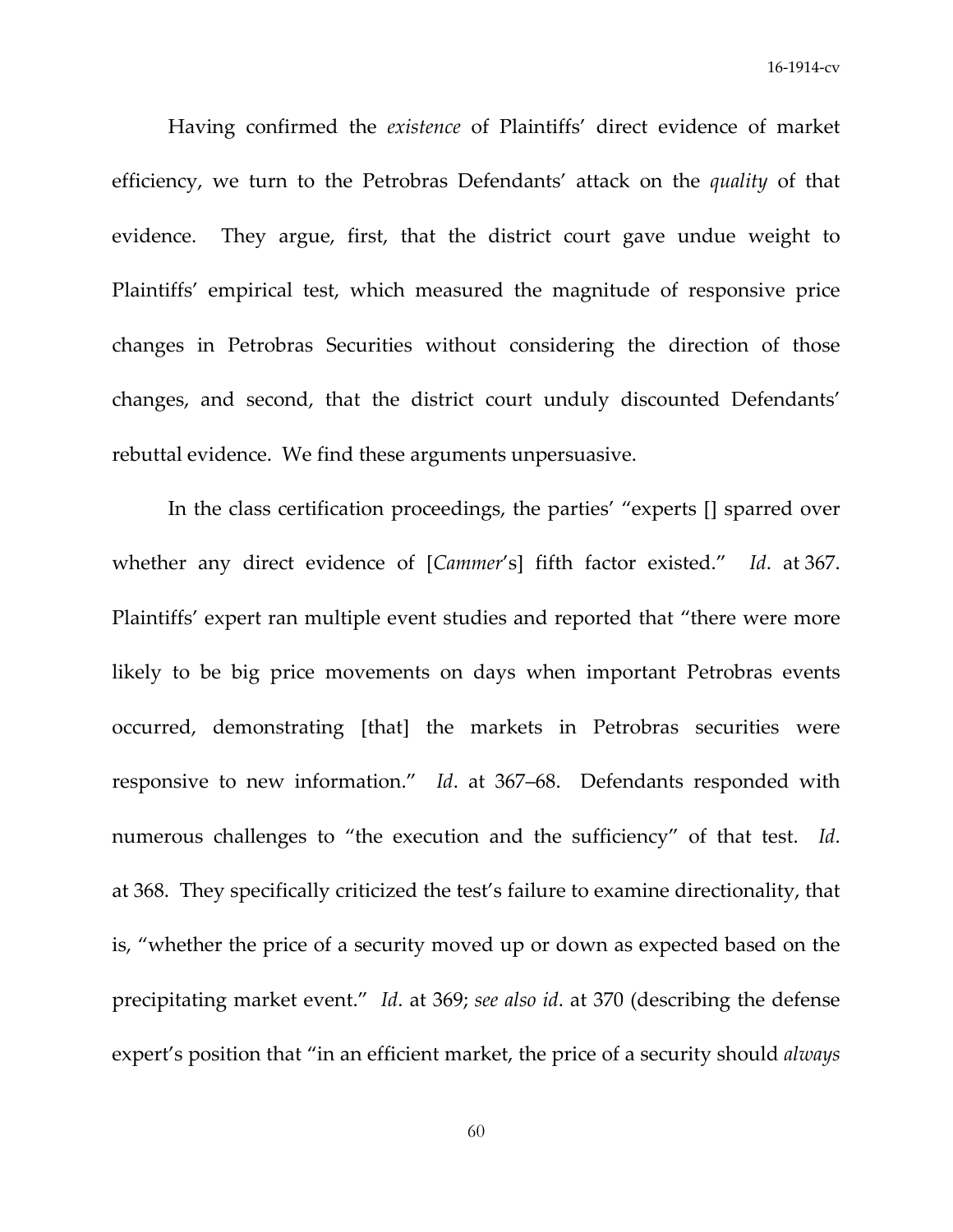move in response to the release of new value-relevant information that is materially different from expectations"). Plaintiffs' expert conducted supplementary analyses of directional price impact, but the district court accorded them "only limited weight" after Defendants highlighted certain methodological flaws. *Id.* at 369–70. As to the non-directional analysis, the court declined to "let the perfect become the enemy of the good":

> In this case, where the indirect *Cammer* factors lay a strong foundation for a finding of efficiency, a statistically significant showing that statistically significant price returns are more likely to occur on event dates is sufficient as direct evidence of market efficiency and thereby to invoke *Basic*'s presumption of reliance at the class certification stage.

*Id.* at 371.

We find that the district court's conclusion "falls within the range of permissible decisions." *Roach*, 778 F.3d at 405 (citation omitted). The district court properly declined to view direct and indirect evidence as distinct requirements, opting instead for a holistic analysis based on the totality of the evidence presented. *See*, *e.g.*, *In re JPMorgan Chase & Co. Sec. Litig.*, No. 12 CIV. 03852 (GBD), 2015 WL 10433433, at \*7 (S.D.N.Y. Sept. 29, 2015) ("Defendants' criticisms of Plaintiffs' event study distract[] from the central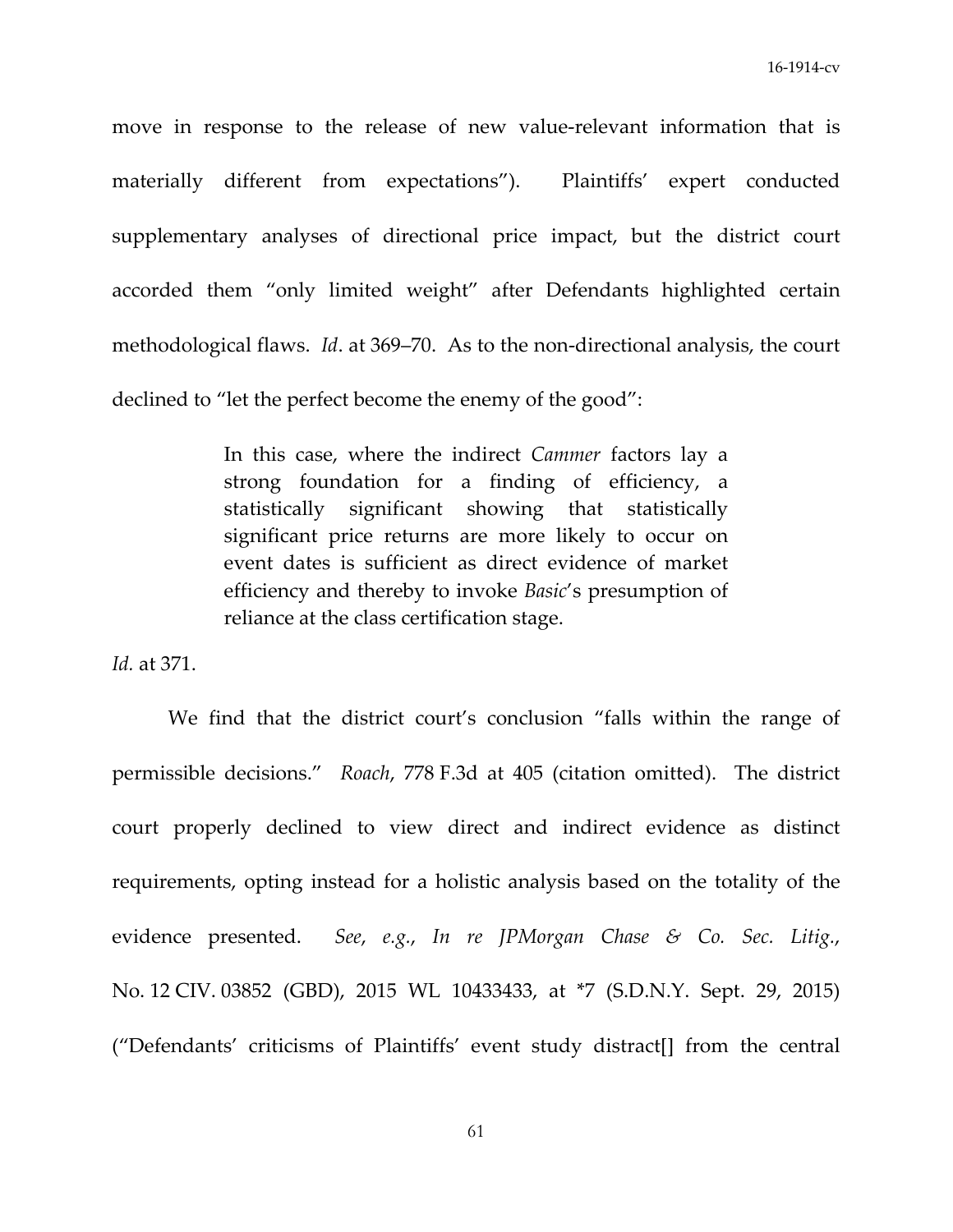question: Does the weight of the evidence tip in favor of the finding that the market for JPMorgan's common stock was efficient during the Class Period?").

The Petrobras Defendants' contentions on appeal amount to an intensified reformulation of the claim we bypassed above: not only should putative class plaintiffs be required to offer direct evidence of market efficiency, they argue, but the evidence must specifically consist of empirical data showing that the price of the relevant securities predictably moved up in response to good news and down in response to bad news. The gravamen of their claim is that plaintiffs would only be entitled to the *Basic* presumption after making a substantial showing of market efficiency based on directional empirical evidence alone, irrespective of any other evidence they may have offered.29

We reject this proposition. In short, the Petrobras Defendants are attempting to relabel a *sufficient* condition as a *necessary* one. We noted in *Bombardier* that "[a]n event study that correlates the disclosures of unanticipated,

 $29$  The Petrobras Defendants' arguments focus on the class certification stage, but a class, once certified, bears the burden of establishing the *Basic* presumption at trial. *See Halliburton II*, 134 S. Ct. at 2414. It would be a strange standard indeed that imposed a stricter burden for class certification than on the final merits adjudication. Presumably, then, the Petrobras Defendants would require that direct evidence take precedence over indirect evidence both at the certification stage and with the ultimate finder of fact.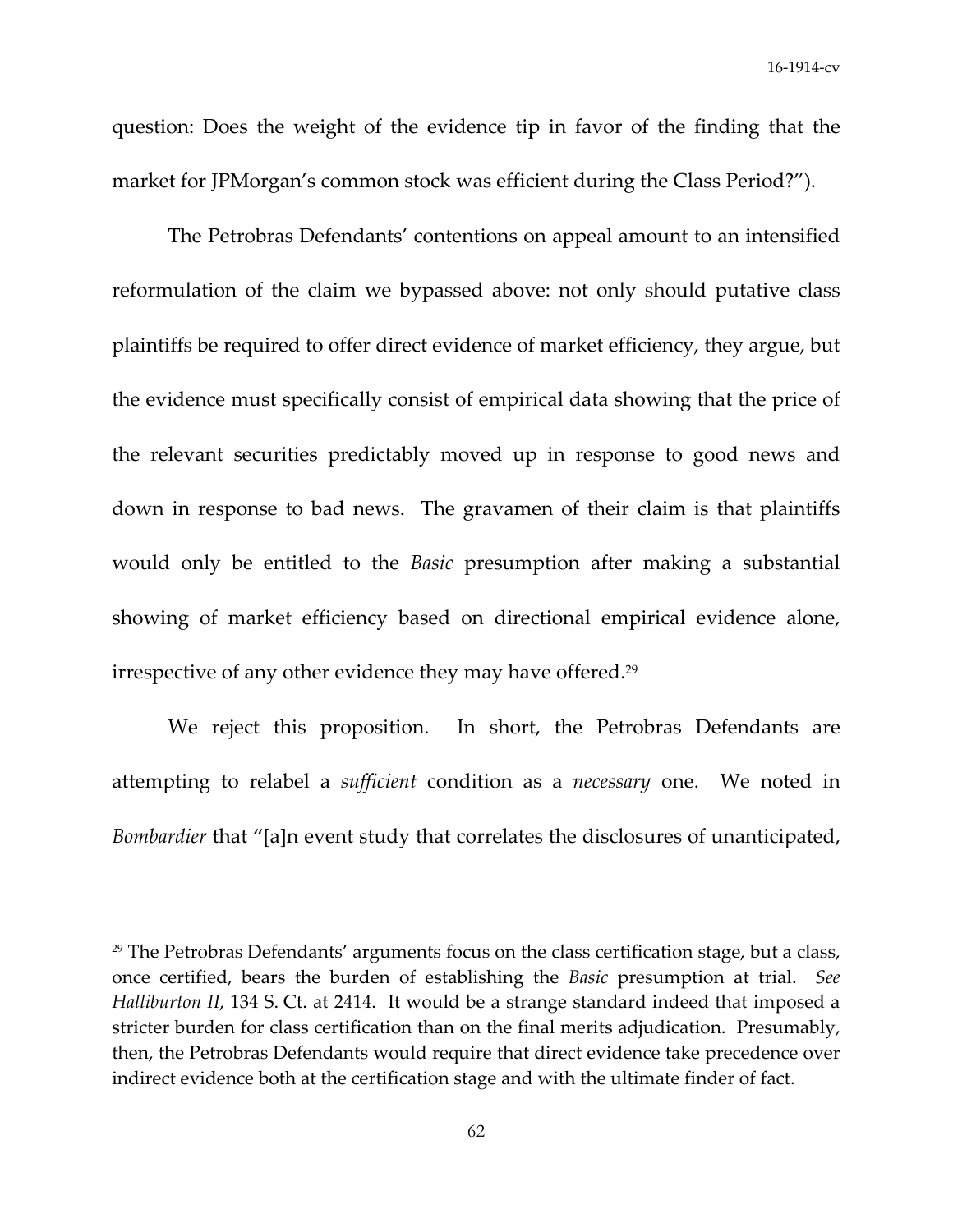material information about a security with corresponding fluctuations in price has been considered *prima facie* evidence of the existence of such a causal relationship." *Bombardier*, 546 F.3d at 207–08 (citing *In re Xcelera.com Sec. Litig.*, 430 F.3d 503, 512–14, 516 (1st Cir. 2005)). We never suggested, however, that such evidence was the *only* way to prove market efficiency; indeed, we explicitly declined to adopt any particular "test for the market efficiency of stocks or bonds." *Id*. at 204 n.11.

The Supreme Court has similarly declined to define a precise evidentiary standard for market efficiency, but the Court's opinions consistently suggest that the burden is not an onerous one. *See Halliburton II*, 134 S. Ct. at 2410 ("Even the foremost critics of the efficient‐capital‐markets hypothesis acknowledge that public information generally affects stock prices," and so "[d]ebates about the precise *degree* to which stock prices accurately reflect public information are [] largely beside the point."); *id.* at 2417 (Ginsburg, *J.*, concurring) (interpreting the holding in *Halliburton II* as "impos[ing] no heavy toll on securities‐fraud plaintiffs with tenable claims"); *Amgen*, 133 S. Ct. at 1192 ("[I]t is reasonable to presume that most investors . . . will rely on [a] security's market price as an unbiased assessment of the security's value in light of all public information.");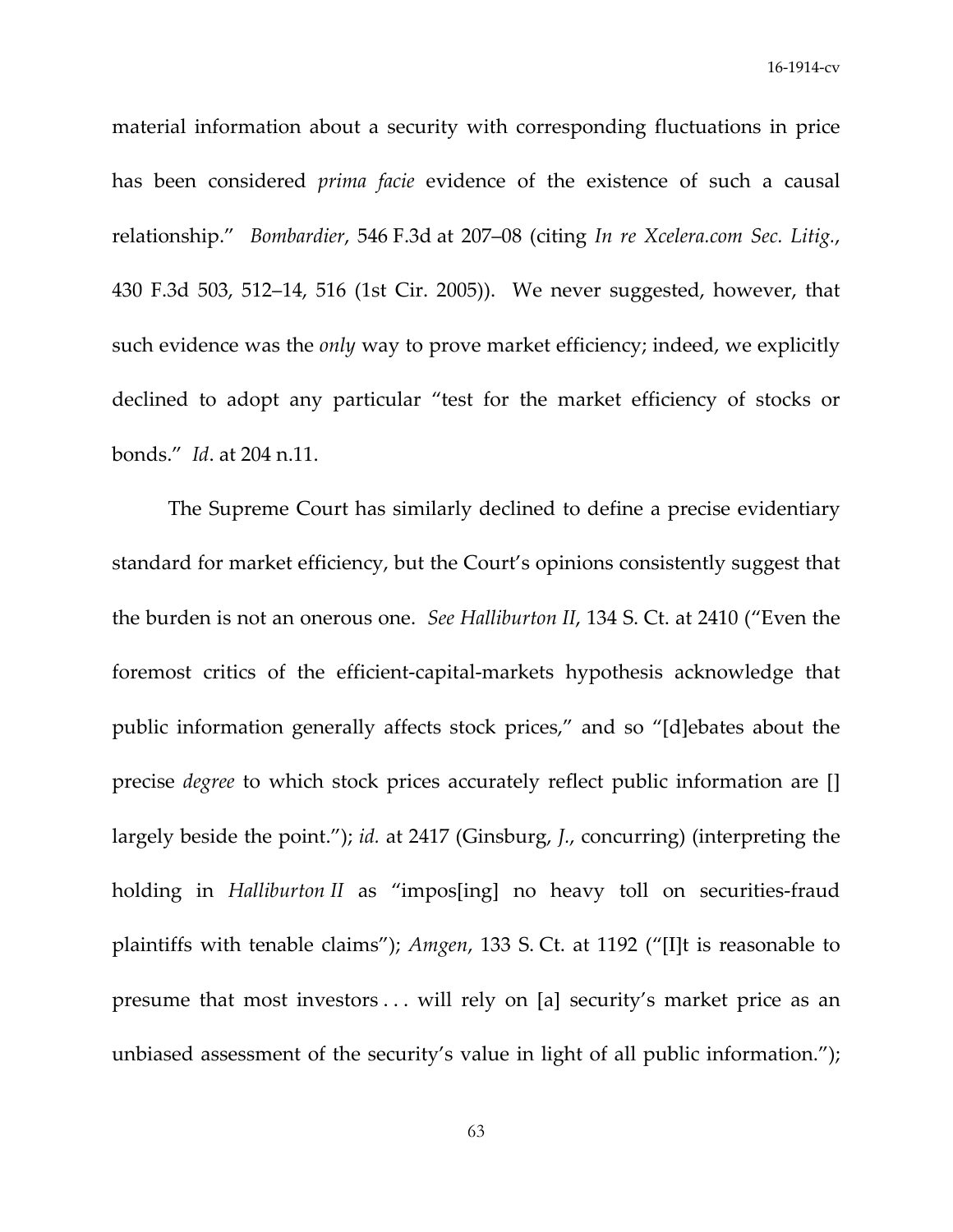*Basic*, 485 U.S. at 246 n.24 ("For purposes of accepting the presumption of reliance . . . , we need only believe that market professionals generally consider most publicly announced material statements about companies, thereby affecting stock market prices."); *see also id*. at 246 ("The presumption is supported by common sense and probability.").

The Petrobras Defendants' proposed evidentiary hierarchy unreasonably discounts the potential probative value of indirect evidence of market efficiency. As noted above, all but one of the widely used *Cammer* factors focus on elements that would logically appear in, or contribute to, an efficient securities market. Those factors would add little to the *Basic* analysis if courts only ever considered them after finding a strong showing based on direct evidence alone.

Indeed, indirect evidence is particularly valuable in situations where direct evidence does *not* entirely resolve the question. Event studies offer the seductive promise of hard numbers and dispassionate truth, but methodological constraints limit their utility in the context of single‐firm analyses. *See generally* Alon Brav & J. B. Heaton, *Event Studies in Securities Litigation: Low Power, Confounding Effects, and Bias*, 93 Wash. U. L. Rev. 583 (2015); *see also id*. at 588 n.11 (collecting academic criticism of single‐firm event studies). Notably, small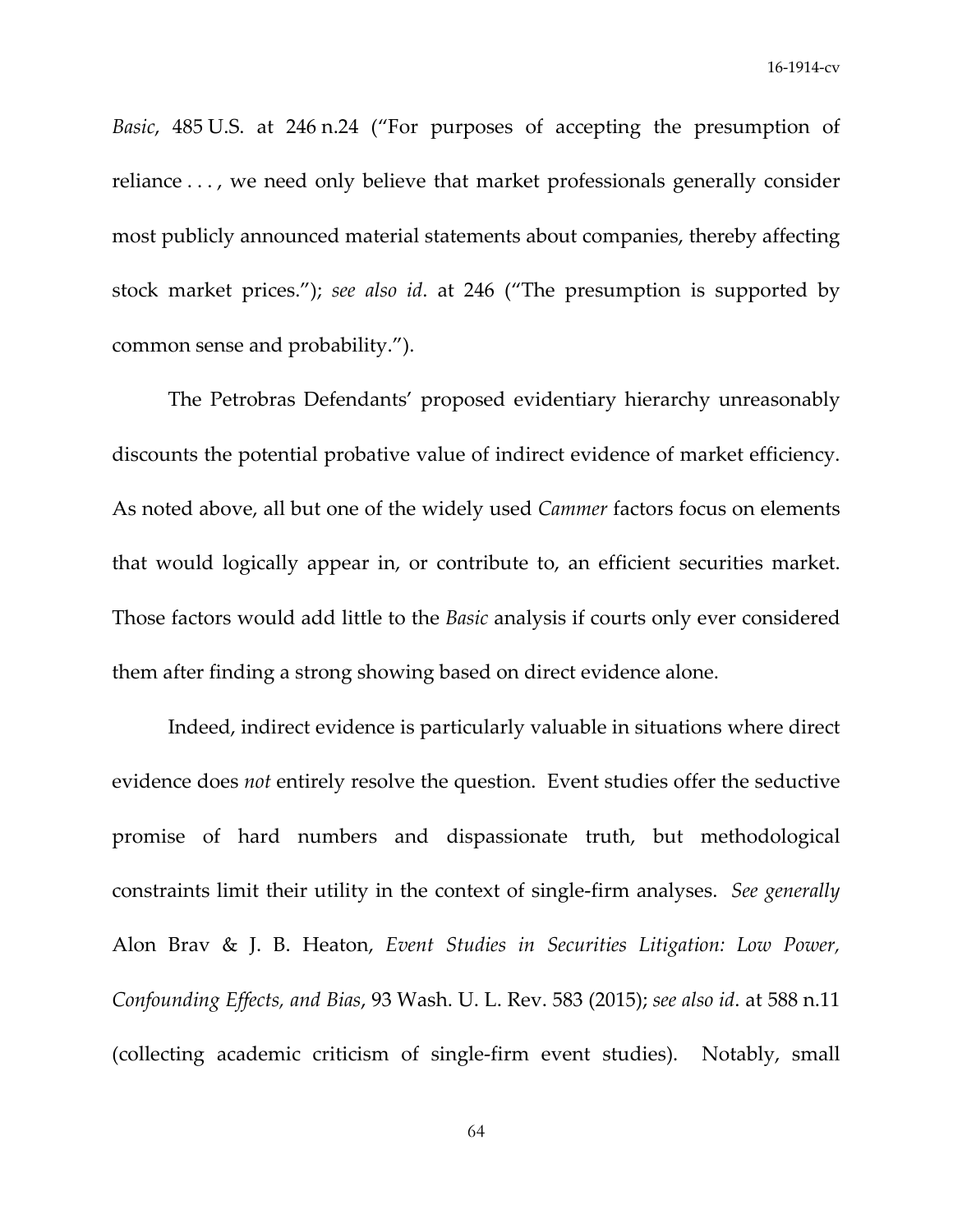sample sizes may limit statistical power, meaning that only very large-impact events will be detectable.30 *See id*. at 589–605. In addition, it can be extremely difficult to isolate the price impact of any one piece of information in the presence of confounding factors, such as other simultaneously released news about the company, the industry, or the geographic region. *See id*. at 605–08. These methodological challenges counsel against imposing a blanket rule requiring district courts to, at the class certification stage, rely on directional event studies and directional event studies alone.

In sum, the district court properly considered a combination of direct and indirect evidence in reaching its conclusion that Petrobras ADS and Notes both trade in efficient markets. The court conducted a rigorous analysis of the parties' proffered evidence and objections. We find no abuse of discretion, and therefore

<sup>&</sup>lt;sup>30</sup> Brav and Heaton caution courts against misinterpreting studies that fail to find statistically significant price changes: "[W]hile a statistically significant reaction to a firm-specific news event is evidence that information was reflected in the price (absent confounding effects), the converse is *not true*—the failure of the price to react so extremely as to be [detectable] does *not* establish that the market is inefficient; it may mean only that the" effect size was not large enough to be detected in the available sample. Brav & Heaton, 93 Wash. U. L. Rev. at 602 (emphasis added). "While some courts have been sensitive to this distinction . . . , other courts have remained inattentive to this fact, which has generated inaccurate findings in some securities cases." *Id*. (footnote omitted).